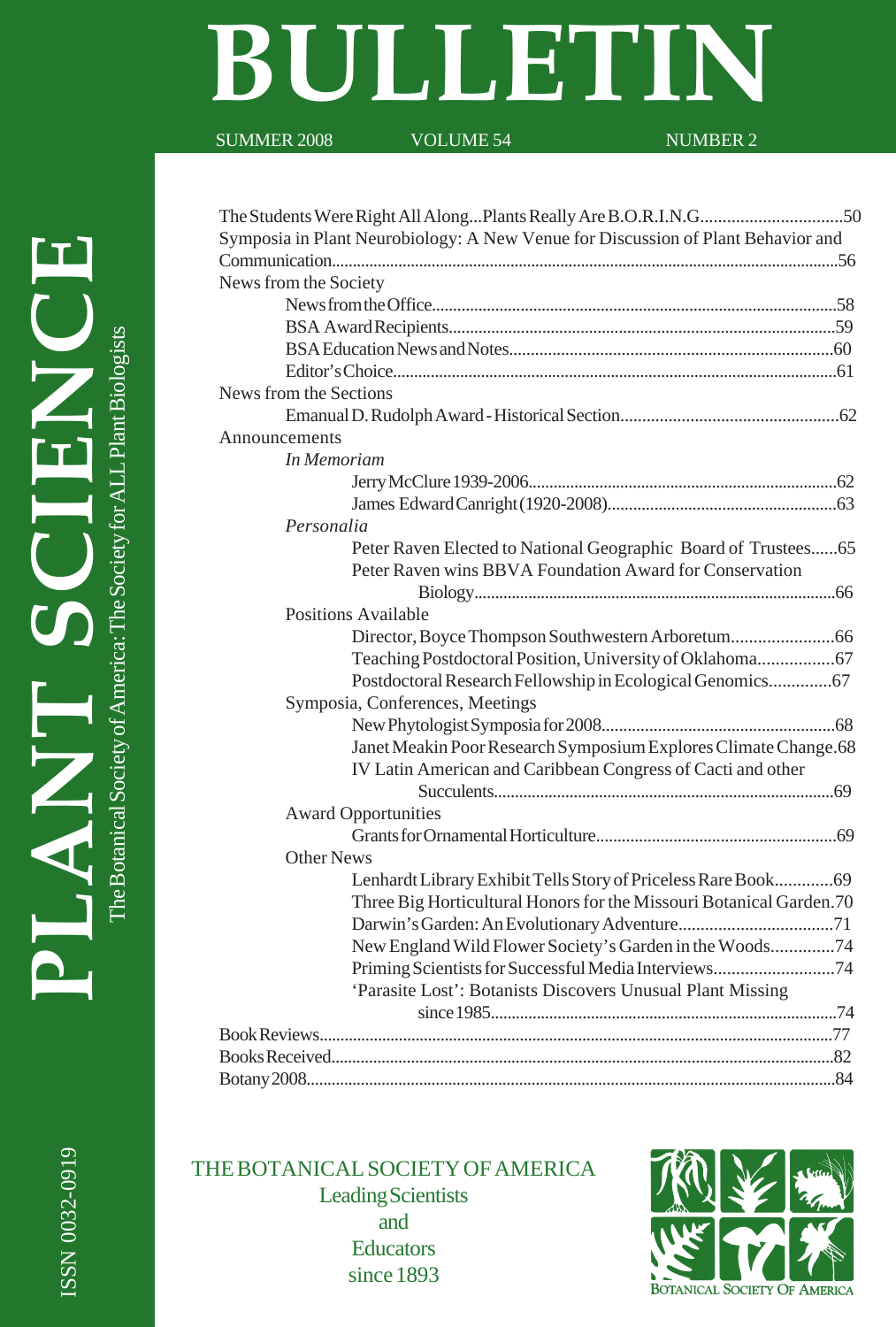Are we part of the problem of declining student interest in botany because we are making plants BORING? One certainly can argue that traditional instruction of traditional material does not help. The two feature articles in this issue may provide some ideas to help you infuse some excitement and wonder into your botany courses. David Senchina provides some tips that get right to the point of raising student awareness of the relevance of botany to their daily lives without necessarily making radical changes to the rest of your course. I suspect, however, that if you give them a try, you'll want to consider additional changes for the rest of your course.

The second article was contributed as an advertisement for a new Plant Society, the Society for Plant Neurobiology. Their name is meant to be evocative. It certainly caught my attention and I'm sure the name, and the plant phenomena on which it is based, will do the same for students – and perhaps for you! Dynamic processes in plants - perception, signaling, and responses -- are anything but BORING!

With summer upon us, these articles should stimulate your thinking for trying new things in your courses next year. For more ideas be sure to join us in Vancouver this summer. In addition to the Educational Forum and the BSA and CBA/ABC Teaching Sections, several symposia will address concerns and prospects for botanical education. I hope to see you there! -Editor



#### **The Students Were Right All Along…Plants Really Are B.O.R.I.N.G.**

David S. Senchina, Biology Department, Drake University, 2507 University Ave. Des Moines, IA 50311-4516

Tel. 1-515-271-2956 Fax. 1-515-271-3702

#### dssenchina@drake.edu

I have been teaching Bio 001 General Biology for Non-Majors at Drake University every semester since Fall 2006. Over the semesters, during the botany unit (in whatever form it takes) I have heard again and again the same lament from students: plants are boring. Sometimes students voice this sentiment abjectly. Other times it is through questions such as, "Why do we have to study plants? Why can't we spend more time on the animals? They're more important." Students seem to value the study of plants much less than the study of other organisms. When I ask why in casual conversation, I get responses such as "plants don't move or do anything" or "they're not cool." What struck me about these responses is that they were similar to what I'd encountered when I was a TA for the majors' general biology lab during my graduate student years in the Botany Department at Iowa State University. Biology majors or not, students were not perceiving botany to be interesting or relevant to them.

Nationally, we have witnessed a decline in interest in the study of botany as evidenced through enrollment declines in botany majors (both graduate and undergraduate), as well as declines in the number of post-secondary institutions offering botany majors or botany courses (Uno 2007). Even at the beginning of the twentieth century scientists were noticing a waning of student interest in botany (Bower 1925), with explanations ranging from

# *PLANT SCIENCE BULLETIN*

ISSN 0032-0919

Published quarterly by Botanical Society of America, Inc., 4475 Castleman Avenue, St. Louis, MO 63166-0299. The yearly subscription rate of \$15 is included in the membership dues of the Botanical Society of America, Inc. Periodical postage paid at St. Louis, MO and additional mailing office.

POSTMASTER: Send address changes to: Botanical Society of America Business Office P.O. Box 299 St. Louis, MO 63166-0299 E-mail: bsa-manager@botany.org

Address Editorial Matters (only) to: Marshall D. Sundberg, Editor Dept. Biol. Sci., Emporia State Univ. 1200 Commercial St. Emporia, KS 66801-5057 Phone 620-341-5605 E-mail: psb@botany.org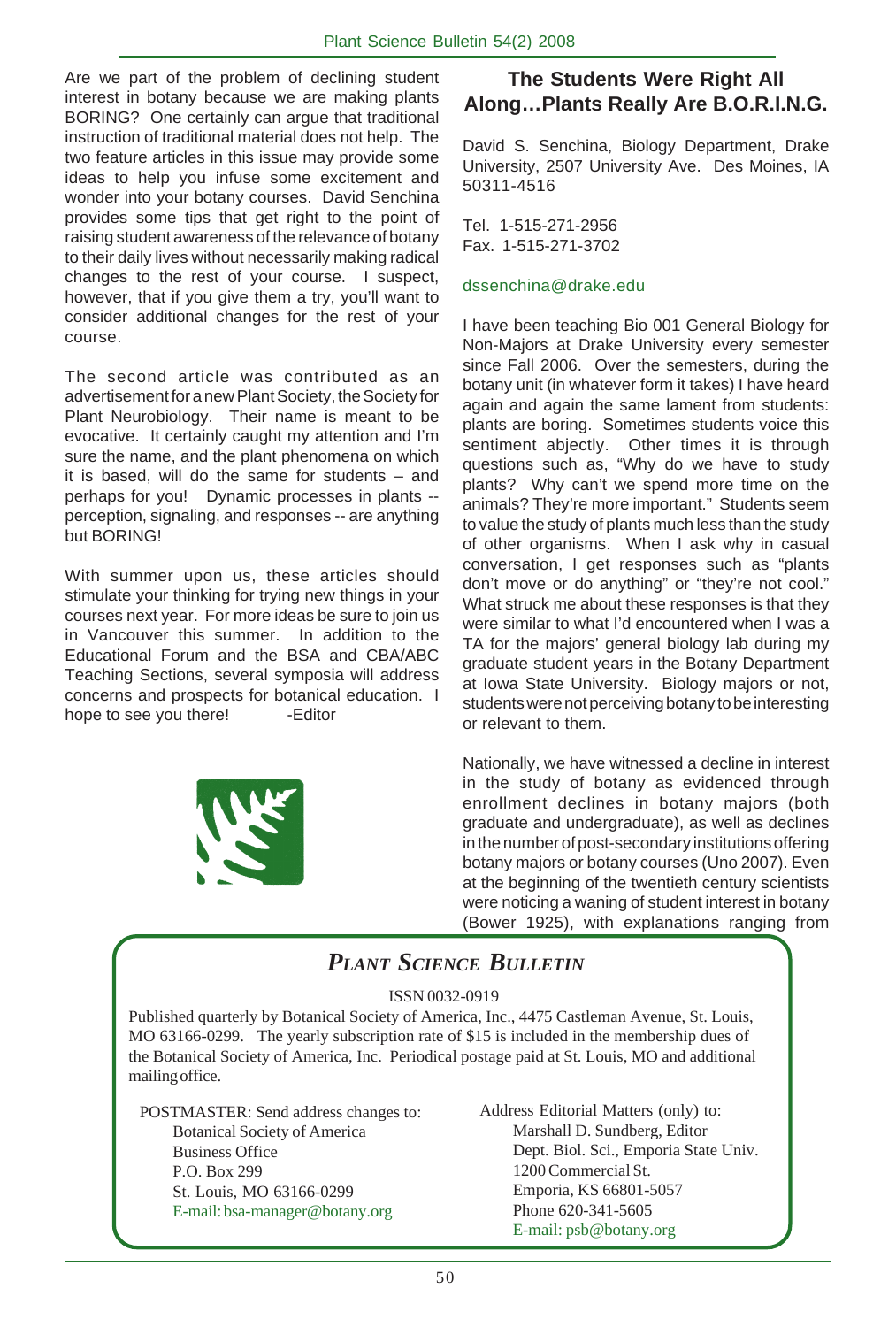"dryness" of topic material, too specialized of material (i.e., of apparently no practical import), or too much lecture (Hershey 1990; Tamir 1974). Others have noted that botanists themselves have treated non-majors botany education with apathy, or even antagonism (Greenfield 1955), but also that society's general disdain for plants is reflected in the lack of university and general scientific community support of faculty who engage in botany education initiatives (Hershey 1989). For some allied fields such as medicine this is surprising, given for how many centuries botany and medicine have been intertwined (Norton 2006). Clearly this is a multifaceted problem.

The purpose of this communication is to share with readers one attempt I made to alleviate this problem in my general biology for non-majors course using a mnemonic memory technique coupled with a lecture and activity sequence. Based on results of a short, casual survey presented below, I believe this approach was effective in increasing student appreciation of plants in my own course. I am humbly sharing this technique with other botany and general biology educators not so much to promote the specific learning sequence itself, but rather to demonstrate that any simple gimmick such as that given here can be a very quick yet powerful way to increase student appreciation of botany. Such devices require little preparation work and can be easily implemented into pre-existing curricula.

I will first briefly describe both the nature of the nonmajors biology course I teach as well as the learning sequence used and the curricular context. I will then describe the construction of the short survey and its results.

Bio 001 is a one-semester, three-credit general biology course for non-majors at Drake University with accompanying one-credit laboratory. Within a given semester, students ranging from freshmen to graduate students enroll (though the majority is freshmen and sophomores), with an average class size of 30 students. High school students have sometimes taken the course as an "advanced biology" elective. Most students are secondary education majors, although other education majors, business majors, and non-biology science majors (such as environmental science or biochemistry) comprise significant portions of the class. Thus there is great variability within the student body and also a wide range of material needing to be covered in a given semester. Considering these parameters, the instructor can only spend a brief amount of time on each of the core areas of biology in order to survey the entire field in one semester, and emphasis is placed on content that will help prepare students for their future careers (such as teaching in a junior high or high school classroom, or being a critical consumer of biology-related information).

As detailed in the opening paragraph, students in the course have historically perceived plants as being of little relevance to them. To address this, I developed a 5-day instructional sequence including lecture, activity, and a mnemonic gimmick to assist in memory. The efficacy of mnemonic devices (such as acronyms) in assisting student memory and understanding has been shown repeatedly by other researchers (for just some examples: Fahey and de los Santos, 2002; Rebok and Balcerak, 1989).

The mnemonic itself played off a quotation taken directly from the students previously: plants are "B.O.R.I.N.G." Each of the letters in the acronym "B.O.R.I.N.G." stands for a short phrase summarizing one way plants are important to human society:  $B =$ botanicals (plant-based medicines),  $O =$  our lifestyle (a miscellaneous category comprising aspects not covered in other letters, such as relevance of photosynthesis to human life and biofuels),  $R =$ reactions (allergies and poisonous plants),  $I =$ industry,  $N =$  nutrition/food, and  $G =$  gardening/ horticulture. These phrases were just "peg words"

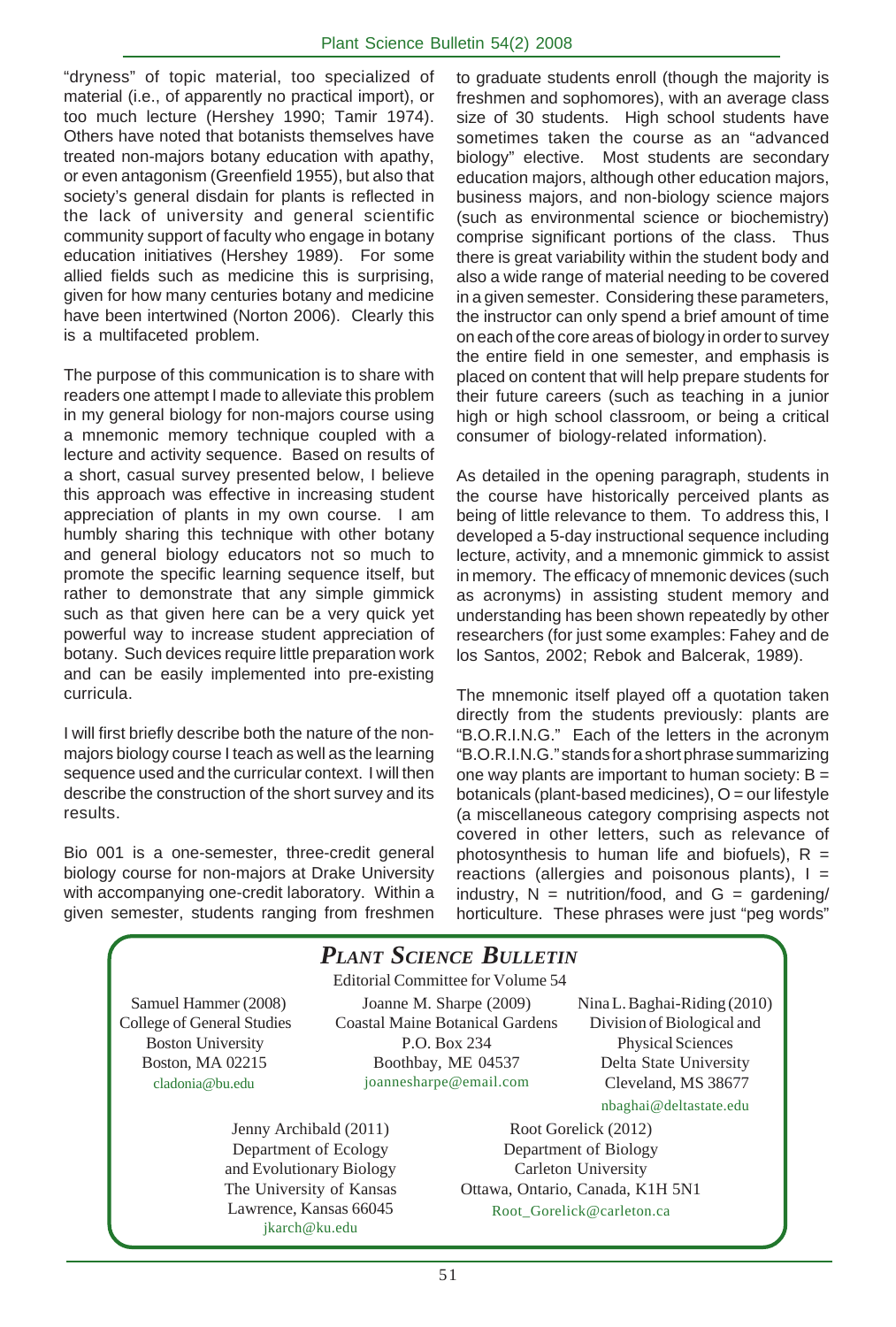for more traditional botany content (such as anatomy and physiology, ecological aspects, etc.) but all within a human use/economic botany context to better appeal to non-majors. Admittedly, this acronym is arbitrary and just one of several that may be imagined and, further, other educators may wish to choose different words or assign the letters differently depending on the nature of their specific courses. I chose these particular topics due to the nature of Bio 001. One instructional day was spent on each of the 6 letters except for "I" and "G" which were consolidated into 1 day due to schedule restrictions. The order of presentation was "B", "R", "N", "I/G", and "O". Each class session included not only lecture but also an engaged learning activity, such as small group discussion or a hands-on activity using manipulatives (all of which were incorporated during the normal lecture period). The mnemonic was presented only at the opening of each class period, and letters used previously were reviewed using student responses. I consistently emphasized that students should not simply memorize the 6 letters of the mnemonic as an end goal, but instead use them as a vehicle to facilitate memory of more specific aspects of plants' importance to human society. Thus, although the mnemonic was the "front man" of the learning sequence, it was not the sole or overriding component.

To gauge the effectiveness of this pedagogical approach, I constructed a short survey which was given to students before instruction on the first day of the learning sequence, and after instruction on the fifth and final day of the learning sequence. Both the surveys and the learning sequence itself were approved for use by the Drake Institutional Review Board (ID# 2007-08029), the human ethics committee for the University. Twenty-nine students participated in the unit, with 27 students completing the pre survey and 28 students completing the post survey. All survey papers were anonymous and did not ask any identifying information such as name, age, gender, race, major, etc.

Items in the surveys were designed to address four purposes. The primary purpose was to assess changes in student attitudes or perceptions about plants as a result of the learning sequence. Although one question contained in both the pre and post surveys did assess changes in content knowledge, the surveys were *not* designed to be knowledge surveys (i.e., their primary purpose was not to assess changes in content knowledge or mastery). The other two purposes were to assess student experiences/knowledge of plants prior to instruction, and to gauge student satisfaction with the learning sequence itself. Based on these purposes, the pre and post surveys differed somewhat in content. The surveys were not designed to be all-encompassing

nor were they designed to assess any element of the learning sequence in isolation.

Surveys contained both quantitative and qualitative questions and each survey was approximately one typed page in length. Quantitative items presented students with a statement and asked them to gauge their response along a numerical continuum: strongly agree (1), strongly disagree (7), neutral (4), or somewhere between those reference points (2- 3 and 5-6). A majority of the quantitative items were the same in both the pre and post surveys. Quantitative items shared between the two surveys were analyzed statistically using unpaired 1-tailed Student t-tests (because all surveys were anonymous) when appropriate. An a level of 0.05 was used to determine statistical significance. Qualitative items presented students with an openresponse phrase or question (each described individually below) and asked for a written answer. Because most qualitative items were restricted to just one survey or the other, they were each considered separately. One qualitative item shared between both the pre and post surveys asked students to enumerate ways plants are important to human society.

Because the primary purpose of the surveys was to assess changes in student attitudes or perceptions about plants, it was important to first determine what types of experiences students have had with plants both inside and outside of the classroom. A majority of the qualitative items on the pre survey were constructed to assess this. Of the 27 students who completed the pre survey, 17 (63%) reported receiving some form of botany instruction in the past, with 13 of the respondents indicating their last experience was a "plant unit" in high school. Only 2 of the 27 students (7%) had grown up on a cropgrowing farm whereas 1 student had been raised on a ranch. Twenty-one students (78%) reported tending or helping to tend a garden in the past (students described a variety of vegetable, flower, herb, and fruit gardening). Thirteen students (48%) said they kept houseplants at home. Ten students (37%) reported previous exposures to harmful plants such as poison ivy (8/10), stinging nettle (2/ 10), or other injurious plants (3/10). These responses suggest that while individual class members have had quite heterogeneous experiences with plants, most have had some exposure both inside of and outside of the classroom prior to Bio 001.

The primary purpose of the survey was to assess changes in student attitudes and perceptions about plants as a result of the instructional sequence. Table 1 presents the 12 quantitative survey items shared between the pre and post assessments, student scores at each time point, and significance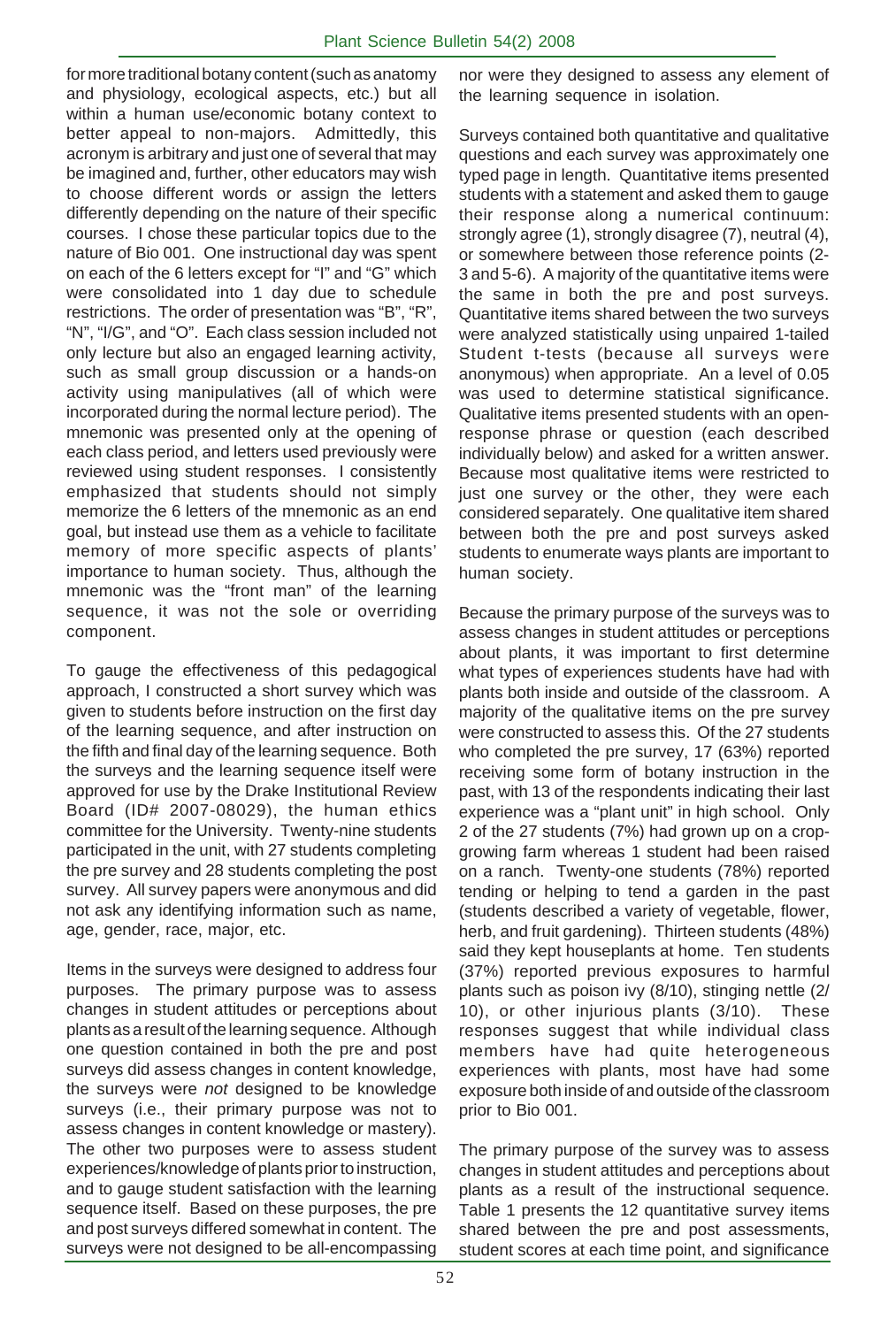of comparisons. There was a significant increase in student agreement to the phrase "I find plants to be interesting" from pre to post (item #1; p=0.026) and also a significant decrease in student agreement to the phrase "plants are boring" (item #2; p=0.029). Significant increases in agreement to the phrases "I use my knowledge of plants in my everyday life," "it is important for the everyday citizen to have a broad knowledge of plants", and "plants are important to human society" were seen from pre to post (all p<0.015). There was a decrease in student agreement to the phrase "apart from a food source, plants are not very important in my personal life" from pre to post (p=0.001). No significant differences were found in student responses to other survey items.

Additional items were included on the post survey to better discern how student attitudes to plants may have changed as a result of the learning series. The 2 additional quantitative statements were: "I feel my *knowledge* of plants has increased as a result of this learning series" and "I feel my *appreciation* of plants has increased as a result of this learning series" (italics are used here only and not in the actual survey). Students indicated a high level of agreement to both the knowledge (n=6.2, SE=0.21) and appreciation (n=6.1, SE=0.22) statements, suggesting that students felt their understanding of plants had increased in both respects. One qualitative item found only on the post survey also assessed changes in student attitudes: "How (if at all) has your opinion of plants changed as a result of this learning series?" Of the 28 respondents, 24 (86%) indicated a positive impact of the learning sequence on their opinions of plants, while the remaining students indicated their opinion had not changed (no students indicated a negative impact). Within just the positive responses, the most common change mentioned was greater "respect" or "appreciation" for plants. One student wrote: "I used to be extremely uninterested but now I think plants are fascinating and useful." Other responses included increased knowledge or interest. Disappointingly, despite these results, students did not indicate a greater desire to learn more about plants from pre to post (Table 1, item #4; p=0.189).

Although it was not the primary purpose of this study to diagnose changes in content knowledge as a result of the learning sequence, one qualitative item shared between both pre and post surveys may shed some light on this topic. The statement read: "Please make a list of all the ways you believe plants may be important to human society (if at all). Please be specific wherever possible." Five of the 28 students in the post survey simply wrote down the acronym with no elaboration; their results were excluded from further consideration because they lacked the specificity as requested in the item

**Table 1.** Results from the 12 quantitative items designed to gauge changes in student attitudes about plants. Each survey item was presented identically and in the same order in both the pre and post surveys. For both the pre and post time points, means plus standard errors (SE) are given. The last column presents the results of a 1-tailed Student t-test comparing pre and post data. Asterisks indicate statistical significance using a=0.05.

| <b>Survey Item</b>                                                                                         | Pre<br>Mean (SE) | <b>Post</b><br>Mean (SE) | Pre vs. Post<br>Significance |  |  |
|------------------------------------------------------------------------------------------------------------|------------------|--------------------------|------------------------------|--|--|
| 1. I find plants to be interesting.                                                                        | 4.8(0.28)        | 5.5(0.23)                | $0.026*$                     |  |  |
| 2. Plants are boring.                                                                                      | 2.8(0.26)        | 2.2(0.2)                 | $0.029*$                     |  |  |
| 3. I have enjoyed learning about plants in the past.                                                       | 4.6(0.28)        | 4.7(0.27)                | 0.378                        |  |  |
| 4. I would like to learn more about plants.                                                                | 5.1(0.26)        | 5.4(0.18)                | 0.189                        |  |  |
| 5. Animals are more interesting than plants.                                                               | 5.6(0.26)        | 5.2(0.27)                | 0.119                        |  |  |
| 6. Bacteria are more interesting than plants.                                                              | 3.7(0.31)        | 3.3(0.35)                | 0.15                         |  |  |
| 7. I use my knowledge of plants in my everyday life.                                                       | 3.4(0.29)        | 4.7(0.24)                | $0.001*$                     |  |  |
| 8. It is important for the everyday citizen to have a broad knowledge of plants.                           |                  |                          |                              |  |  |
|                                                                                                            | 4.4(0.25)        | 5.1(0.22)                | $0.015*$                     |  |  |
| 9. Plants are important to human society.                                                                  | 5.9(0.17)        | 6.5(0.13)                | $0.003*$                     |  |  |
| 10. I don't really use or encounter plants in my everyday life.                                            |                  |                          |                              |  |  |
|                                                                                                            | 2.6(0.31)        | 2.0(0.23)                | 0.074                        |  |  |
| 11. In everyday life (walking to class, going to the store, etc.) I pay attention to the plants around me. |                  |                          |                              |  |  |
|                                                                                                            | 4.4(0.33)        | 5.0(0.3)                 | 0.094                        |  |  |
| 12. Apart from a food source, plants are not very important in my personal life.                           |                  |                          |                              |  |  |
|                                                                                                            | 3.2(0.26)        | 2.1(0.22)                | $0.001*$                     |  |  |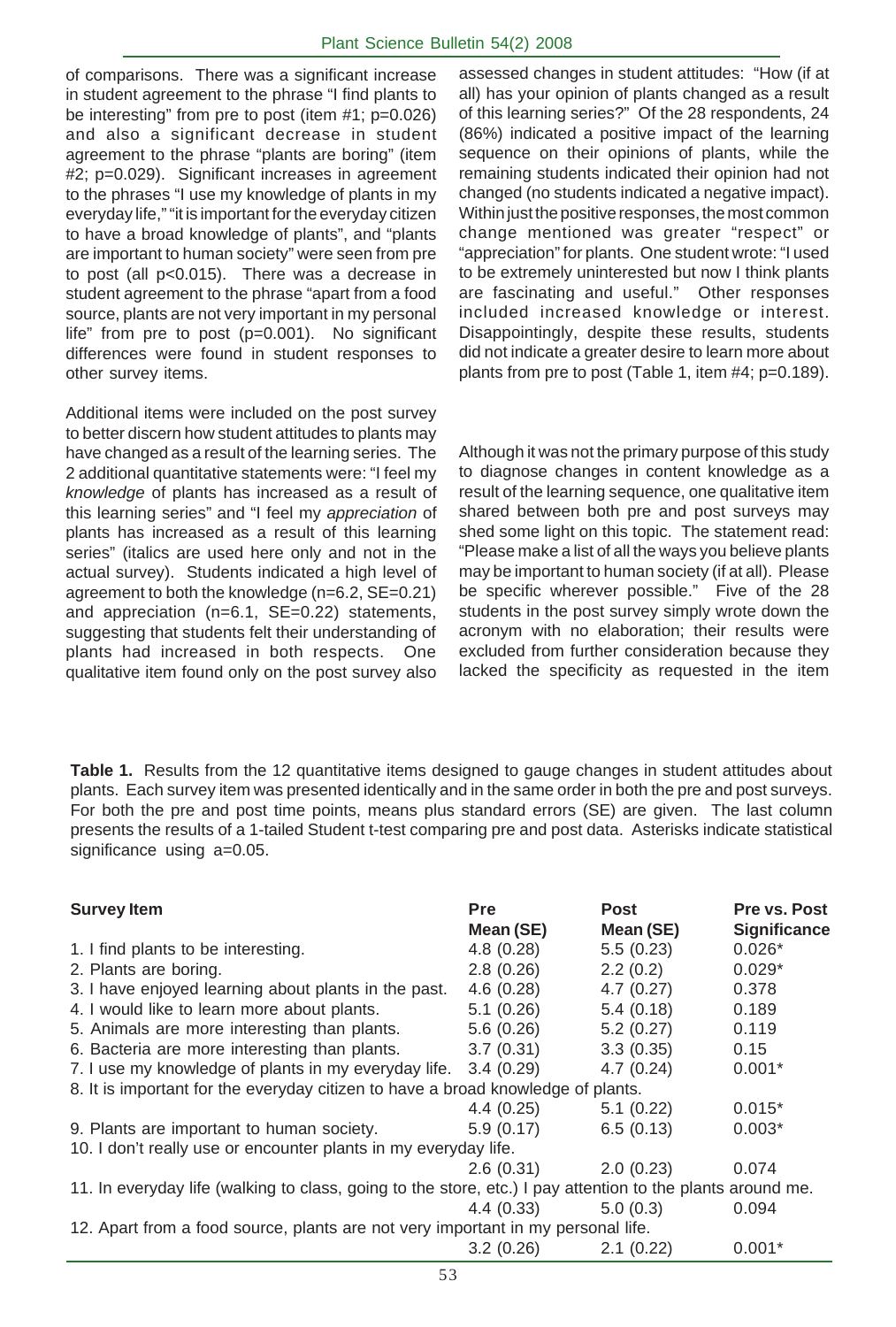directive and could not be directly compared to other student responses. On average, the number of specific ways listed by individual students increased from pre to post (3.85 vs. 6.35, respectively; p<0.001). However, the net diversity of responses across the class did not change from pre to post (28 vs. 28).

Table 2 presents a frequency listing of the top 10 responses at both the pre and post time points; other responses were not shown for the sake of brevity. Several caveats should be considered when examining Table 2. First, Table 2 is based on only one survey item and therefore is not robust enough to generate the caliber of conclusions as seen from Table 1. Second, it does not list all responses given. Third, the construction of Table 2 was difficult given the way students worded their responses. As just one example, whether a student response of "drug" meant medicine or illegal drug was not always clear (I assumed the former unless otherwise stated based on the emphasis given to medicine during the lecture sequences and/or the context of the response) and responses such as "drug" and "medicine" were collated into the same category. Other instructors may have elected to keep them separate. Fourth, as stated earlier, 5 students were excluded from the results due to their ambiguous responses. Given these factors, I did not feel comparative statistics were appropriate. Table 2 is valuable as a casual metric of where students' thoughts were concentrated at the 2 time points, and also serves as a baseline indicator of knowledge students had prior to the learning sequence.

Finally, two quantitative questions were included in the post survey to gauge student reactions to the learning series proper. The first item asked: "Did you enjoy this learning series. If 'yes', why? If 'no', why not?" Of the 28 respondents, 27 or 96% enjoyed the learning series (1 student indicated "neutral"). Reasons given included the nature of the information presented, an increase in appreciation for plants, or that the series was enjoyable/interesting. The second item asked: "What could be done to improve this learning series?" Of the 28 respondents, 7 (25%) did not respond, 12 (43%) said "nothing", and the remaining students gave a variety of responses. Two students suggested spending more time on the sequence and two students suggested incorporating additional activities. All other responses were limited to just one student and included requesting more information on the medical and nutrition aspects, spending more time with actual plants, studying local plants, moving the plant unit to earlier in the semester, and "I didn't like learning about the structures" (most likely referring to the time spent on structure, function, and human use of roots, stems, leaves, and flowers).

Perhaps the most positive impact of the learning series was not manifest in the surveys themselves. In between this learning series and the final, one non-traditional student who is not my advisee requested an office visit. When the student arrived, they explained that they had been floundering for a major and as a result of this learning series finally found a topic they were interested in: ethnobotany.

**Table 2.** Top 10 qualitative responses to the survey item: "Please make a list of all the ways you believe plants may be important to human society (if at all). Please be specific wherever possible." This item was included in both pre and post surveys. Responses are arranged alphabetically. Number of respondents was 27 for pre and 23 for post. More than 10 items are listed in Table 2 because top responses differed between the 2 time points.

#### **Student Response Pre Post**

|                                       | # respondents         | # respondents         |
|---------------------------------------|-----------------------|-----------------------|
|                                       | (% total respondents) | (% total respondents) |
| Animal food/habitat                   | $3(11\%)$             |                       |
| Building materials                    |                       | 8(35%)                |
| Carbon sink (absorb CO <sub>2</sub> ) |                       | 6(26%)                |
| Dyes                                  |                       | 8(35%)                |
| Enjoyment, recreation                 | 15 (56%)              | 13 (56%)              |
| Erosion control                       | 2(7%)                 | 0                     |
| Food and nutrition                    | 24 (89%)              | 22 (96%)              |
| Fuel                                  | 2(7%)                 | 16 (70%)              |
| "Knowledge"                           | 2(7%)                 | 0                     |
| Landscaping                           | 2(7%)                 | 3(13%)                |
| Medicine                              | 20 (74%)              | 23 (100%)             |
| Oxygen production                     | 16 (59%)              | 10 (43%)              |
| Paper                                 | 0                     | 5(22%)                |
| Poisonous plants (agents of disease)  | 2(7%)                 | 3(13%)                |
| <b>Tobacco</b>                        | 0                     | 5(22%)                |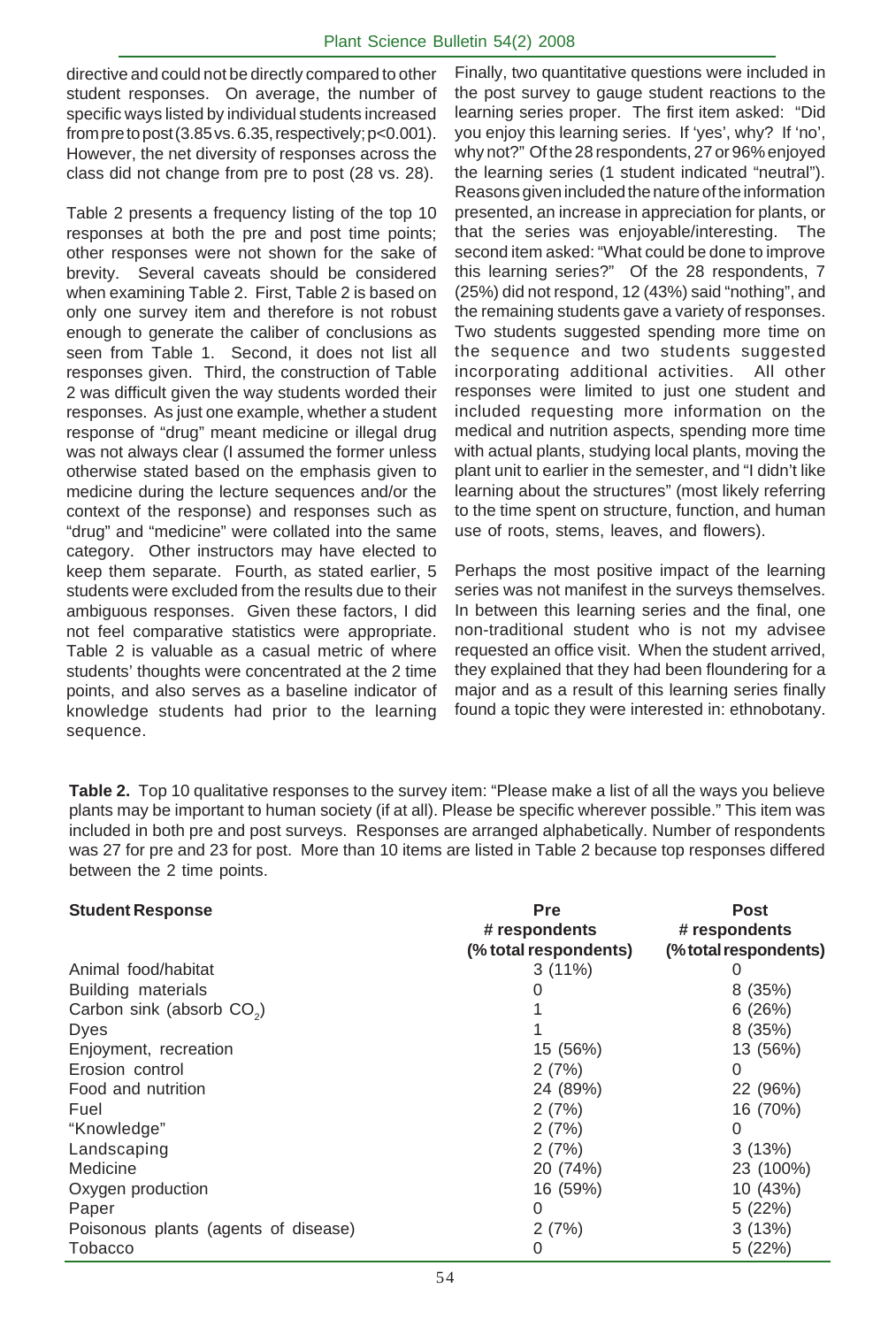The student sought help in selecting possible courses that would assist them in studying ethnobotany further. To the best of my knowledge, the student is still on this trajectory.

The survey items employed here cannot formally speak towards which particular aspect of the learning sequence (i.e., lecture, activity, or mnemonic) contributed towards which outcomes of the survey because no survey items addressed this issue. In fact, I specifically avoided mentioning the mnemonic in the survey because I did not wish to bias the results. The positioning of the surveys relative to the learning sequence is also important to consider. For example, in the post survey it is clear from responses that students recalled information from the latter portion of the learning sequence more readily than information from the beginning. Further, we cannot determine from these results how much effort students put into the surveys; for example, because the post survey occurred at the end of the instructional period, students may have rushed through the survey and not fully demonstrated their thinking. Alternatively, students may have responded in ways they thought would please the instructor and not according to their natural thoughts.

Taken together, these results suggest that this particular initiative was effective in increasing student appreciation of plants. It is likely that similar initiatives launched in other classrooms would yield comparable outcomes. I have shared my experiences in this forum in the hopes that other educators can take these anecdotes and adapt them to their own classrooms for similar benefit. It is imperative that college educators in both general biology and botany classrooms exchange ideas, not only to improve student learning, but also to identify student trends (such as apathy towards botany instruction) and techniques for facilitating greater appreciation of plants. Identifying and working towards remediating these trends now will ensure that future generations of educators do not neglect botany instruction in their own classrooms.

#### **References**

Bower, F. O. (1925). "English and German botany in the middle and towards the end of the last century." *New Phytologist* 24(3): 129-137.

Fahey, J. A. & G. de los Santos (2002). "Memory improvement and research related to the science of memory." *Education*: Winter 2002.

Greenfield, S. S. (1955). "The challenge to botanists." *Plant Science Bulletin* 1(1): 1-4.

Hershey, D. R. (1989). "Plant scientists should promote plant science through education." *The Plant Cell* 1(7): 655-656.

Hershey, D. R. (1990). "More than a name change needed." *Plant Science Bulletin* 36(2): 1-2.

Norton, S. A. (2006). "Whither medical botany?" *Canadian Medical Association Journal* 174(13): 1877- 1878.

Rebok, G. W. & L. J. Balcerak (1989). "Memory self-efficacy and performance differences in young and old adults: The effect of mnemonic training." *Developmental Psychology* 25(5): 714-721.

. Tamir, P. (1974). "Botany and zoology—a curriculum problem." *Journal of Research in Science Teaching* 11(1): 5-16.

Uno, G. (2007). "The struggle for botany majors." *Plant Science Bulletin* 53(3): 102-103.

The world's oldest species of tree has surprised botanists by producing seeds in Britain. The 2 million-year-old Wollemi Pine was thought to be extinct – and had been identified only from fossils – when a crop of 100 trees was found in Australia in 1994. Now a Wollemi at Tregothnan Gardens in Cornwall has become the first in the Northern Hemisphere to produce cones, right. Officially closed for winter, the gardens will open this weekend for visitors to see the tree. Jonathon Jones, the gardens' director, who said the pine was an "unbelievable sight", hopes to raise seedlings.

From *The Times*, April 16, 2008 http://www.timesonline.co.uk/tol/news/environment/article3753771.ece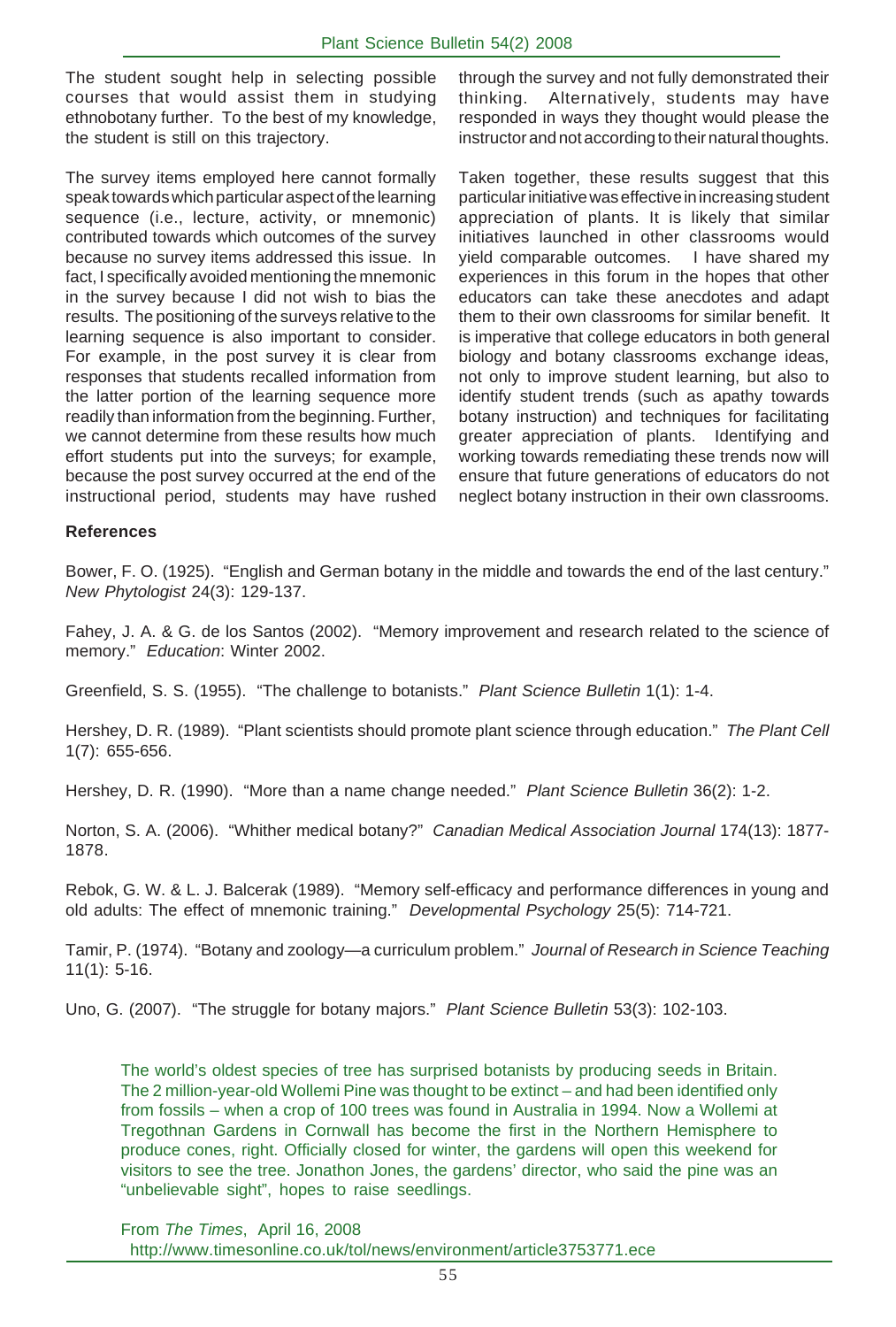# **Symposia in Plant Neurobiology: A New Venue for Discussion of Plant Behavior and Communication**

Plants perceive and respond to subtle changes in their environments. They actively engage in complex ecological interactions with one another and with other organisms. Underpinning these activities is a variety of chemical, electrical, and hydraulic signaling and response pathways that are becoming increasingly well documented by science. Modern plant biology textbooks include detailed information on these topics, stemming from discoveries first described in the scientific literature of the 19th century and even earlier. Yet, there remains a general unawareness among many people— including numerous biologists, environmental scientists, science teachers, journalists and those responsible for funding education and research—that plants are capable of active engagement with their surroundings.

The lack of focused awareness of integrated plant responses to external and internal stimuli seems puzzling considering the importance of similar phenomena in animal biology. Why are we so reluctant to attribute sensation, response and communication to plants? Charles and Francis Darwin had no difficulty referring to plant behavior (1). And, while the seminal work by J.C. Bose on plant behavior in the early 20th century may have been discounted by subtle racism (2), Bose's conclusion that plants have a kind of nervous system, and can integrate adaptive responses to their environments through coupled electrical and chemical signals, has re-emerged in the contemporary plant science literature (3).

The Society for Plant Neurobiology was recently established to provide a venue to discuss research on plant signaling and behavior from the molecular genetic and cellular to the population level. The Society has held symposia annually for the past three years in Florence, Italy (2005), Beijing, China (2006), and Strbske Pleso, Slovakia (May 2007), and will meet in Fukuoka, Japan in June 2008. Approximately 400 scientists from around the world have come to these meetings to present and discuss their research on topics ranging from conceptual issues relating to information theory in biology and the history of plant biology thinking as applied to this field, to empirical studies on mechanoperception, inter- and intracellular electrical signaling, membrane biology, transport, the role of neurotransmitters in plants, responses to environmental stimuli, plant movement, and chemical ecology.

The symposia have been intellectually challenging because they include a wide range of methodological approaches to understanding how plants work, addressing processes occurring on scales that range from the molecular to the ecological. They have also been unusually stimulating, especially when we are presented photos and videos of plants "doing things." For example, at the 2007 symposium, Mark Mescher (4) presented almost sinister footage of the parasitic dodder plant (*Cuscuta pentagona*) growing upward in a rotating, searching motion, sniffing for its prey. These plants use airborne chemicals emitted by other plants to find their hosts and can even distinguish between the odors of more and less desirable host plants. This clear and straightforward example of the coupling of plant sensing and dynamic response is compelling even to nonbiologists. Plant movements may be slow, but it is difficult to imagine that many people, having seen time-lapse footage of a parasitic dodder vine searching for a host (www.psu.edu/ur/2006/ parasiticplantphotos.htm), would object to use of the term "behavior" in plants.

Use of the term "neurobiology" to describe aspects of plant function evokes strong reactions, both positive and negative, among plant scientists including many who have attended the symposia. At the May 2007 Plant Neurobiology symposium, a portion of the program was devoted to a spirited discussion of the wisdom of using of this name for the research field. Literalists object to use of the prefix "neuro" to describe plants, as no one suggests that plants contain nerves. Yet, applying a broader sense of the prefix, the search for physiological mechanisms of stimulus perception, information processing, and physiological and behavioral response is increasingly documenting examples of neuro-like mechanisms in organisms ranging from mammals to prokaryotes. The integration of research in these areas across taxonomic boundaries is undeniably desirable. A possible objection to this broader interpretation is that it conflicts the narrow use of the term neurobiology in animal systems to refer specifically to the study of the nervous system and cognition. While no consensus was reached on these matters, it was generally agreed that disagreement over the name of the meeting or society should not detract from the imperative of pursuing high-quality research in this important emerging field.

While there is no doubt that plants process information differently from animals, it is worth our while to find out how they are doing it, so that we can interact in a beneficial way with them as our environment changes and challenges our existence.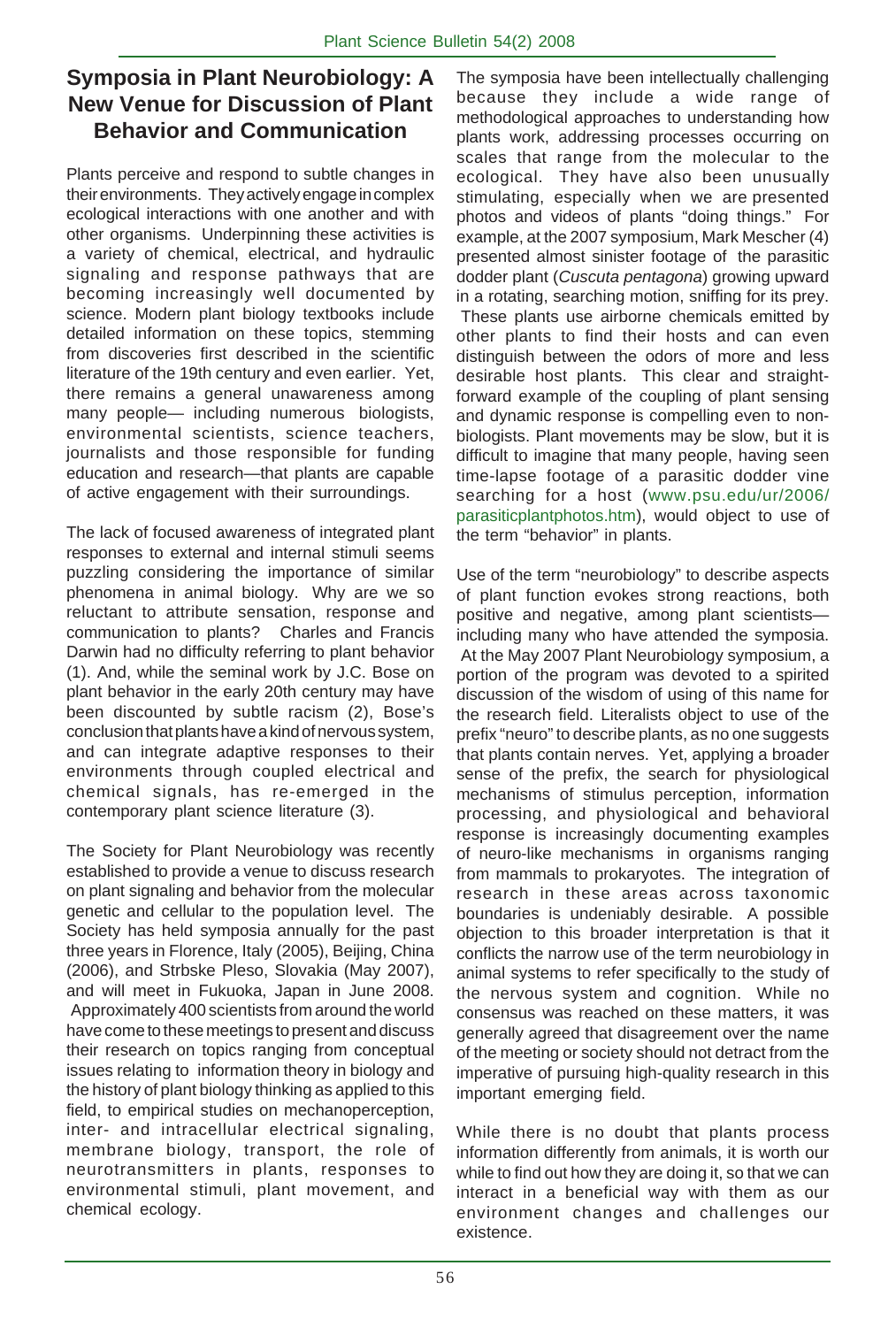#### **Reason for writing the article:**

There remains a general unawareness among many people— including numerous biologists, environmental scientists, science teachers, journalists and those responsible for funding education and research—that plants are capable of active engagement with their surroundings. This seems puzzling considering the importance of similar phenomena in animal biology. Why are we so reluctant to attribute sensation, response and communication to plants?

The newly established Society for Plant Neurobiology provides a venue to discuss research on plant signaling and behavior from the molecular genetic and cellular to the population level. Recent annual symposia held in Florence, Beijing, and Strbske Pleso, Slovakia have been intellectually challenging. They have included a wide range of methodological approaches to understanding how plants work, addressing processes occurring on scales that range from the molecular to the ecological. They have also been unusually stimulating, especially when we are presented photos and videos of plants "doing things" e.g. www.psu.edu/ur/2006/parasiticplantphotos.htm .

Use of the term "neurobiology" to describe aspects of plant function evokes strong reactions, both positive and negative, among plant scientists including many who have attended the symposia. While there is no doubt that plants process information differently from animals, it is worth our while to find out how they are doing it, so that we can interact in a beneficial way with them as our environment changes and challenges our existence.

#### References

1. Darwin, C. The Power of Movement in Plants. 1897. D. Appleton and Co. New York

 2. Shepherd, V.A. 2005. From semi-conductors to the rhythms of sensitive plants: The research of J.C. Bose. Cell and Molecular Biology 51: 607-619.

 3. Brenner, E. et al. 2006. Plant neurobiology: an integrated view of plant signaling. Trends in Plant Sci. 11: 413-419.

 4. Runyon, J. B., M. C. Mescher, and C. M. De Moraes. 2006. Volatile chemical cues guide host location and selection by parasitic plants. Science, 313: 1964-1967.

Authors of this essay are:

Mark Staves, Biology Department, Grand Valley State University, Allendale, MI, USA stavesm@gvsu.edu Mark Mescher, Department of Entomology, Pennsylvania State University, University Park, PA, USA mcmescher@psu.edu

Virginia Shepherd, Department of Biophysics, The University of NSW, Sydney, Australia vas@phys.unsw.edu.au

Eric Brenner, New York Botanical Garden, New York, NY, USA ebrenner@nybg.org

Elizabeth Van Volkenburgh, Biology Department, University of Washington, Seattle, WA, USA lizvanv@u.washington.edu

#### World's oldest tree found in Sweden

It may not look like much but scientists claim that this tree is the oldest in the world. Discovered in the Dalarna province of Sweden, the trunk upon which this spruce has grown is believed to date back nearly 10,000 years. "Spruce trees can multiply with root penetrating branches, meaning they can produce exact copies, or clones," says Leif Kullman from Umee University. Scientists found four "generations" of spruce remains in the form of cones, and wood produced from the highest grounds of Fulu mountain. The age was tested by carbon dating in Florida.

From *The Times*, April 18, 2008 http://www.timesonline.co.uk/tol/news/uk/science/article3767950.ece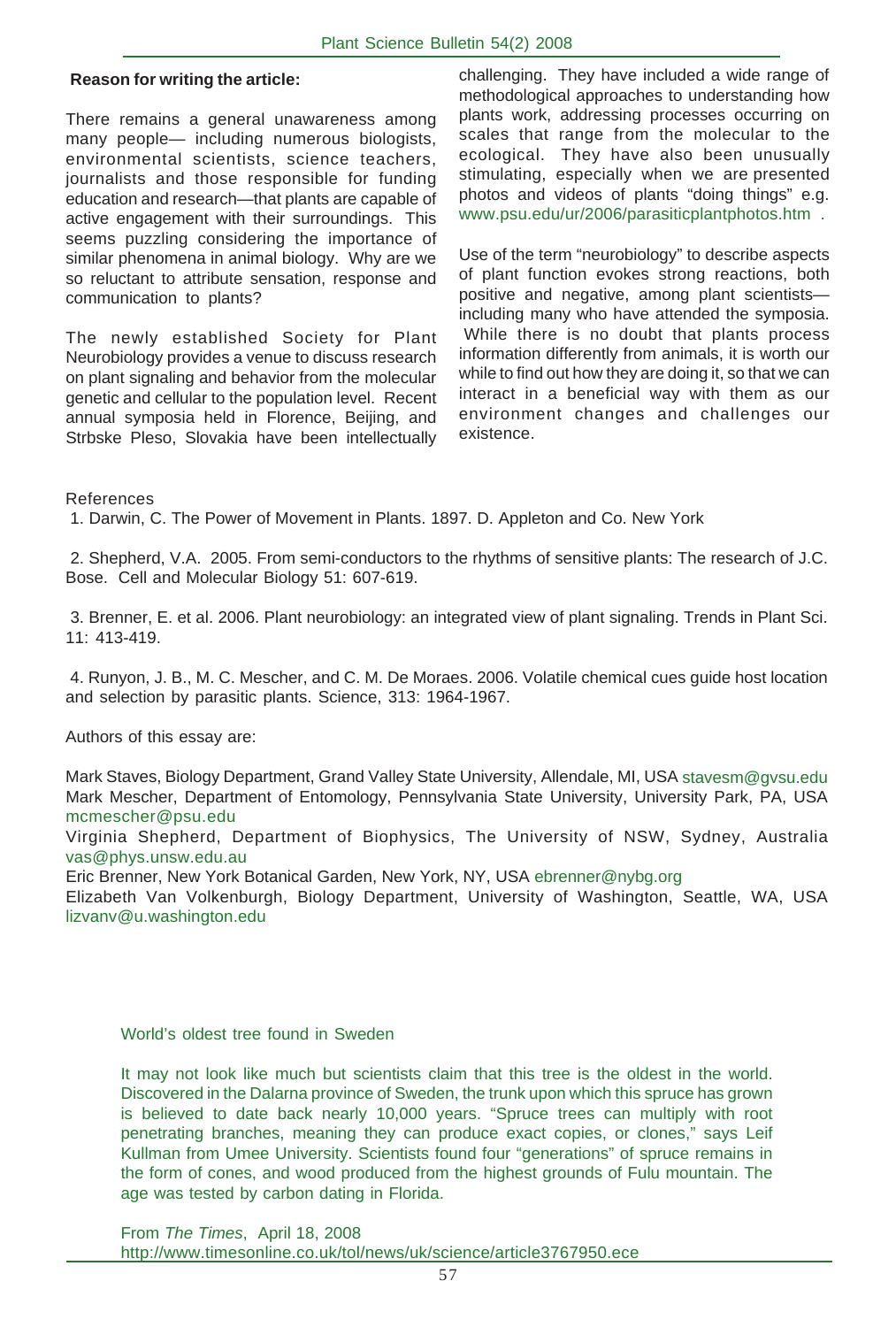# **News from the Society**

#### **News from the Office**

Over the past year, the Botanical Society of America has engaged in a number of activities designed to move us into a new paradigm as a professional organization. In part, we are responding to new IRS, NSF and other federal, state and partner granting agencies requirements and compliance standards for non-profit organizations.

Three of the most significant endeavors have been 1) our first ever full audit; 2) the establishment and meeting of a strategic planning group; and 3) a review and revision of the Society bylaws, including the development of policy and procedure documents.

#### **BSA Audit**

Brown Smith Wallace, L.L.C. were hired to provide an audit of the BSA systems and accounts for the 2007 financial year. They will undertake a follow-up audits in 2008, 2009 and 2010.

Brown Smith Wallace, L.L.C. reported to the BSA Executive Committee in March, and I'm pleased to report a positive result. The Society is in a sound financial position, and we have, or are putting in place, all appropriate policies and procedures to meet federal, state and other organizational compliance requirements. The 2007 audit is available on request (wdahl@botany.org), and it will be on the agenda at the BSA Annual Business Meeting on Tuesday, July 29, at the Botany 2008 Conference in Vancouver, BC.

#### **Strategic Planning**

Deep Thought II took place at the BSA offices in St. Louis on March 30, 2008. You will hear more from this group in the very near future as they appeal to the membership for thoughts, ideas and comments on the future directions of the Society. Please take the time to respond.

#### The committee includes:

BSA Members - Pam Soltis; Karl J. Niklas; Christopher Haufler; Gregory Anderson; Janice Coons; Theresa Culley; Kent Holsinger; Simon Malcomber; Brent Mishler; Muriel Poston (unable to attend); Mackenzie Taylor; Gordon E. Uno BSA Staff - Robert Brandt; Heather Cacanindin; Bill Dahl; Claire Hemingway; Richard Hund; Wanda

# Lovan; Amy McPherson; Johanne Stogran **BSA Bylaws, Policies and Procedures**

Over the past two years, the Executive Committee has been exploring options for reviewing the overall governance of the Society. This is in part due to our evolution as a fully staffed organization and our move to partner with outside funding agencies.

However, there are also major changes taking place in our operating environment, in communications options, increasing compliance requirements and IRS regulations facing governing bodies within non-profit organizations. It is fair to say a great deal has changed for the BSA as an organization since moving to a full-time staff in late 2002.

Directly following the meeting in Chicago, BSA President Pam Soltis asked Scott Russell to chair the BSA Bylaws Review Committee. Additional committee members include Past Presidents Judy Jernstedt, Ed Schneider and BSA Student Representative Andrew Schwendemann**.** The committee was charged with: 1) reviewing our current bylaws and procedures; 2) envisioning for future possibilities and inclusion of best practices; and 3) ensuring legal compliance with federal and state laws for the governance of non-profit organizations. Anchor Management, a small consultancy specializing in governance related issues, was employed to facilitate the process.

It is important to note that all changes are designed to move the BSA closer to a "best practices" model for governance. The bylaws become the core structural document for the Society. At this level, changes should not occur often and a vote of the membership is required to make any changes. Items not deemed part of the core structural document are moved to the supporting policies and/or procedures documents. Here the officers elected and charged with running the Society can make changes to policies and procedures, notifying the membership of any and all changes.

The recommended changes also include an update on the current governance structure of the BSA. This is suggested for several reasons, including a consolidation of the fiduciary responsibility as well as just plain common sense. At present, our governing body is a 36-member Council that meets once a year. The Council is charged as the managing board of the Society and transacts the business of the Society except as otherwise provided in the bylaws. It is then stated that the Executive Committee acts on all interim matters that arise between regular annual meetings of the Society and in essence replaces the Council. It is recommended that the governance be consolidated within the elected executives (the board of directors in most organizations) and that this group expands slightly to provide appropriate representation. It is recommended that the body we call the Council becomes an advisory group to the board.

There will be a discussion meeting at the Botany 2008 Conference in Vancouver as we move towards a vote on the suggested changes some time later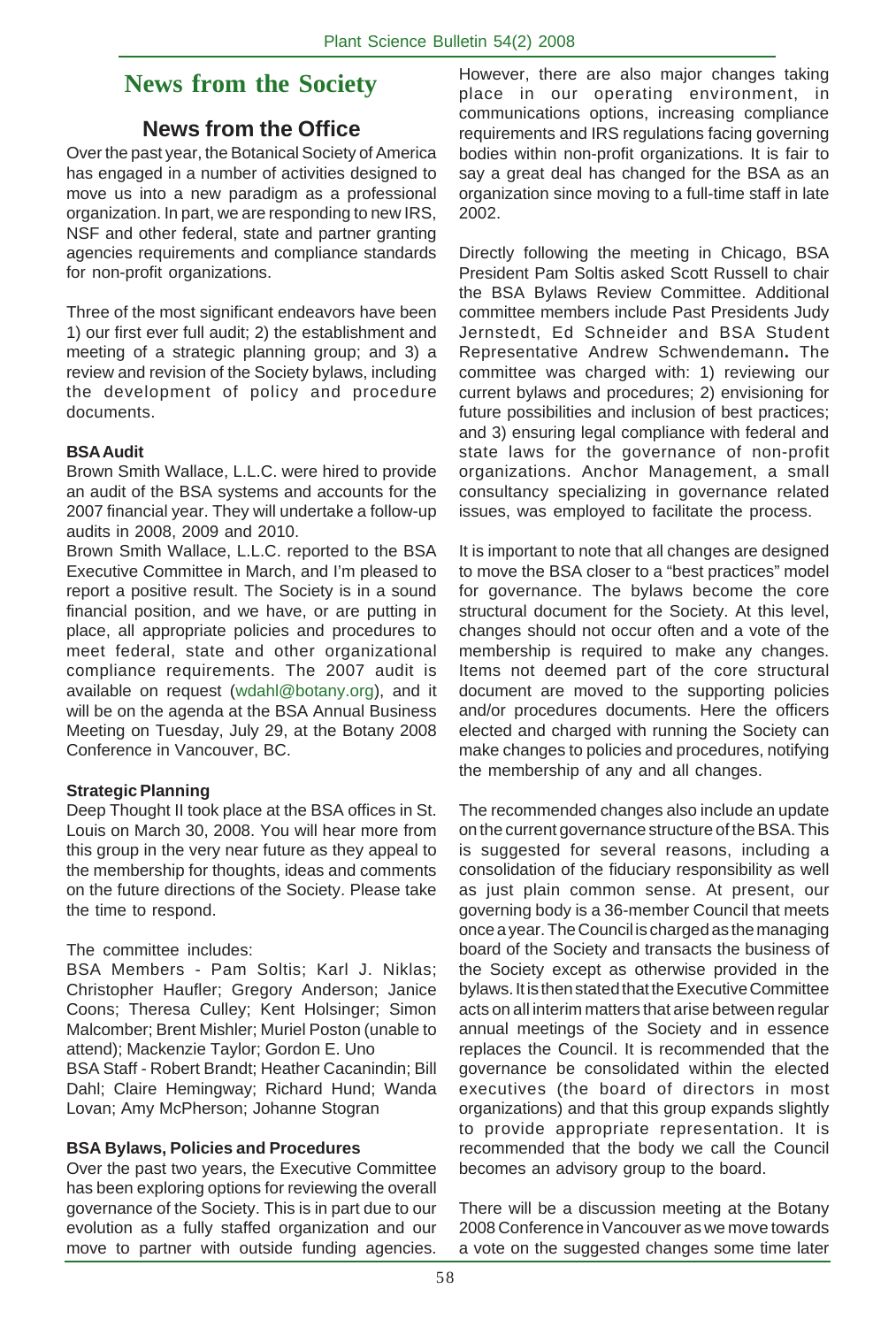in the year. Please come and discuss the recommended changes with the BSA Executive Committee and the Bylaws Review Committee. We will also be posting a discussion board on the BSA website. We look forward to your comments and participation as we move forward.

The documents involved can be found online at: **Current Bylaws** - http://www.botany.org/ governance/bylaws.php

**Recommended changes** - http://www.botany.org/ governance/AMbylaws.php, supported by the **DRAFT BSA Policies** - http://www.botany.org/ governance/AMpolicy.php

# **BSA Award Recipients**

It is award season at the Botanical Society of America. We are pleased to provide you with this year's recipients, to date, including Student Travel awards and the Young Botanists awards. Thank you to all of the award judges! We appreciate the time and effort that goes into these important wards. And thank you to the advisors for supporting all of the various award programs.

**Vernon I. Cheadle Student Travel Awards** (BSA in association with the Developmental and Structural Section) This award was named in honor of the memory and work of Dr. Vernon I. Cheadle.

**James Cohen -** Cornell University, Ithaca, NY - Advisor, Dr. Jerrold Davis - Botany 2008 presentation: "*The World of Walled Marriages: Comparative Floral Development in* **Lithospermum**."

**Nathan Jud** - Ohio University, Athens, OH - Advisor, Dr. Gar W. Rothwell - Botany 2008 presentation: "*Anatomy of an Upper Cretaceous bennettitalean stem*."

**Natalia Pabon Mora** - New York Botanical Garden, Bronx, NY - Advisor, Dr. Amy Litt - Botany 2008 presentation: "*Functional evolution of the AP1/ FUL gene lineage in non-core eudicot plants*."

**Renate Wuersig** - Purdue University, West Lafayette. IN - Advisor, Dr. Michael Zanis - Botany 2008 presentation: "*The Natural History of C-class Genes: Independent Duplication Events in Diverse Angiosperm Lineages*."

# **2008 YOUNG BOTANIST Award Recipients**

Certificate of Special Achievement

**Jared Barnes** University of Tennessee, Martin, TN - Advisor, Dr. Darrell L. Ray **Jennifer Bufford** Willamette University, Salem, OR - Advisor, Dr. Susan R. Kephart **Bethany Butler** Miami University, Oxford, OH - Advisor, Dr. Nancy L. Smith-Huerta **Nate Ellis** University of Missouri, Columbia, MO - Advisor, Dr. J. Chris Pires **Britnie Foutch** Indiana University, South Bend, IN - Advisor, Dr. Deborah Marr **Alyssa Hartson** University of Wisconsin, Milwaukee, WI - Advisor, Dr. Sara Hoot **Nguyet Hoang** University of Oklahoma, Norman, OK - Advisor, Dr. Scott Russell **Brittiney Hofmann** Rose-Hulman Institute of Technology, Terre Haute, IN

 - Advisor, Dr. Ella L. Ingram **Hayley Kilroy** Miami University, Oxford, OH - Advisor, Dr. David L. Gorchov **Laura Lagomarsino** University of California, Berkeley, CA - Advisor, Dr. Chelsea D. Specht **Hannah Marx** University of Washington, Seattle, WA - Advisor, Dr. Richard Olmstead **Shauna McDonald** Humboldt State University, Humboldt, CA - Advisor, Dr. Alexandru M.F. Tomescu Lachezar Nikolov **Harvard University, Cambridge, MA - Advisor**, Dr. N. Michele Holbrook **BreAnne Nott Eastern Illinois University, Charleston, IL - Advisor, Dr. Andrew S. Methven Ana Piedrahita** University of Florida, Gainesville, FL - Advisors, Drs. Pamela & Douglas Soltis **Nikki Pisula** Eastern Illinois University, Charleston, IL - Advisor, Dr. Scott J. Meiners **Amber Pouncey** University of Florida, Gainsville, FL - Advisors, Drs. Pamela & Douglas Soltis **Jenna Rosenwasser** Connecticut College, New London, CT - Advisor, Dr. T. Page Owen, Jr. **Jen Rushford** SUNY Plattsburgh, Plattsburgh, NY - Advisor, Dr. Christopher T. Martine **Lauren Schwartz** Willamette University, Salem, OR - Advisor, Dr. Susan R. Kephart Logan Senack University of Connecticut, Storrs, CT - Advisor, Dr. Kent E. Holsinger **Erin Shanle Southern Illinois University, Carbondale, IL** 

- Advisor, Dr. Barbara Crandall-Stotler **Patricia Soria** University of Florida, Gainesville, FL - Advisors, Drs. Pamela & Douglas Soltis **Nick Stanich** Ohio University, Athens, OH - Advisor, Dr. Harvey E. Ballard, Jr. **Laura Weingartner** Miami University, Oxford, OH - Advisor, Dr. Michael A. Vincent **Anthony Westby** Emporia State University, Emporia, KS - Advisor, Dr. Marshall Sundberg **Kirsten Wright** University of Puget Sound, Tacoma, WA - Advisor, Dr. Andreas Madlu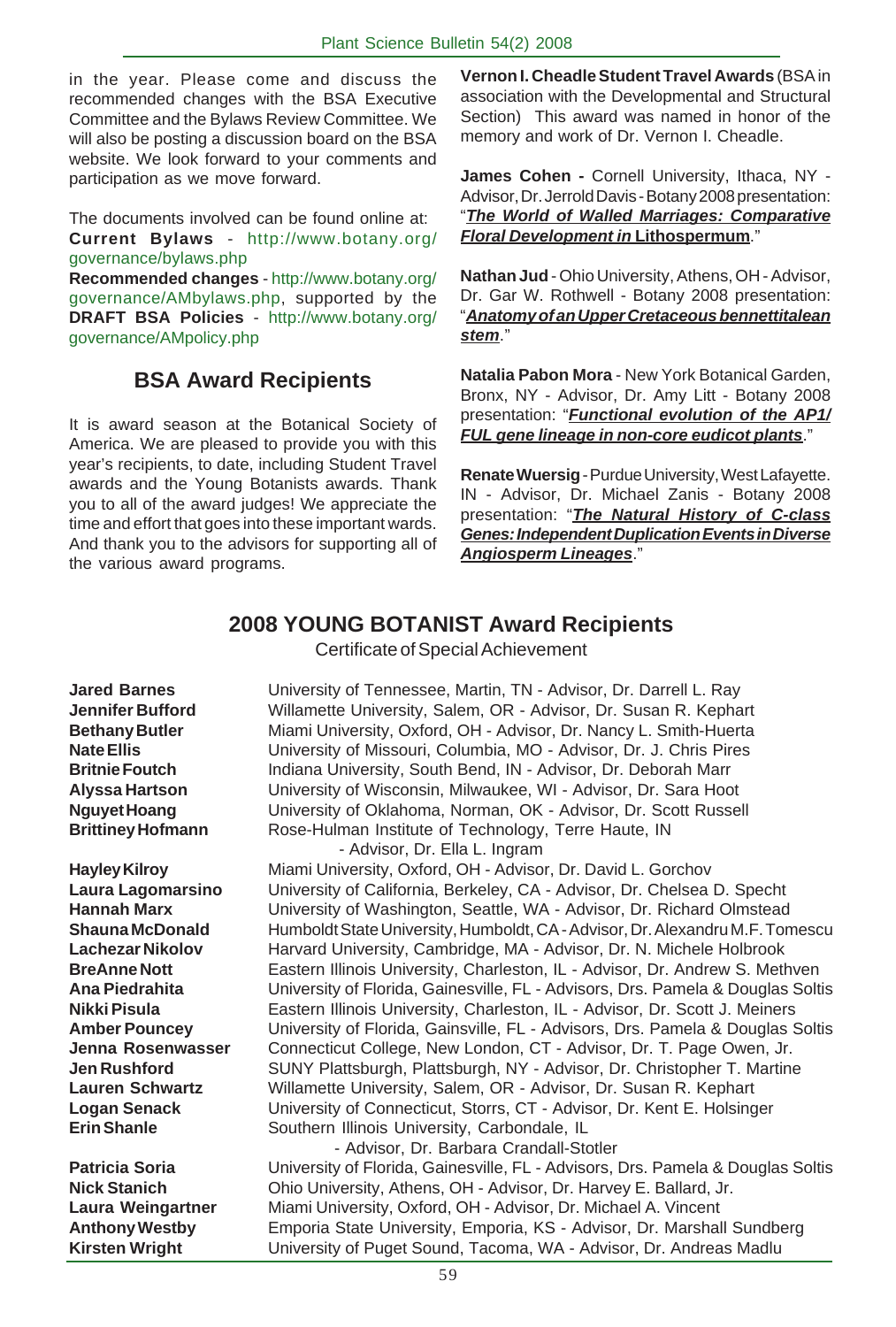**Conant "Botanical Images" Student Travel Awards** This award provides acknowledgement and travel support to BSA meetings for outstanding student work in the area of creating botanical digital images.

John Schenk, 1<sup>st</sup> Place, Washington State University, Pullman, WA - Advisor, Dr. Larry Hufford Matthew Valente, 2<sup>nd</sup> Place, University of Tennessee, TN - Advisor, Dr. Joseph Williams **Mauricio Diazgranados**, 3rd Place, Saint Louis University, St. Louis, MO - Advisor, Dr. Janet C. **Barber** 

#### **Developmental & Structural Section Student Travel Awards**

**Julien Bachelier**, Institute of Systematic Botany, Zurich, Switzerland - Dr. Peter K. Endress - Botany 2008 presentation: "*Floral structure of* **Kirkia wilmsii***: implications for the systematic relationship of Kirkiaceae and the Anacardiaceae-Burseraceae clade (Sapindales)*."

**Songhita Das,** University of Texas, Austin, TX - Advisor, Dr. Mona Mehdy - Botany 2008 presentation: "*Understanding the Mechanisms and Functions of French Bean PvPRP1 Gene Down-regulation During the Defense Response in Transgenic* **Arabidopsis**."

**Chunmiao Feng**, North Carolina State University, Raleigh, NC - Advisors, Drs. Jenny Xiang and Robert G. Franks - Botany 2008 presentation: "*Comparative developmental study of inflorescence in* **Cornus**."

**Alana Oldham**, Humboldt State University, Humboldt, CA - Advisor, Dr. Stephen Sillett - Botany 2008 presentation: "*Associated Variation in* **Sequoia sempervirens** *(Coast Redwood) Leaf Anatomy: Potential Impacts on Whole-Tree Carbon Balance*."

**Nicholas Stanich**, Ohio University, Athens, OH - Advisor, Dr. Gar W. Rothwell - Botany 2008 presentation: "*Early Cretaceous* **Equisetum** *fossils confirm that the modern evolutionary radiation was well underway 136 million years ago*."

#### **Ecology Section Student Travel Awards**

**Katie Becklin**, University of Missouri, Columbia, MO - Advisor, Dr. Candace Galen - Botany 2008 presentation: "*The good, the bad, and the costly: Effects of shading and drought on the costs and benefits of mycorrhizae*."

**Jocelyn Campbell,** University of British Columbia, Vancouver, BC - Advisor, Dr. Cindy Prescott - Botany 2008 presentation: "*Expanding the realized niche for cyanolichens in wet-temperate forests of interior British Columbia*."

**Andrew Simpson**, California State University, Chico, CA - Advisor, Dr. Kristina A. Schierenbeck - Botany 2008 presentation: "*Multiple causal factors influence*

#### *propagule size gradients in* **Arctostaphylos** *(Ericaceae)*."

**Meghan Skaer,**Sonoma State University, Rohnert Park, CA - Advisor, Dr. Hall Cushman - Botany 2008 presentation: "*Evaluating the Effects of Cattle Grazing on a Coastal Prairie in Central California*."

**Genetics Section Student Travel Awards Aaron Duffy**, Utah State University, Logan, UT - Advisor, Dr. Paul G. Wolf - Botany 2008 presentation: "*Conservation of selection on* **matK** *in ferns*

*following an ancient loss of the* **trnK** *intron by genome inversion*."

**Mycological Section Student Travel Awards Katie Becklin,** University of Missouri, Columbia, MO - Advisor, Dr. Candace Galen - Botany 2008 presentation: "*The good, the bad, and the costly: Effects of shading and drought on the costs and benefits of mycorrhizae*."

# **BSA Science Education News and Notes**

BSA Science Education News and Notes is a quarterly update about the BSA's education efforts and the broader education scene. We invite you to submit news items or ideas for future features. Contact: Claire Hemingway, BSA Education Director, at chemingway@botany.org or Marshall Sundberg, PSB Editor, at psb@botany.org.

#### **PlantingScience** — **BSA-led student research and science mentoring program**

What a remarkable year for PlantingScience*—* Funding, national recognition, and a doubling in participation!

Hearty thanks to the many BSA scientists who gave your time to coach 368 student research teams through the process of scientific discovery. Your efforts helped to take plant investigations to 1,223 students in 48 classrooms. To date, PlantingScience has reached 2,486 students from 25 states across the nation.

Over 120 scientists are now volunteering as mentors:http://www.plantingscience.org/ index.php?module=pagesetter&tid=5&filter= sipscientist:eq:1&tpl=scientists

We invite you to join, or share the opportunity with your colleagues or graduate students. Graduate students and post-doctoral fellows have a special invitation:

#### **Call for 2008-2009 Master Plant Science Team members**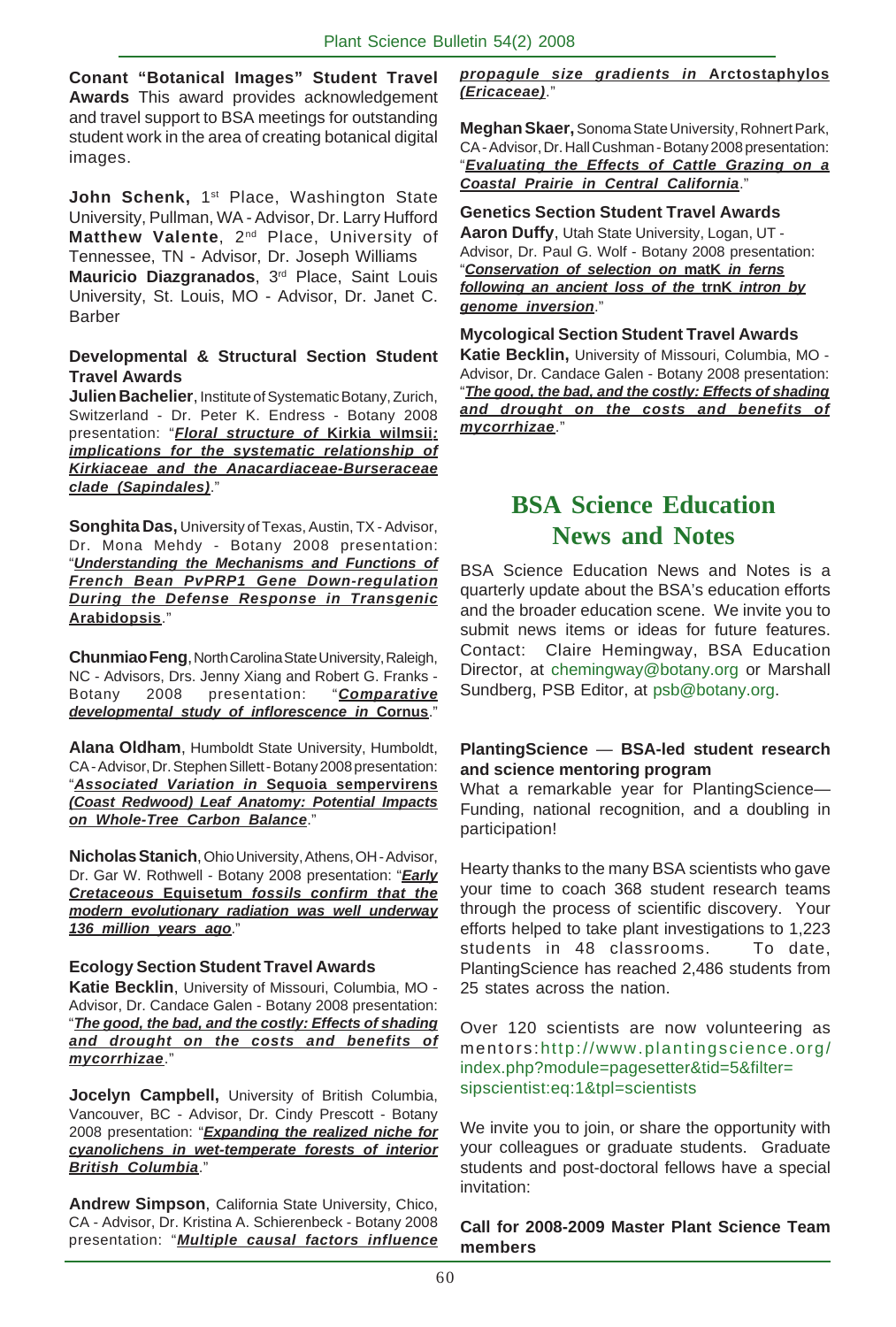*Who?* Graduate students and post-doctoral fellows. *What?* A team of 20 compensated mentors who commit to mentoring 3-4 student research teams via the web and participate in training conversations. *When?* Fall 2008 & spring 2009 sessions. Each session lasts ~2-4 weeks.

*Where?* Online at http://www.plantingscience.org/ *Why?* To inspire appreciation for plant science in young learners and enrich your professional life. Benefits are described on the application form available at http://www.botany.org/outreach/ MPST\_appl08.pdf

Keep in touch with BSA-led education initiatives over the summer by visiting:

**PlantingScience** http://www.plantingscience.org/

**Plant IT Careers, Cases and Collaborations** http:/ /www.myplantit.org/

**Botany without Borders and Science for Everyone** If you're looking for education, outreach, and training (EOT) activities at Botany 2008, you'll find a rich array of workshops, sessions, social events, and special presentations throughout the week. Just a few are highlighted below.

*Sunday:* 14 free educational and scientific workshops

*Monday:* PlantingScience Mixer / All-society conversation: EOT that would you like to see at annual meetings

*Tuesday:* Past-President's Symposium: Understanding the Crisis in Science Literacy / Women in Science Luncheon

*Wednesday:* Carl Wieman, Nobel Prize Winner in Physics: Science Education in the 21<sup>st</sup> Century: Using the tools of science to teach science.

Be sure to visit the education and outreach booth in the Exhibit Hall to:

- Get your PlantingScience T-shirt.
- Try out new features on the PlantingScience website and give us your feedback.
- · Listen to podcasts that students make during the July Plant IT program.
- Make a podcast of your own!

· Pick up information and hints on preparing NSF Broader Impacts statements.

#### **Spotlight on BSA Member Contributions to Science Education**

Engaging in outreach is nothing new to **Melanie DeVore**, Georgia Power Endowed Professor in Environmental Science at Georgia College and State University. She writes a newspaper column on environmental issues for the *Milledgeville Union Recorder*, leads a Study Abroad program in the Bahamas in which student projects are presented

at an annual Natural History of the Bahamas Symposium and coordinates a public lecture series, among other activities beyond her active research and publication on paleobotany. Melanie also recently became involved in Georgia College's Early College Program, which seeks to empower high school students for academic success. Melanie and a high school teacher in the GC Early College Program will partner over the coming years to blend high school and college experiences for underrepresented students. Next year they will begin to integrate PlantingScience mentored inquiry experiences into the program. We are thrilled to have the opportunity to partner with them and support their efforts.

http://info.gcsu.edu/tip/archives/2005/ EarlyCollegeprograminitia.html

#### **EOT integral to the iPlant Collaborative**

The iPlant Collaborative has been established to catalyze discussions to identify Grand Challenge questions in plant biology that require computational approaches. It serves the entire community of plant science disciplines and has a strong education, outreach, and training component. **Susan Singer**, chair of the EOT Advisory Committee, moderated the EOT panel discussion at the April Kick-Off Conference held at Cold Spring Harbor.

Archived web casts from the Conference and information about EOT opportunities are available at: http://www.iplantcollaborative.org/home

# **Editor's Choice**

**Crossgrove, Kirsten and Kristen L. Curran**. 2008. Using clickers in nonmajors- and majors-level biology courses: Student opinion, learning, and long-term retention of course material. *CBE-Life Sciences Education* 7:146-154. http:// www.lifescied.org/cgi/reprint/7/1/146

-Not surprisingly, students were positive about using clickers in both classes, but the unexpected results are that student learning and student retention varied significantly. In general, positive results were more pronounced in the non-majors introductory class as opposed to the genetics class for majors.

**Matlack, Glenn R. and Ryan W. McEwan**. 2008. Forest in my neighborhood: An exercise using aerial photos to engage students in forest ecology and land use history. *The American Biology Teacher* 70 (3):13-17.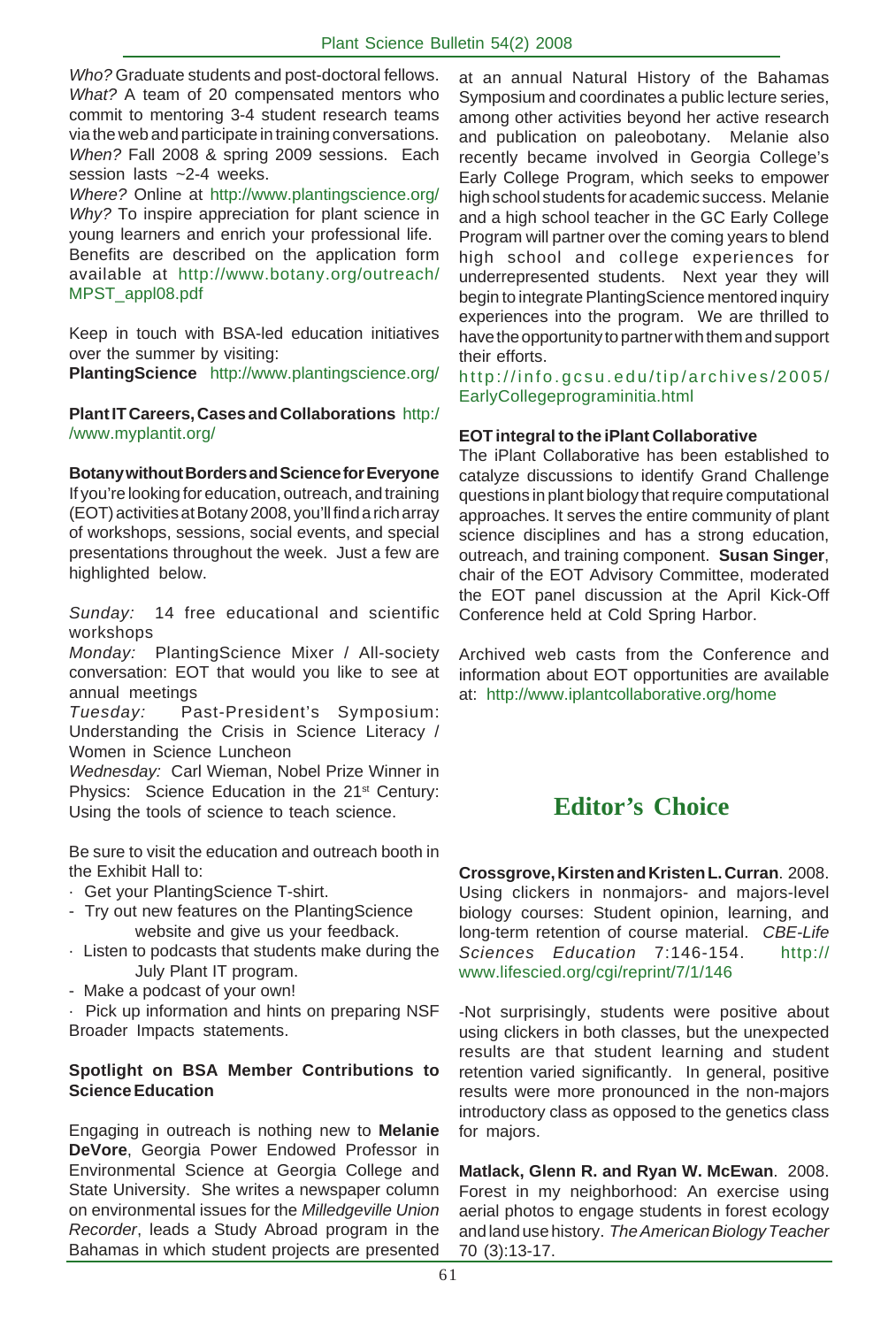-Students are provided 1981 aerial photos of the area surrounding their home and current images of the same area. This personalizes an activity in which students investigate changes in forest distribution and land use patterns during the course of their lifetimes.

**Sparks, Timothy C., Colleen M. Mills, Lisa A. Volesky, Jennifer A. Talkington, and Joanna S. Brooke.** 2008. Leaf degradation, macroinvertebrate shredders & energy flow in streams: a laboratory-based exercise examining ecosystem processes. *The American Biology Teacher* 70(2): 85-94.

-Although presented as a traditional "cook book" exercise that introduces ecological sampling and statistical analysis, it has plenty of potential to be expanded to an inquiry-based model. The experiment runs in the laboratory over a 3-day period but some materials must be collected at least 3-weeks in advance.

**Spiro, Mark D. and Karin I. Knisely**. 2008. Alternation of generations and experimental design: a guided-inquiry lab exploring the nature of the her1 developmental mutant of *Ceratopteris richardii* (C-Fern). *CBE-Life Sciences Education* 7:82-88. http:/ /www.lifescied.org/cgi/reprint/7/1/82

-C-Fern (www.c-fern.org) has become one of the standard plants for inquiry-based learning. This exercise concentrates on introducing first-year majors to alternation of generations and experimental design. It is also the starting point for a characterization of the *her1* (hermaphroditic) mutation that affects sexual development in the gametophyte. The paper describes the 2-week introductory module that forms a basis for further investigation.

# **News from the Sections**

# **Emanual D. Rudolph Award Historical Section, BSA**

In 2006 the Historical Section of the Botanical Society of America established the Emanuel D. Rudolph Award for the best student paper on a historical subject in botany to be awarded at the annual meeting (PSB 52(4): 127). Please encourage your undergraduate and graduate students to consider presenting a paper, poster or symposium on a historical subject in botany to be eligible for this honor.

# *In Memoriam:*

# **Jerry McClure (1933 - 2006)**

Jerry Weldon McClure, 72, professor emeritus of botany at Miami University, Oxford Ohio, died Tuesday, April 25, 2006 in Oxford, Ohio. He joined the Miami University faculty in 1964, attaining full professorship in 1973 and retired in 2001.

Chair of the Physiological Section, Botanical Society of America 1969-72, editorial board 1972-74 and long-term supportive member of the Botanical Society, Jerry will be missed by the members for his informative conversations on phytochemicals. McClure was President (also treasurer) of the Phytochemical Society of America.



Standing: Anitra Thorhaug, Arthur Chronquist and Jerry McClure, Amherst, 1973 - from Thorhaug

Jerry was born May 3, 1933 in Floydada, Texas and took pride in having gone from a depression-era cotton farm and one-room school to becoming an internationally recognized scientist. At Wayland Baptist College he was offered a music scholarship in voice; however, he transferred to Texas Tech University, where he earned a degree in agronomy in 1954. Jerry served in the U.S. Air Force in 1955 to 1959 and then he returned to Texas Tech , where he received an M.S. in agriculture. In 1964, Jerry received his Ph.D. in botany from the University of Texas, Austin.

Throughout his career, he received numerous National Science Foundation and U. S. Department of Agriculture grants to fund his research. He received the Alexander von Humboldt Foundation Senior U. S. Scientist Award from the West German government, in 1974-75, and simultaneously received a Fulbright Foundation Honorary Research Fellowship award. He was a visiting professor at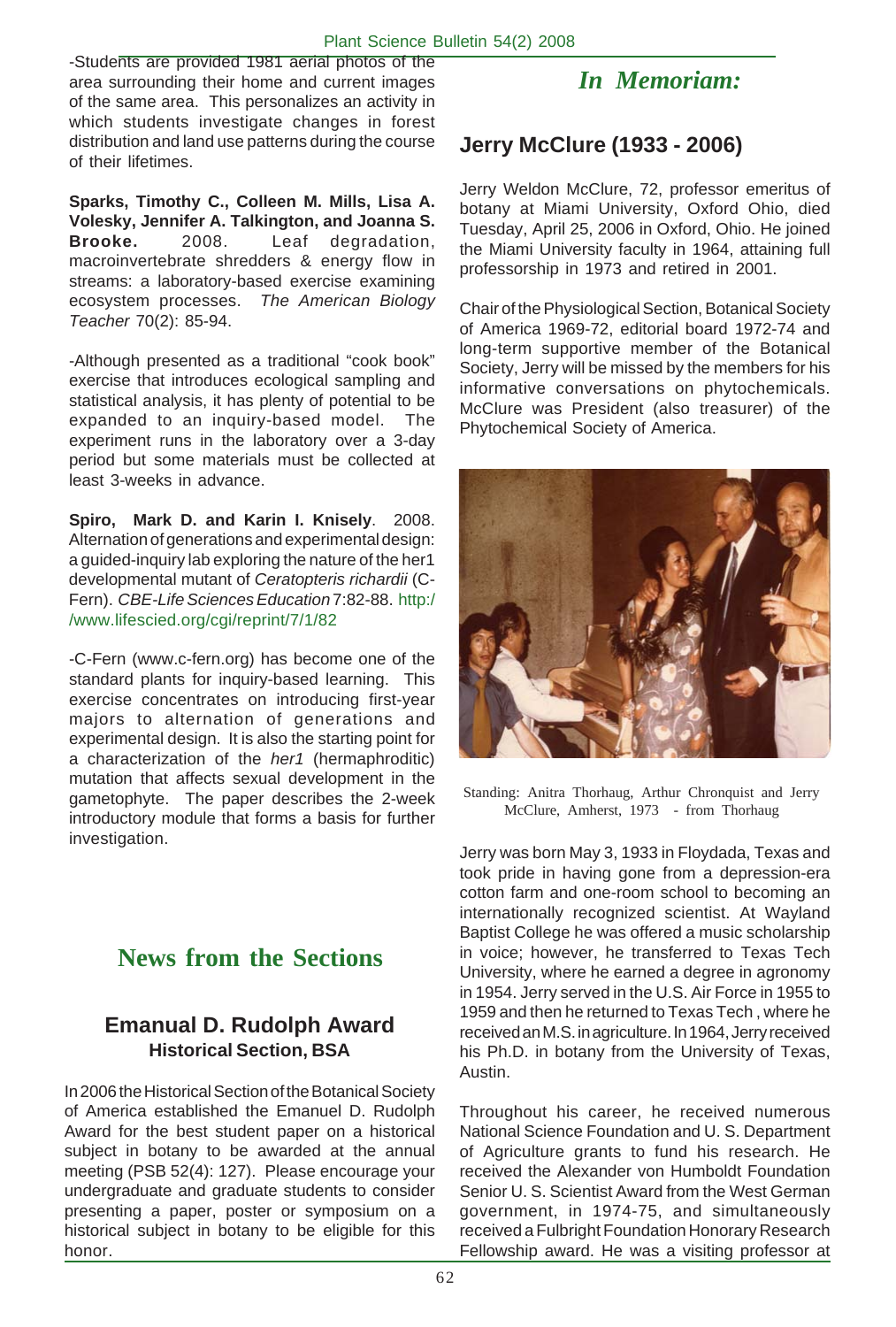Ruhr-Universitat, Bochum, Germany, giving more than 30 invited lectures in the U.K., Belgium, Netherlands, Poland, USSR and East Germany. In 1982 he was named Distinguished Visiting Scientist, Texas Tech University; in 1983, he received the Heinrich-Hertz research award in Dusseldorf, West Germany, and the Gordon Research Conferences organizing award. In 1987, he was an invited visiting scholar, University of Nairobi, Kenya, and at the same time, worked with the Richard Leakey group and National Museums of Kenya. Before returning to Miami University in the fall of 1987, he presented invited lectures in Africa in Addis Ababa, Ethiopia; Asmara, Eritrea; and in Peoples Republic of China in Nanking and Guilin.

His public service included being a member of the Council for International Exchange of Scholars, Life Sciences; screening committee for Fulbright Awards; screening committee of the Woodrow Wilson National Fellowships Foundation. He and his wife, Frances were Danforth Faculty Associates; presidents of the McGuffey Laboratory School PTO and Community Service Program for Foreign Students (COSEP).

His grasp of the scientific literature related to secondary natural products in plants was remarkable particularly as it related to plant phenolics. Not only could he cite virtually all recent publications in natural products, Jerry often provided personal anecdotes about the authors.

As a teacher he encouraged industriousness, initiative, and originality from his generations of students who remember him as a mentor, advocate, and friend.

# **James Edward Canright (1920 - 2008)**

James Edward Canright passed away on April 9, 2008 at the Hospice of the Valley, Tempe, Arizona. At 88 years of age, Jim suffered from several ailments that eventually became too much for him to manage. Many AASP members, and other professionals will remember Jim as a direct, no-nonsense person, who spoke his thoughts clearly and with conviction. He was, it seemed, a part of the palynological scene forever. I can still recall my early days in palynology, hearing of Jim's impact on our science.

Jim Canright was born in Delaware, Ohio on March 1, 1920. He earned an A.B. degree from Miami University of Ohio in 1942. Working with I.W. Bailey, Jim attended Harvard University and completed his

MA (1947) and Ph.D. (1949) in biology. Jim's work on evolution of the stamen in primitive angiosperms is still reproduced today in botany textbooks. He served as Lieutenant in the US Coast Guard Reserve in 1942-1946 in the Southwest Pacific area. Jim married Margaret Barnthouse in 1943, and together they raised four children, James Douglass, Lawrence, Susan and Eloise.

From 1949 through most of 1964 Jim served as



Jim and Peggy Canright at home in Arizona Photo by David Jarzen

Instructor and Professor of Botany at Indiana University, Bloomington, Indiana. It was here at IU that Jim began the collection of Paleozoic plant fossils, primarily from the mid-west USA, but also from several parts of the world. His collections of this material have formed the basis for several Masters theses and Doctoral dissertations. I became familiar with the Canright paleobotanical collections when they were eventually transferred to the Florida Museum of Natural History, Gainesville, where in 1996 through 2002, I was Collection Manager for Paleobotany and began a detailed cataloguing and database entry of the Canright collection. These collections include both a core assemblage of representative fossil plants that were originally acquired primarily for teaching, as well as several subcollections, including fossil coal samples, fossil and extant pollen samples, and an extant wood and other plant anatomical structure collection. Some of this work was published in the well-illustrated "*Fossil Plants of Indiana*" published by the Indiana Department of Conservation, Geological Survey, in 1959.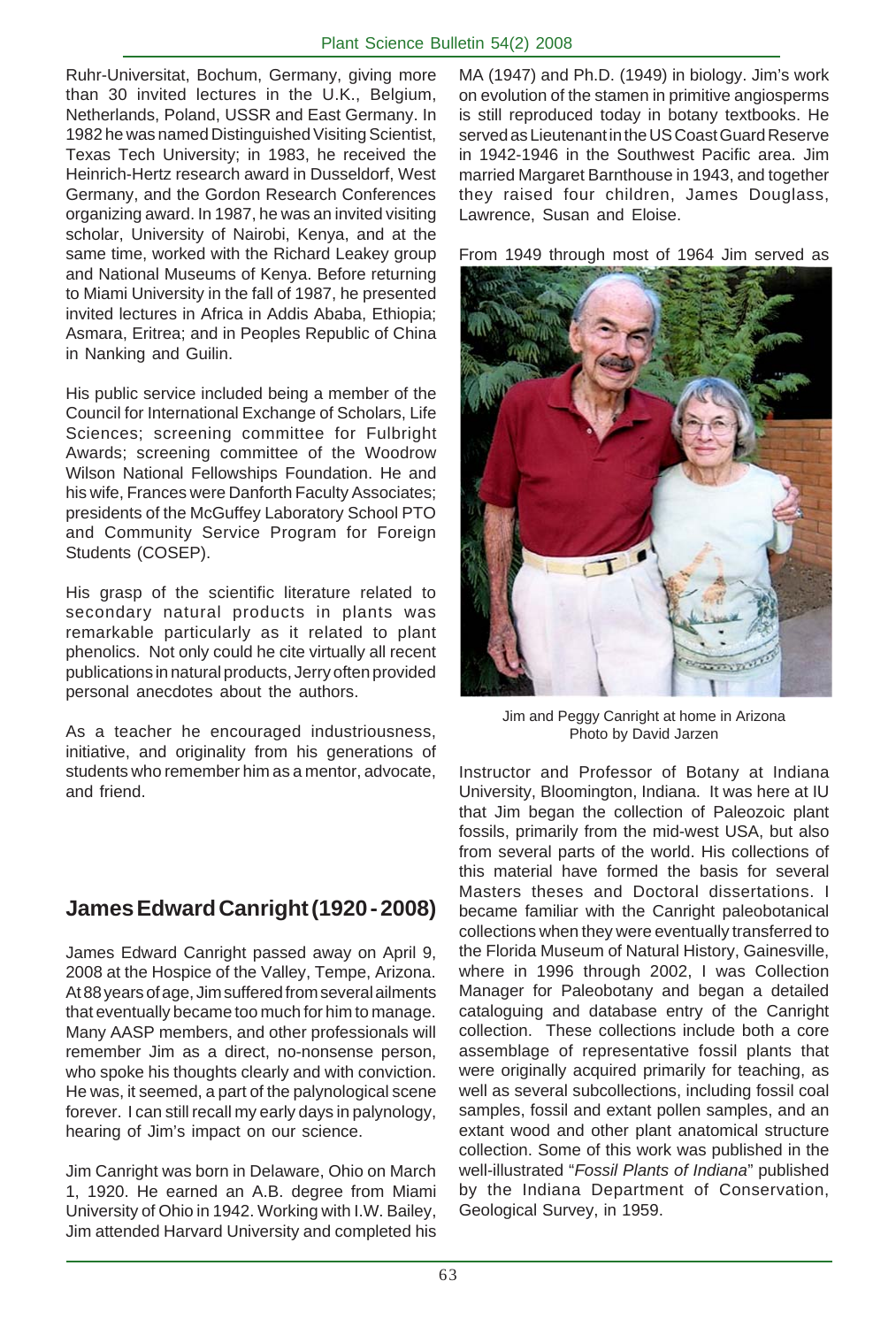In 1964 Jim and his lovely wife Peggy moved to Tempe, Arizona, where Jim assumed the position of Professor and Chairman of Botany and Microbiology at the Arizona State University. He served in this capacity from 1964 through 1972, eventually settling comfortably into the role as Professor of Botany until his retirement in 1985. ASU awarded Jim the position of Emeritus Professor upon his retirement, a position he respected and enjoyed.

In 1971, Jim was an invited Visiting Professor of Botany at the National Taiwan University in Taipei, Taiwan. Additionally Jim was recognized by his colleagues through his association in many professional organizations. He joined AASP in 1968, and held the office of President for the 1979- 1980 term, member of the 1973 Nominating Committee, and Chairman of the 11<sup>th</sup> annual meeting in Phoenix, AZ. He served as President of the International Federation of Palynological Societies (IFPS) from 1992-1996. Jim was Editor of *Palynos*, the Newsletter for the IFPS, from 1977 (from its conception) through 1992. Jim Canright holds the distinction of being the only person to attend all nine of the IPCs, up to the 10<sup>th</sup> IPC in China. Perhaps a little known bit of trivia concerns the emblem/logo currently used for the IFPS. The stylized *Acacia* pollen grain with the letters IFPS was developed by Jim and designed by his son James Douglass in 1984 (see: *Palynos* vol. 7, no. 2, pgs. 1-2).

Travel played an important part on Jim's life, and it seems, looking at his Curriculum Vitae, that he managed to live in six different countries and travel to at least 45 countries. Part of this travel was through the courtesy of Uncle Sam, as Jim served as Communications Officer with the US 7<sup>th</sup> Fleet (1943-1945) in the Southwest Pacific arena. While in Malaysia he learned the basics of the Malayan language. He lectured in Nepal and India.

Jim was also recognized by his peers through awards and presentations. Jim was a Fellow of the Indiana Academy of Science and the American Association for the Advancement of Science (AAAS). He served on the Governing Board for the American Institute of Biological Sciences (AIBS), and received the Outstanding Paleobotanist Award from the Botanical Society of America. In 1960 he received a John Simon Guggenheim Fellowship. Jim's career has been profiled in *American Men and Women in Science*, and *Who's Who in America*.

Professor Canright served as Chair or Principal Advisor for many students working toward their graduate degrees, both at Indiana University and Arizona State University. Several of his students will be immediately recognized by AASP readers, and

include Robert Romans, Joseph M. Wood, Gottfried Guennel, Donald Engelhardt, William Dickison, Robert A. Stewart, Jerome Ward, John D. Shane, Michael Zavada and Michael Farabee.

I really only truly got to know and appreciate Jim Canright through our association involving the IFPS. When I was Secretary-Treasurer of the IFPS, I worked closely with Jim on several matters. We attended all the scheduled meetings and a few ad hoc meetings together in order to firmly establish the "process and procedures" necessary to build a strong international association. The record shows that thanks to Jim's commitment as Editor and eventually President of the IFPS, that organization today stands on a firm, well thought out constitution and working bylaws. We as a group of scientists, as palynologists and paleobotanists, owe a great deal to Jim Canright for his dedication and foresight in the early years of organizing our plans for the future. Today we are enjoying the effort of Jim and his colleagues through AASP and the IFPS.

Peggy Canright tells me that they have cremated Jim's remains, and for now his ashes will be placed in his study, among his years of documents and memorabilia (he discarded nothing!). Eventually, following Jim's wishes, the ashes will be strewn at sea. Jim loved the Pacific Ocean, and he will remain there forever. Although I was never a formal student of Jim's, I learned much from him. We shared many professional and personal times. Jim was truly a dear friend….I will miss him.

And Michael Farabee remembers………..

I first met Professor Canright when I was a student in his Plant Morphology class. Taking his class without the pre-requisite Plant Anatomy, I was captivated by the methodical presentation of plants in an evolutionary context, interspersed with stories and anecdotes that made a dull subject (so my friends told me) come alive. I returned to graduate school; luckily Paleobotany and Palynology were offered during the spring of 1980, so I signed up. To my surprise Jim remembered me and when he learned I was a graduate student, he quickly became my advisor, signed me up for Palynology, supported me in gaining regular graduate admission, and eventually I became his teaching assistant. To get me out of the lab, Jim invited me to play racquetball. Despite giving several decades to me, Jim never lost.

During one of those games he spoke of the academic life, encouraging me to think beyond the Master's and go for a Ph.D. This push from the nest (Jim told me that three degrees from ASU would **not** be a good thing, and that I needed to experience new settings and labs) led me to doctoral work with John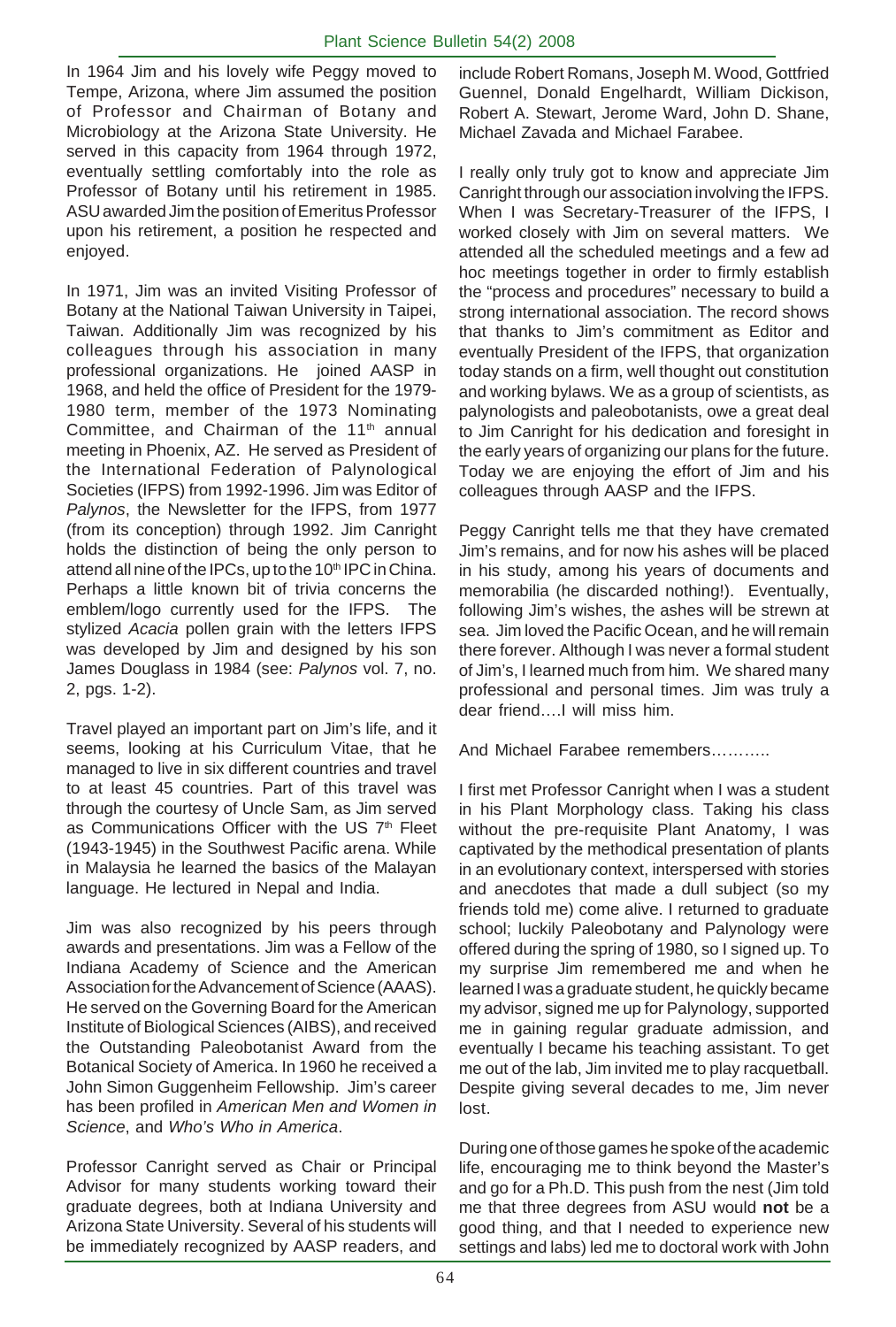Skvarla and L.R. Wilson at the University of *Personalia* Oklahoma, and then to a post-doc with Tom and Edith Taylor at The Ohio State University. Through it all Jim remained a friendly correspondent as my career progressed. From Jim I learned to steer my course by my own bearing, ignoring the currents and opinions that would way-lay me. I learned the value of passion and caring about the science of botany and palynology, to be organized and set rules that would allow others to follow in my wake. As the founding science faculty member at Estrella Mountain Community College I have held to these ideas.

Michael Zavada recalls as well…..

In 1971, I was in my second baseball season at the best baseball program in the country— Arizona State University. I managed to squeeze in some education between the long, physically demanding practices. It had been my high school dream to be tutored by the blunt and no nonsense, three-time national champion Coach Bobby Winkles who was to show me the way to professional sports and success. It was the same year that I met the blunt and no nonsense Jim Canright. Jim's obvious intelligence and experience, coupled with his lucid way of delivering his intended message, always caused you to pause and to reflect. Jim demanded hard work, a disciplined mind, stick-to-itiveness, intelligence and nothing less than excellence. Jim was the Bobby Winkles of Botany. There was never any doubt that Jim had my well being and development as a thinking person at the core of his demands and advice. Despite the lavish resources and the national reputation of the ASU baseball program, it was Jim who changed my life. He taught me the meaning of quality of life. He put me on a path that provided an outstanding living, adventure, travel, a greater appreciation of the wonder of the natural world, and the challenge of the academic life. I had the pleasure of knowing Jim for thirty-seven years and my appreciation for the significance that he played in my life at a crucial time and my affection for him have grown over the years. It was just about a week before Jim passed away that I received a newspaper clipping from him about Clint Myers, a successful women's softball coach at ASU who was my teammate and formidable competition as a catcher at ASU. Jim asked me if I had regrets about taking the career path that I have, rather than exploring the possibilities in professional sports. Jim, I have no regret, and I thank you for being an honest, fair and caring educator and friend. I will miss you.

-David M. Jarzen, with contributions from Michael Zavada and Michael Farabee

# **Peter Raven Elected to National Geographic Board of Trustees**

 Botanist and conservationist Dr. Peter H. Raven, president of the Missouri Botanical Garden, has been appointed to the National Geographic Society board of trustees, along with investment banker Tracy Wolstencroft of Greenwich, Conn., a partner at Goldman Sachs. They join 19 other trustees who are leaders in science, education, law, business, finance, government and public service.

The 120-year-old Society, whose mission is to inspire people to care about the planet, is one of the world's largest nonprofit scientific and educational organizations. It reaches more than 300 million people each month through six magazines, National Geographic Channel, television documentaries, radio, music, films, books, DVDs, maps, school publishing programs, interactive media and expeditions. It has funded nearly 9,000 scientific research projects and supports an education program combating geographic illiteracy.

"National Geographic is fortunate to have the additional counsel and experience of Peter Raven and Tracy Wolstencroft, who have impressive records of leadership and service in the conservation and finance fields and to National Geographic," said John Fahey, Society president and CEO.

Raven is one of the world's leading botanists and advocates of conservation and biodiversity. Under his 36-year leadership, the Missouri Botanical Garden has become a world-class center for botanical research, education and horticultural display. Raven is also chairman of the National Geographic Society's Committee for Research and Exploration, which awards grants for field-based scientific research around the world.

Described by *Time* magazine as a "Hero for the Planet," Raven champions research around the globe to preserve endangered plants and animals and is an advocate for building a sustainable environment. He has received numerous prizes and awards in recognition of his work in science and conservation, including the National Medal of Science, the highest award for scientific accomplishment in the United States; the International Prize for Biology from the government of Japan; Environmental Prize of the Institute de la Vie; Volvo Environment Prize; the Tyler Prize for Environmental Achievement; the Sasakawa Prize; and the International Cosmos Prize, Osaka.

He served for 12 years as home secretary of the National Academy of Sciences, to which he was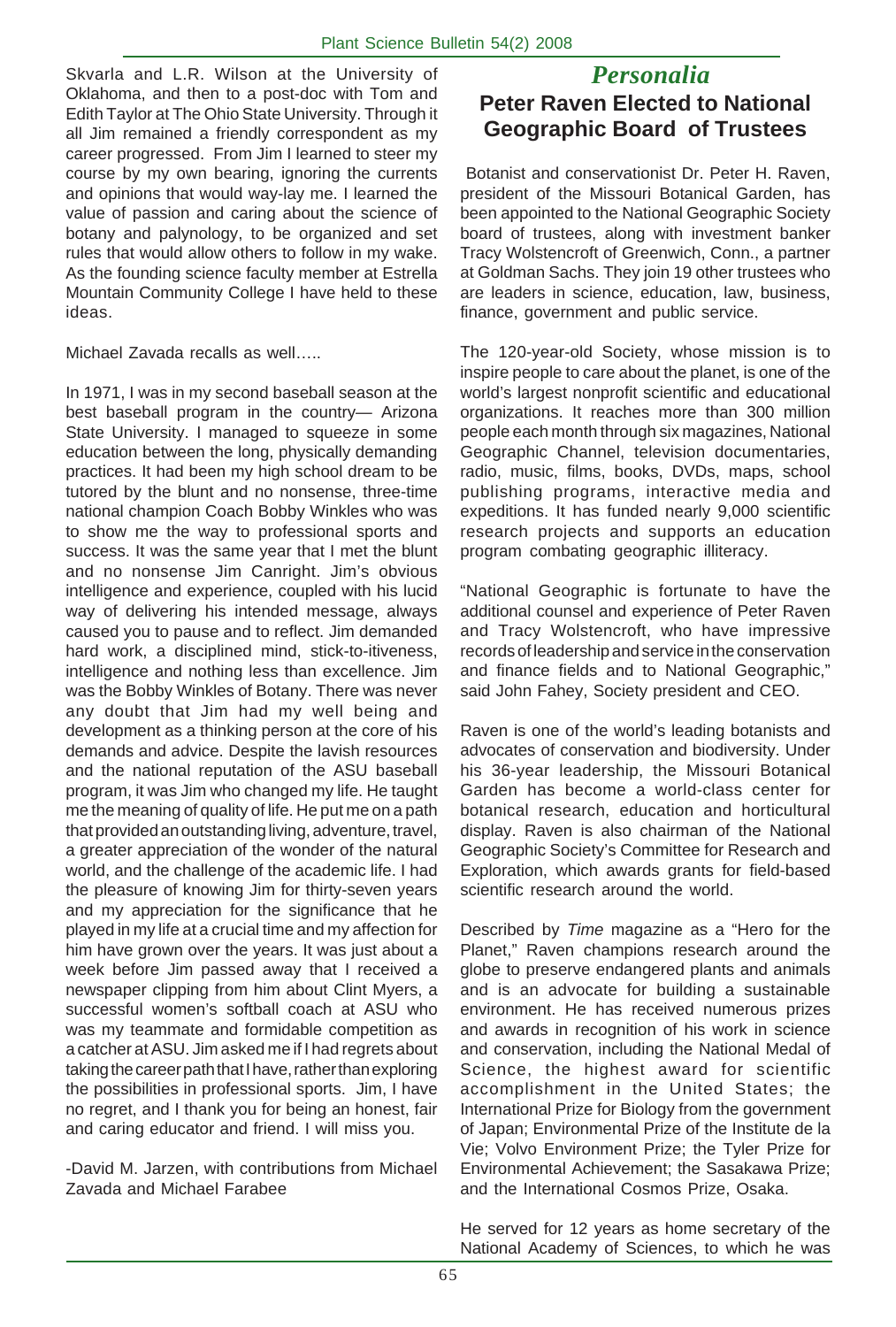elected in 1977. He is also a member of the American Academy of Arts and Sciences and of the American Philosophical Society.

Raven is co-editor of *Flora of China*, a joint Chinese-American international project that is producing a 50-volume account of the roughly 31,000 species of plants in China. He has written numerous books and publications and is senior author of *Biology of Plants*, the internationally best-selling textbook in botany, now in its seventh edition, and *Environment*, a leading textbook on the environment, now in its sixth edition.

Raven received his Ph.D. from the University of California, Los Angeles, in 1960, after completing undergraduate work at the University of California, Berkeley. He holds honorary degrees from a number of universities around the world.



photo by Kristi Foster, Missouri Botanical Garden

# **Peter Raven Wins BBVA Foundation Award for Conservation Biology**

Peter H. Raven, president of the Missouri Botanical Garden, will receive the Award for Scientific Research in Ecology and Conservation Biology, a 500,000 euro prize, from the BBVA Foundation Awards for Biodiversity Conservation. Raven is a co-recipient with Harold Mooney, professor of Environmental Biology at Stanford University.

The BBVA Foundation Awards -- whose global prize money of over one million euros is the highest of its kind internationally - recognize and support the work of the scientific community, organizations and professionals devoted to biodiversity conservation. The awards exemplify the foundation's commitment to sustainable development and improved quality of life. They will be presented in Madrid.

The BBVA Foundation's international jury grants the Award for Scientific Research in Ecology and C onservation Biology to scientists in any country who have significantly advanced the boundaries of knowledge in this field. Raven and Mooney were recognized for "their outstanding contributions to understanding the evolutionary and co-evolutionary processes that shape the adaptations of plants, the communities they form, and the diversity and biogeography of those communities, and how plants contribute to ecosystem function. Both lead the world in their understanding of, and raising concerns about, the loss of plant diversity through habitat destruction and invasive species, and in seeking ways to prevent biodiversity loss."

The contributions of these two eminent scientists have been vital to the shift in perspective that has taken place in conservation biology research, away from a species-centered approach to one based on ecosystems and the services they provide to humanity.

The jury also singled out their joint contribution to improving knowledge and awareness regarding loss of biodiversity due to habitat destruction and the action of invasive species, along with their invaluable work in the search for strategies to halt this loss.

Raven is an eminent plant scientist and evolutionary biologist. The Missouri Botanical Garden is one of the world's leading centers for botanical research and training. Raven is the author of key contributions to the biological sciences field; among them the coevolution concept which he formulated on the basis of his studies into butterflies and the plants they feed on. He has authored over 450 articles in scientific journals and is editor or co-editor of 18 books, some of which have become basic textbooks in plant biology and environmental science. He has been cited in scientific papers on more than 5,000 occasions.

# **Positions Available**

# **Director, Boyce Thompson Southwestern Arboretum**

The Boyce Thompson Arboretum (near Superior, AZ) is looking for a new director. The person needs to have at least a Master's degree, have an appreciation of plants (especially desert plants), but especially have skills in public communication/ education and some management experience (current \$1.6 million budget). Experience in fund raising is also very useful.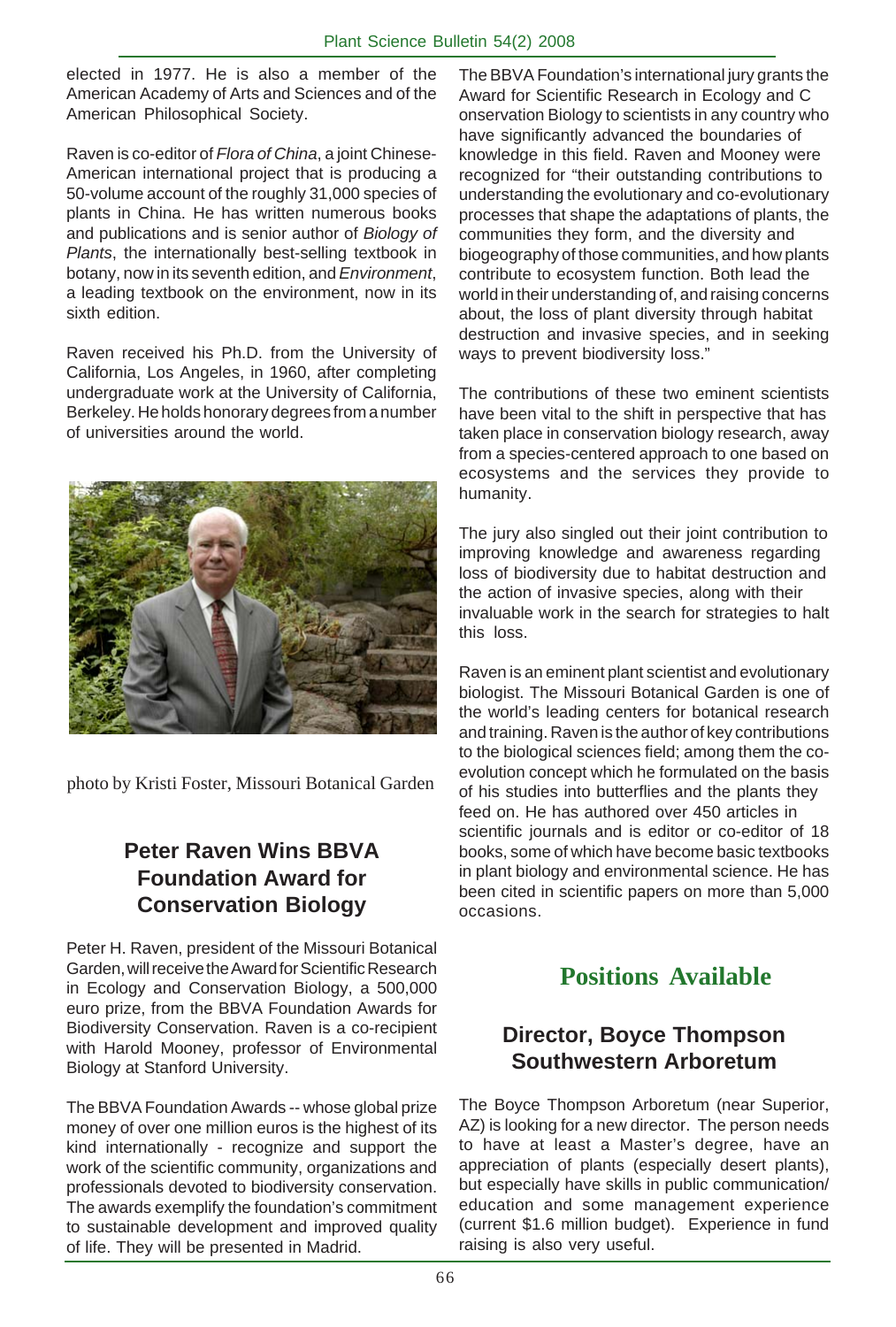You can find the position description at www.uacareertrack.com; search by the job number  $-40572$ Position Title Director, Boyce Thompson Southwestern Arboretum Job Number 40572 Department 0104-Arboretum Affairs

The position can carry a faculty appointment in the U of AZ, and will be appointed via the Agriculture Experiment Station of U.of A.

#### **Teaching Postdoctoral Position University of Oklahoma**

The Department of Botany and Microbiology at the University of Oklahoma announces a teaching postdoctoral position beginning August 2008. A Ph.D. in biology is required (exceptional ABD candidates will be considered). This position is for one year with the option for renewal of an additional year based on job performance.

Responsibilities include teaching an Introductory Botany course (taught using the inquiry method of instruction), another botany course depending on background (such as plant ecology or economic botany), and supervising teaching assistants for introductory level courses. The successful candidate should be highly computer literate and able to help maintain laboratory computers, probe wear, and class web-based material.

The successful candidate will have the opportunity to learn and hone inquiry skills and should be interested in the scholarship of teaching and learning biology. He/she will have the opportunity to work on several federally funded projects involving precollege and college science classrooms. The 9 month salary is approximately \$25,000 (plus benefits), with an option of teaching in summer school and intersession courses for additional funding (up to \$9,000 more).

Interested candidates should send a cover letter, curriculum vitae (with teaching philosophy), a brief description of skills, a list of possible courses that could be taught, and two letters of reference to Dr. Gordon Uno, Department of Botany and Microbiology, George Lynn Cross Hall, 770 Van Vleet Oval, University of Oklahoma, Norman, OK 73019-0245. Direct inquiries to: guno@ou.edu.

Review for this position begins in May and will continue until the position is filled. Information on the University of Oklahoma and the Department of Botany and Microbiology is available at http:// www.ou.edu/ and http://www.ou.edu/cas/botanymicro/, respectively. A profile of Norman, OK is on the web at http://www.city-data.com/city/Norman-Oklahoma.html .

(The University of Oklahoma is an equal opportunity, affirmative-action employer.)

# **Post Doctoral Research Fellowship in Ecological Genomics**

A **post doctoral research fellowship** opportunity is available through the Ecological Genomics Institute at Kansas State University (K-State). Our interdisciplinary Institute seeks to understand responses of organisms to their natural environment by combining functional genomic and ecological/evolutionary approaches. The postdoctoral fellow will have access to excellent university resources including the Konza Prairie Biological Station, a core Long-Term Ecological Research (LTER) site (www.climate.com/ konza.ksu.edu/), the K-State Gene Expression Facility (www.k-state.edu/gene-exp/), and infrastructure of the Division of Biology and Departments of Entomology, Agronomy, and Plant Pathology. For additional information about the Ecological Genomics Institute, please visit the Ecogen Website!

Candidates must have excellent oral and written communication skills, demonstrate evidence of past research achievement, and have completed requirements for a Ph.D. by the start date. This fulltime position provides a competitive salary and benefits. The anticipated start date is summer 2008.

Full applications must include:

 1. A cover letter detailing your qualifications and proposed start date.

 2. A research proposal (three page maximum, not including references). \*Proposals utilizing genetic and/or genomic approaches to examine ecologically relevant traits or interactions will receive highest priority.

3. A current curriculum vitae.

 4. Two letters of recommendation from referees who are familiar with the applicant's research. Major advisor or member of supervisory committee preferred.

Completed applications can be e-mailed to Doris Merrill, dmerrill@ksu.edu.

Applications can also be sent by regular mail to: Ecological Genomics Institute Kansas State University Division of Biology, Ackert Hall Manhattan, KS 66506-4901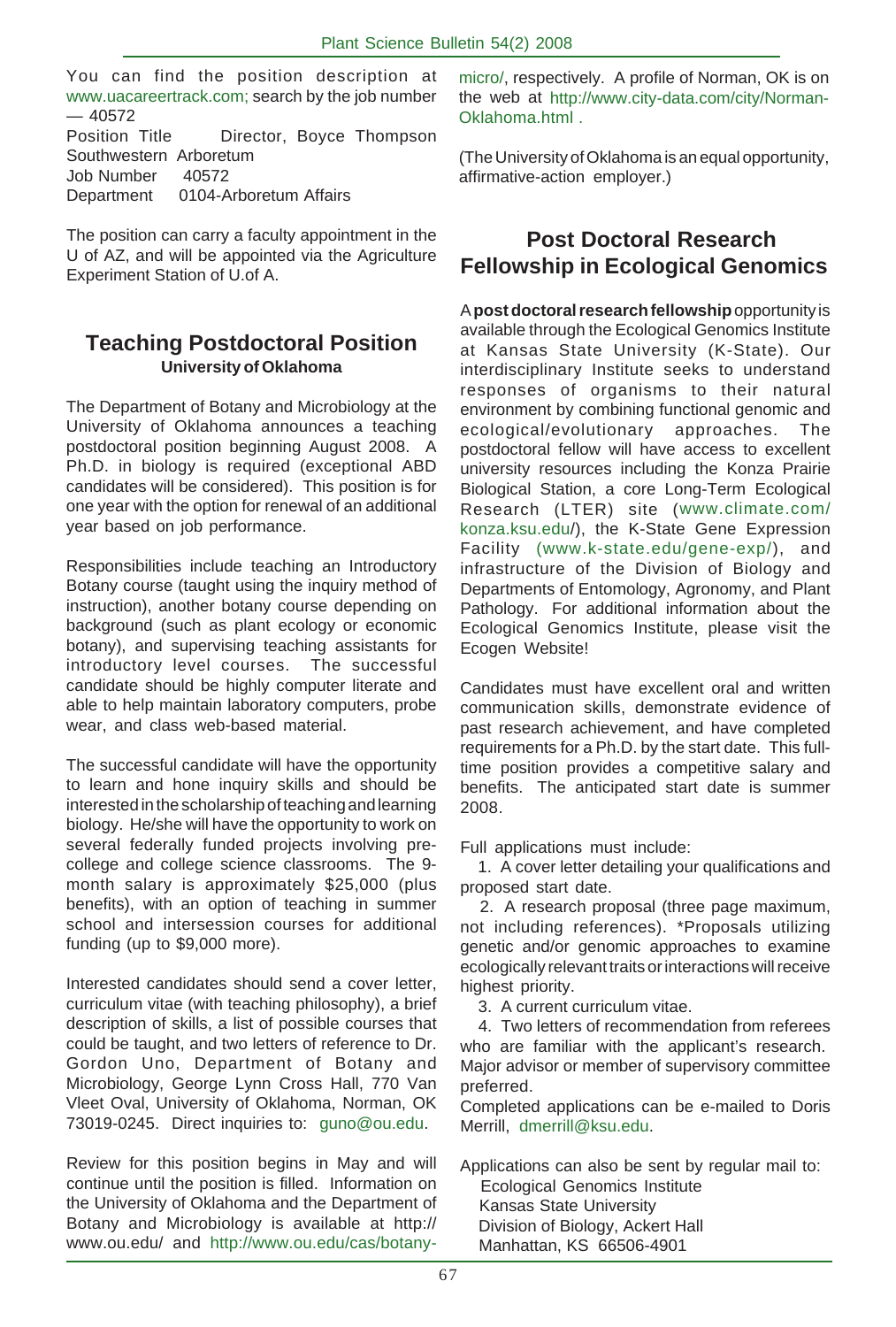# **Symposia, Conferences, Meetings**

# **New Phytologist Symposia for 2008**

http://www.newphytologist.org/symposia.htm

19th New Phytologist Symposium Physiological sculpture of plants: new visions and capabilities for crop development Timberline Lodge, Mount Hood, Oregon, USA 17-20 September 2008

20th New Phytologist Symposium Arsenic: unravelling its metabolism and speciation in plants Douglas Hotel, Aberdeen, Scotland 26-27 June 2008

21st New Phytologist Symposium The ecology of ectomycorrhizal fungi Centre for Functional Ecology and Evolution, CNRS, Montpellier, France 10-12 December 2008

For more information on any of the above symposia please email mailto:newphytsymp@lancaster.ac.uk or visit http://dmmsclick.wiley.com/click.asp?p=4818415&m=10067&u=134928

## **Janet Meakin Poor Research Symposium Explores Climate Change**

Chicago Botanic Garden, Wednesday, May 7

The Joseph Regenstein Jr. School of the Chicago Botanic Garden and the Center for Humans and Nature present the Janet Meakin Poor Research Symposium. This symposium addresses the implications of global warming beyond the temperature of the air. Nationally recognized experts discuss changes in the foundation of the ocean's food web, the persistence of plants and animals on land, and the spread of human disease. These alterations raise profound moral and ethical questions; the human role within nature and our responsibilities to nature are under consideration and study as seldom before.

Speakers include:

- \* Robert Corell, global change director of The Heinz Center
- \* Brendan Mackey, professor of environmental science at The Australian National University
- \* Henry Henderson, director of the Natural Resources Defense Council
- \* Martin Fowler of Elon University

Hours are from 8:45 a.m. to 4 p.m. on Wednesday, May 7. Early registration is \$79. After April 11, cost is \$119. Chicago Botanic Garden members pay \$79. Registration deadline is May 1. Registration includes, morning coffee, lunch, parking and all symposium handouts. To register for the symposium or to request a brochure call (847) 835-8261, or visit the

Garden<sup>1</sup>s Web site at www.chicagobotanic.org/symposia.

The Center for Humans and Nature is sponsoring a limited number of scholarships available to students.

Free Pre-Symposium Lecture

A free climate change lecture will be offered on May 6 before the symposium. Beth Viola will present "An Inconvenient Truth" from 7 p.m. to 9 p.m. on Tuesday, May 6 at the Notebaert Nature Museum. Viola is senior policy advisor with Holland & Knight in Washington, D.C. and former environmental advisor to Al Gore. For information and to register, call (773) 755-5191 ext. 1.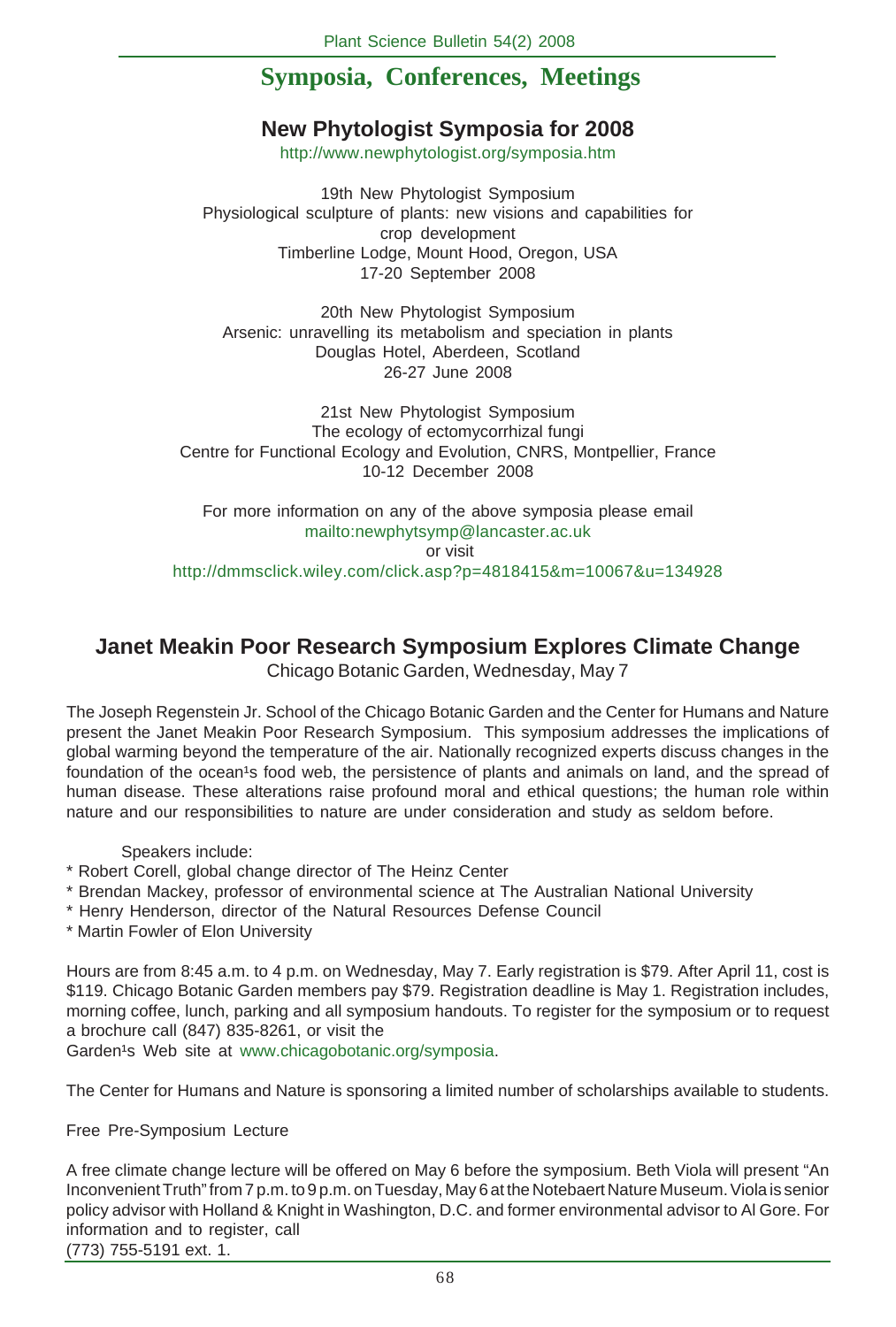# **IV Latin American and Caribbean Congress of Cacti and other Succulents and XXX Congress of the International Organization for the Study of Succulents.**

The Latin American and Caribbean Society of Cacti and other Succulentsand the International Organization for the Study of Succulents will carry out a joint meeting together with the 59° Brazilian Botany Congress in Natal, Rio Grande do Norte, Brazil, from August 4 - 8, 2008. This will be a unique opportunity to bring together experts on succulents from all over the world to present recent findings in the study of these plants, and more important, to encourage botanical investigations on Cactaceae and other families containing succulent species in Latin America and the Caribbean region. Featured keynote speakers include David Hunt, Roberto Kiesling, Teresa Terrazas-Salgado, Beat Ernst Leuenberger, Héctor Hernández Macías, Detlev Metzing, Alejandro Casa, Nigel Taylor and Daniela Zappi, among 25 invited talks. For more information, including registration and the process for submitting contributing papers or posters, please access http://www.59cnbot.com.br/.



# **Award Opportunities**

# **Grants For Ornamental Horticulture**

The Stanley Smith Horticultural Trust invites applications for grants up to \$20,000 for support of education and research in ornamental horticulture. Not-for-profit botanical gardens, arboreta, and other tax-exempt organizations are eligible. The deadline for applications is August 15, 2008.

For current guidelines, contact Thomas F. Daniel, Grants Director, SSHT at tdaniel@calacademy.org.

# **Other News**

# **Lenhardt Library Exhibit Tells Story of Priceless Rare Book First Edition "Temple of Flora" On Display**

The exhibit "Temple of Flora" opens in the Lenhardt Library on Friday, May 23 and continues through Sunday, August 17. A recent acquisition, Temple of Flora, along with other works by Robert John Thornton, will be on display. A free library talk, "Dr. Thornton's Folly," will be given on Saturday, June 21 at 2 p.m. Partial funding for the exhibit was provided by the Burnstein family.

Temple of Flora, or, Garden of the Botanist, Poet, Painter and Philosopher: Being, Picturesque Botanical Plates of the New Illustration of the Sexual System of Linnaeus includes thirty-one botanical and allegorical illustrations and is considered "the single most famous of all florilegia." Published in London in parts between 1799 and 1807 and later bound into a single volume, it represents both the fulfillment of a dream and the cause of the financial ruin for England<sup>1</sup>s Dr. Robert John Thornton (1768-1837). It was the third and final section in Thornton's New illustration of the sexual system of Carolus von Linnaeus, which honored Carl Linnaeus, the "father of botany," who established the system of nomenclature for all living things. Its brightly-colored plates are highly valued by print dealers, making an intact copy exceedingly rare.

Thornton (1768-1837) was a London physician with a passion for botany and Linnaeus. This work made Thornton both famous and nearly destitute. He hired the major painters of the day to create the initial oils and watercolors (though he painted the Roses plate himself). From these, London<sup>1</sup>s bestknown engravers hand-colored mezzotints and aquatints for the final plates. Less than successful in its time, Temple of Flora is now prized for its beautifully created, highly romantic illustrations.

Other books by Thornton in the exhibit include A Grammar of Botany; Containing an Explanation of the System of Linnaeus, and the Terms of Botany, with Botanical Exercises for the Use of Schools and Students; A New Family Herbal: or Popular Account of the Natures and Properties of the Various Plants Used in Medicine, Diet and the Arts; Elements of Botany; and The British Flora, or, Genera and Species of British Plants: Arranged After the Reformed Sexual System; and Illustrated by Numerous Tables, and Dissections.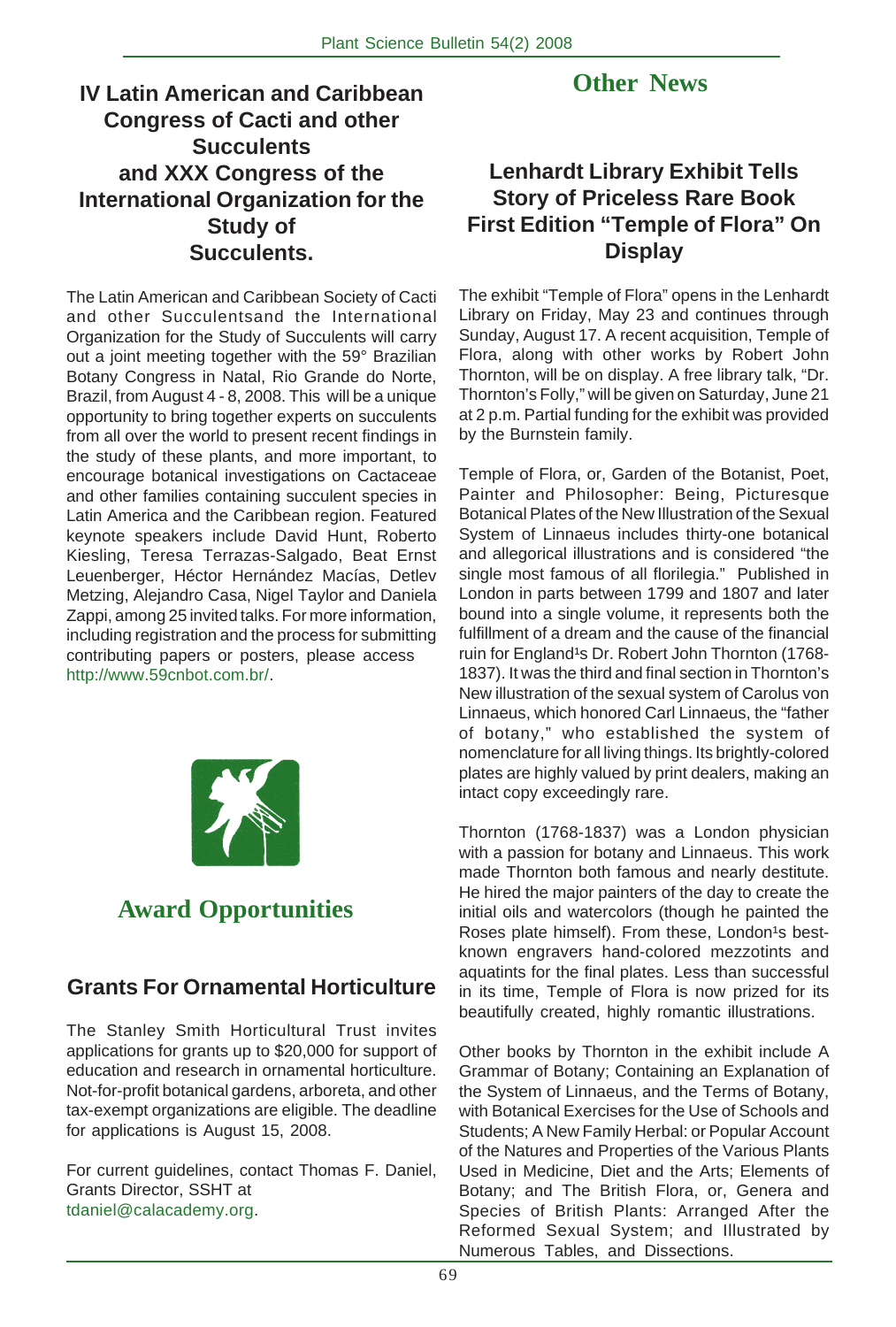The Lenhardt Library is the primary research tool for students of the Joseph Regenstein, Jr. School of the Chicago Botanic Garden. Visitors are encouraged to research their latest gardening project, thumb through inspiring garden journals and magazines, or see a sampling of the Garden<sup>1</sup>s unique rare book collection in display cases.

For more information and to search the library collections, visit www.chicagobotanic.org/library.

# **Three High Horticultural Honors for the Missouri Botanical Garden**

The Missouri Botanical Garden has added one statewide and two national recognitions to its growing list of awards for horticultural excellence. Three trees have been declared State Champions by the Missouri Department of Conservation (MDC). The oak collection has been certified as a North American Plant Collections Consortium (NAPCC) Collection by the American Public Gardens Association (APGA). The extensive daffodil collection has been named the first American Daffodil Society (ADS) Display Garden.

"These recognitions demonstrate the wonderful treasure that the Missouri Botanical Garden and its plants are to the metro St. Louis region," said Jim Cocos, vice president of horticulture. "Our valued State Champion trees reflect the fact that our institution has been here for almost 150 years. The national recognition of our oak and daffodil collections reflects the strength and breadth of our plant collections, which are prized for their diversity and quality."

The Champion Tree program recognizes the largest tree of each species living in Missouri. Size is calculated using a formula developed by American Forests and the MDC that takes into account a tree's height, crown spread and trunk circumference. The Garden now holds the record for the biggest white basswood (*Tilia heterophylla*), western soapberry (*Sapindus drummondii*), and possumhaw (*Ilex decidua*) in the state. All are native Missouri species.

The deciduous white basswood is often used for landscaping and known for its sweet, bee-attracting flowers. Towering above the Museum Building, the Garden's tree is 103 feet tall with an 81-foot spread.

The 52-foot tall western soapberry, near the Lehmann Rose Garden, has glossy green leaves which turn a showy yellow-gold in autumn. Its name comes from the chemicals in its fruits, which lather like soap in water but can also be toxic. The possumhaw is a much smaller deciduous shrub which displays colorful orange-red berries throughout winter. The average possumhaw is just seven to 15 feet tall with a five- to 12-foot spread. The champion possumhaw, located across from the Museum Building, is 18 feet tall with a 33-foot crown spread.

The Garden has also been honored by the APGA as a partner in the first multi-site *Quercus* (oak) collection to achieve official NAPCC Member Status.

"Your organization stands among a prestigious group of gardens and arboreta that have committed themselves to the conservation and care of specific plant collections curated at the highest professional level," said Pamela Allenstein, NAPCC coordinator.

The Garden joins 14 other institutions nationwide that will collaborate to strengthen their unified collection and preserve plant diversity. They will make tree data and germplasm (plant genetic material) available to each other for evaluation, selection, breeding and various other research purposes. The Garden's collection includes 385 individual oak trees representing 48 different taxa, or categories.

The American Daffodil Society has awarded the Missouri Botanical Garden's Narcissus (daffodil) collection as the first sanctioned ADS Display Garden. Certified collections must include not only a large number but also a wide variety of daffodils for public display and education; meet various criteria for plant signage and garden maintenance; and undergo bi-annual reviews by the ADS.

The Narcissus collection located in the Samuels and Heckman Bulb Gardens showcases nearly 650 unique varieties, representing 12 of the 13 horticultural divisions. The collection includes a number of historic varieties and a selection of daffodils hybridized in Missouri. Visitors can learn about the plants on display through interpretive signage and detailed labeling specialized for the collection. Blooming season runs from late February through April, with peak bloom usually in early April.

 The 79-acre Missouri Botanical Garden is open from 9 a.m. to 5 p.m. daily at 4344 Shaw Blvd. in south St. Louis. Admission is \$8 adults (St. Louis City and County residents, \$4 adults, \$2 seniors). Children 12 and under are free. Special rates apply for some events and amenities. Visit www.mobot.org for details or call the recorded line at (314) 577-9400.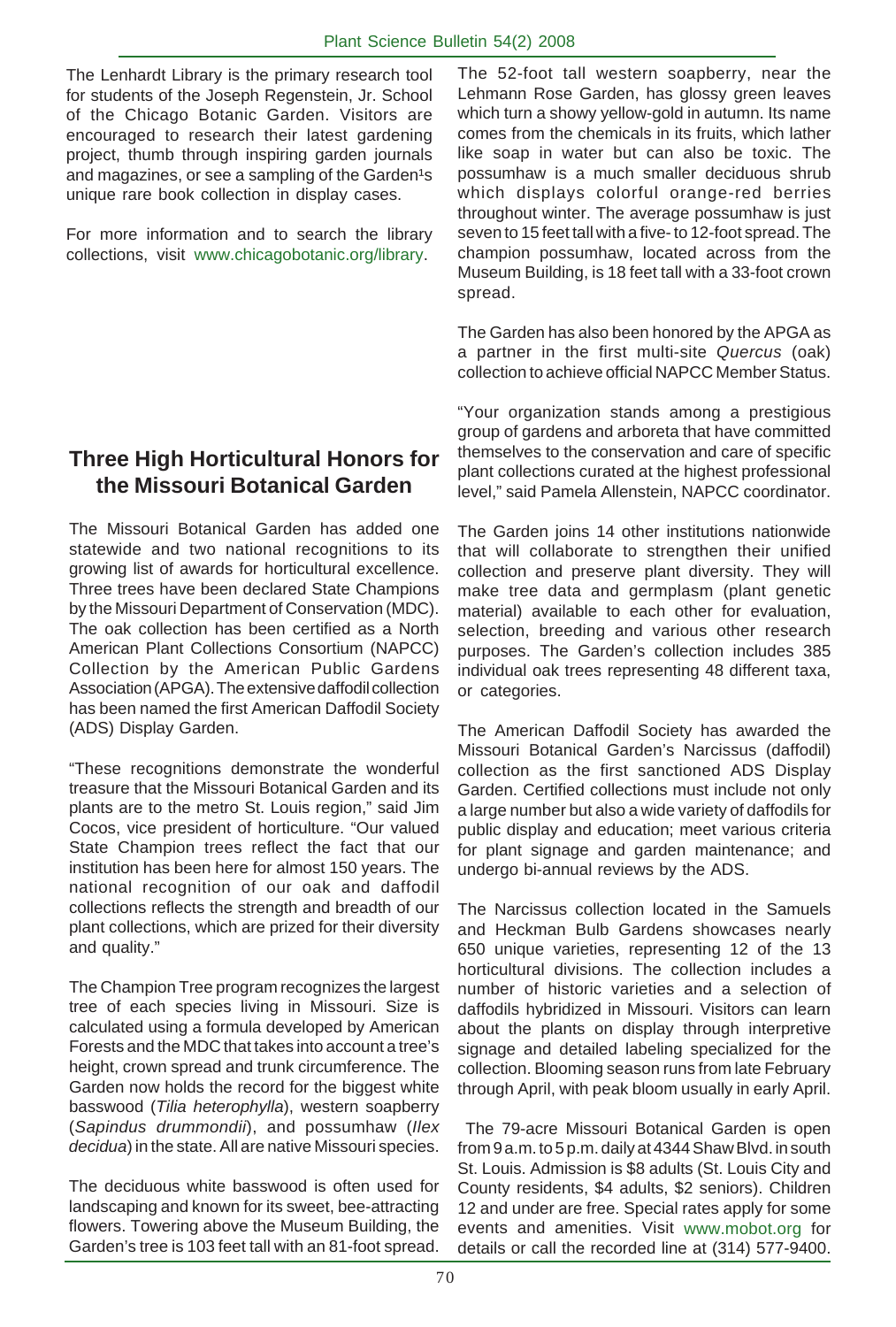**Darwin's Garden: An Evolutionary Adventure** *April 25–June 15, 2008* **Exhibition Highlights Darwin's Little-Known Fascination with Plants**

The untold story of Charles Darwin's lifelong fascination and work with plants, including how flowers have evolved their extreme beauty and how plants are sensitive creatures responding to the least beam of sunlight and the pull of gravity, will be presented in an exhibition entitled *Darwin's Garden: An Evolutionary Adventure* at The New York Botanical Garden this spring.

*Darwin's Garden* will include exhibitions of living plants and historical documents in three Botanical Garden venues: the Enid A. Haupt Conservatory, LuEsther T. Mertz Library gallery, and Everett Children's Adventure Garden, plus an "evolutionary tour" of living plants demonstrating key points on the evolutionary tree of life. It will paint a portrait of Darwin as a naturalist and plantsman and show how Darwin's botanical experiments and discoveries helped shape his contributions to the understanding of life in general.

Darwin historian David Kohn, Ph.D., comments, "Only in his work as a botanist can we truly see all the dimensions of Darwin as a scientist—that is as a successful collector, as a powerful theorist, as an insightful observer, and as a rigorous and almost prophetic experimenter." Professor Kohn is curating the exhibition in the Mertz Library and advising on the other components of *Darwin's Garden.*

There will be several events and programs associated with *Darwin's Garden,* most notably a symposium with leading Darwin scholars in early May.

#### **Darwin's Own Garden Re-created**

The exhibition in the Haupt Conservatory will focus on Darwin's work with living plants, evoking Darwin's own gardens, greenhouse, and experimental beds where he conducted botanical research. It will tell the story of how careful observation of the plants in his gardens and greenhouse inspired Darwin's groundbreaking thinking about natural selection and evolution. The exhibition will re-create Darwin's gardens at Down House, his home in England, and the surrounding orchards and meadows where the naturalist made many further scientific observations. Primroses, insectivorous plants, orchids, and climbing plants, subjects of Darwin's research and writings, will be featured in the exhibition. Other plants will illustrate the role plants played in the evolution of Darwin's ideas and will bring to life the

Darwin's Garden: An Evolutionary Adventure April 25 - June 15, 2008

THE NEW YORK BOTANICAL GARDEN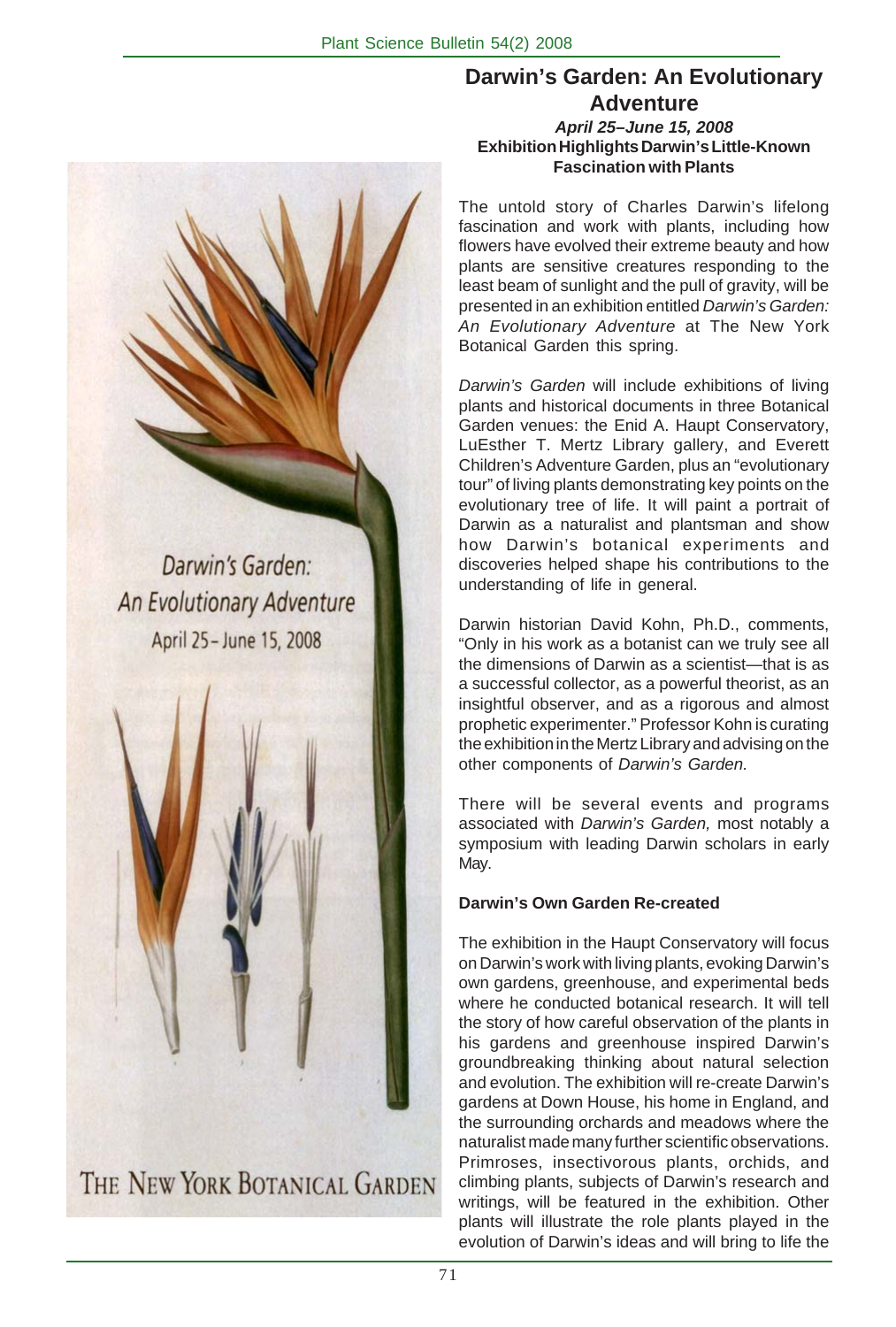kitchen garden at Down House as well as the famous "sandwalk" where Darwin made careful observation of nature and plants, the basis for much of his break-through thinking.

Displays of plants will evoke Darwin's experimental studies and his investigations into pollination and the power of movement in plants.

*Darwin's Garden* in the Haupt Conservatory will run April 25–June 15, 2008.

#### **Darwin's Botany in His Own Words**

The exhibition in the Mertz Library's William D. Rondina and Giovanni Foroni LoFaro Gallery will include original historical documents exploring Darwin's deep personal relationship with plants, beginning in childhood. It will interweave information about Darwin as a person with the story of his rich botanical ideas, featuring Darwin's own writings and collections. Illustrated books, manuscripts, and other historical documents will offer insight into his thinking and demonstrate the importance of botany throughout his life. Most of the materials come from Darwin's own manuscripts in Cambridge University Library and from the Mertz Library's extensive collection of 19th-century botanical works. Additional materials will be on loan from the University Herbarium at Cambridge, the Royal Horticultural Society's Lindley Library in London, and the Archives at the Harvard Botany Libraries.

The exhibition will start with Darwin's botanical heritage, his family history, and upbringing and proceed through his exposure to 18th- and early 19th-century botany in his undergraduate education at Edinburgh and Cambridge. It will also illustrate the significant role of plants on his historic, five-year journey around the world on the HMS *Beagle*. He spent much of his time collecting plants along with fossil bones and bird skins. **Darwin's collections of "all plants in flower"** from the Galápagos Islands, for example, became the basis for the first flora of that archipelago and **provided his strongest evidence for evolution.** His field notes on the vegetation of Brazil and Tierra del Fuego reflect his developing thinking on natural processes.

The exhibition will also chronicle Darwin's professional friendships and intellectual exchange with leading botanists of the era, including Joseph Dalton Hooker, Director of the Royal Botanic Gardens, Kew, and Asa Gray at Harvard University, and show how these contributed to the creation of *The Origin of Species.* It will also highlight his elegant and profound investigations into plant sexuality (the role of flowers, including pollination and co-evolution of plants and their pollinators) and

sensitivity (how plants respond to touch, light, gravity, and chemical substances).

*Darwin's Garden* in the Mertz Library will be open April 25–July 20, 2008.

#### **Children's Adventures with Darwin**

In the Everett Children's Adventure Garden, an interactive exhibition including plants important to the development of the concept of evolution will invite hands-on exploration. Carnivorous plants will also be on display. Darwin the man will be brought to life through a re-creation of his research laboratory, an assortment of his working tools, a child-friendly timeline of the highlights of Darwin's life, and a replica of the Beagle, together with a map of the ship's five-year voyage to South America and around the world.

The exhibition and programs in the Children's Adventure Garden will be open April 25–June 29, 2008.

#### **Scientific Symposium**

The New York Botanical Garden, in collaboration with the American Museum of Natural History, will also host a symposium on two evenings during the exhibition. Entitled *Darwin: 21st-Century Perspectives,* the symposium will feature presentations by scientists, historians, philosophers, and environmentalists—the current thinking by some of the world's leading Darwin experts. Because Darwin's theories continue to be a significant force in the world today, the symposium will offer an extraordinary opportunity to hear top scholars and commentators discuss Darwin's farreaching impact.

The two-part symposium, moderated by prominent naturalist and author Edward O. Wilson, Ph.D., will be open to the public. It begins the evening of Tuesday, May 6, at the Botanical Garden; the second session, the evening of Thursday, May 8, will be at the American Museum of Natural History.

Symposium Admission: \$10 each/\$16 for both sessions

Free to Members of AMNH and NYBG; registration required

Please call 800.322.6924 for information and to purchase tickets

#### **Evolutionary Tour, Workshops, and More**

From April 25 to June 15, an Evolutionary Tour will take visitors on a scavenger hunt through the tree of life among living plants in the Garden's collections.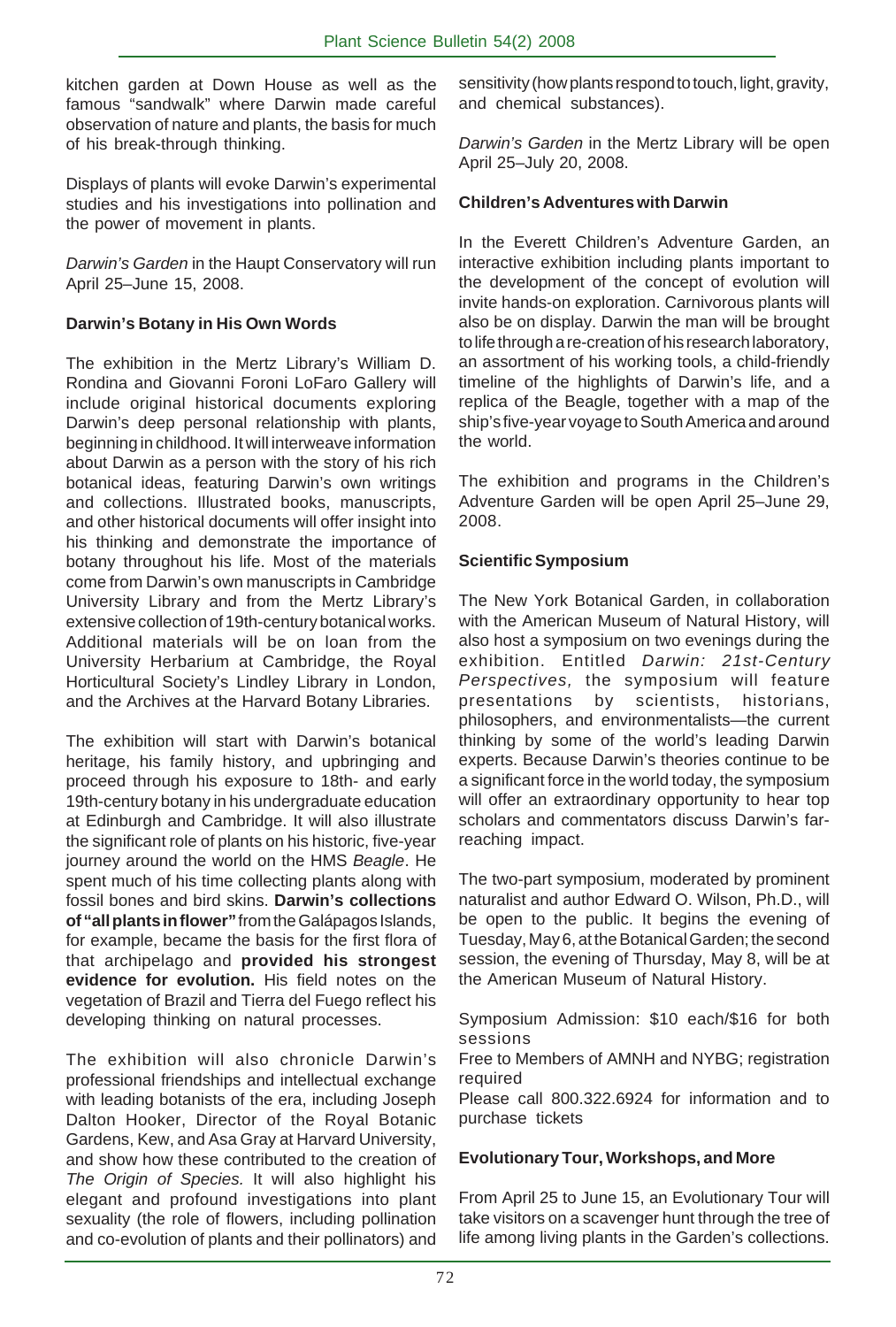In the Haupt Conservatory and surrounding outdoor plantings, this approximately 40-minute walking tour will highlight significant plants in the evolutionary tree of life. It will be accompanied by signage and commentary accessible via visitors' cell phones.

A separate audiotour will also be available to guide visitors through their visit of *Darwin's Garden* in the Haupt Conservatory and Mertz Library. Weekend programs will feature drop-in lectures, workshops, and guided tours. In addition, performances will feature music and poetry from Darwin's era, much of it heavily influenced by nature.

#### **About Darwin and Plants**

Botany played a pivotal role in each phase of the life of Charles Robert Darwin (February 12, 1809–April 19, 1882). As an undergraduate he collected specimens for his botany professor's herbarium while geologizing in Wales. Voyaging aboard the HMS *Beagle* he wrote in his journal that his mind was "a chaos of delight" as he reveled in the luxuriance of tropical forests. Preparing to write *The Origin of Species,* he treated his primroses with guano to produce mutants. He tested by botanical experiments many of the critical arguments crucial to the development of this seminal work. For decades afterward, he turned his home and the surrounding countryside into a botanical field station and took great pleasure in his experimental gardening.

In the spring of 1860, a year after *The Origin of Species* was published, Darwin began plant experiments at Down House that resulted in six books that forever recast the field of botany and provided solid evidence for Darwin's theories of evolutionary adaptation. The books are *Fertilisation of Orchids* (1862), *Climbing Plants* (1865), *Insectivorous Plants* (1875), *Forms of Flowers* (1877), *The Effects of Cross and Self Fertilisation in the Vegetable Kingdom* (1876), and *The Power of Movement in Plants* (1880).

Darwin's work with plants provided credible and enduring evidence in support of his theory of evolution through natural selection. His studies on the fertilization of orchids, insectivorous plants, climbing plants, and the movements of plants were each a precise example of how evolution could solve the traditional mysteries of natural history. He laid the foundation of modern botany as an evolutionary discipline, which continues even today.

Darwin's studies of living plants also led to a succession of brilliant revelations. Through careful observation of insect pollination, for example, he concluded that the two different but stable forms of the wild cowslip, *Primula veris*, discourage self-

fertilization of the plant and guarantee crossfertilization. He revealed that flowering plants attained their form and cross-fertilizing function to sustain genetic variability. Darwin also became an expert on virtually every British species of orchid. He discovered and demonstrated that the key to orchid pollination was the touch of an insect's proboscis, which releases spring-loaded pollen. From this breakthrough Darwin structured a convincing argument for adaptation by natural selection.

Through scientific explorations of botanical sex and sensitivity, Darwin projected a dynamic conception of nature that would substantially enrich both scientific and humanistic pursuits. And he contended that plants—no less than animals—are sensitive creatures in possession of behaviors that permit them to respond to their environment, including elements such as sunlight, touch, and gravity. Plants clamber over neighbors, track the movement of the sun, capture and digest insects, and respond to the "*touch from a child's hair.*" Darwin delighted in discovering these adaptations.

#### **Exhibition Leadership**

The New York Botanical Garden is proud to have historian David Kohn, Ph.D., a renowned Darwin expert and Professor Emeritus at Drew University, as curator of *Darwin's Garden: An Evolutionary Adventure.* John Parker, Ph.D., Professor of Plant Cytogenetics and Director of the Cambridge University Botanic Garden, is Advisor to The New York Botanical Garden on the project. In addition, an Advisory Committee of distinguished Darwin scholars will contribute a wide range of intellectual perspectives. Senior New York Botanical Garden staff, including Vice President for Horticulture and Living Collections Todd Forrest, Mertz Library Director Susan Fraser, Vice President for Education Jeff Downing, and Vice President for Laboratory Research Dennis Wm. Stevenson, Ph.D., round out the leadership of this comprehensive exhibition.

After the exhibition at The New York Botanical Garden, portions of *Darwin's Garden: An Evolutionary Adventure* will be displayed at the Huntington Botanical Garden in Pasadena, California.

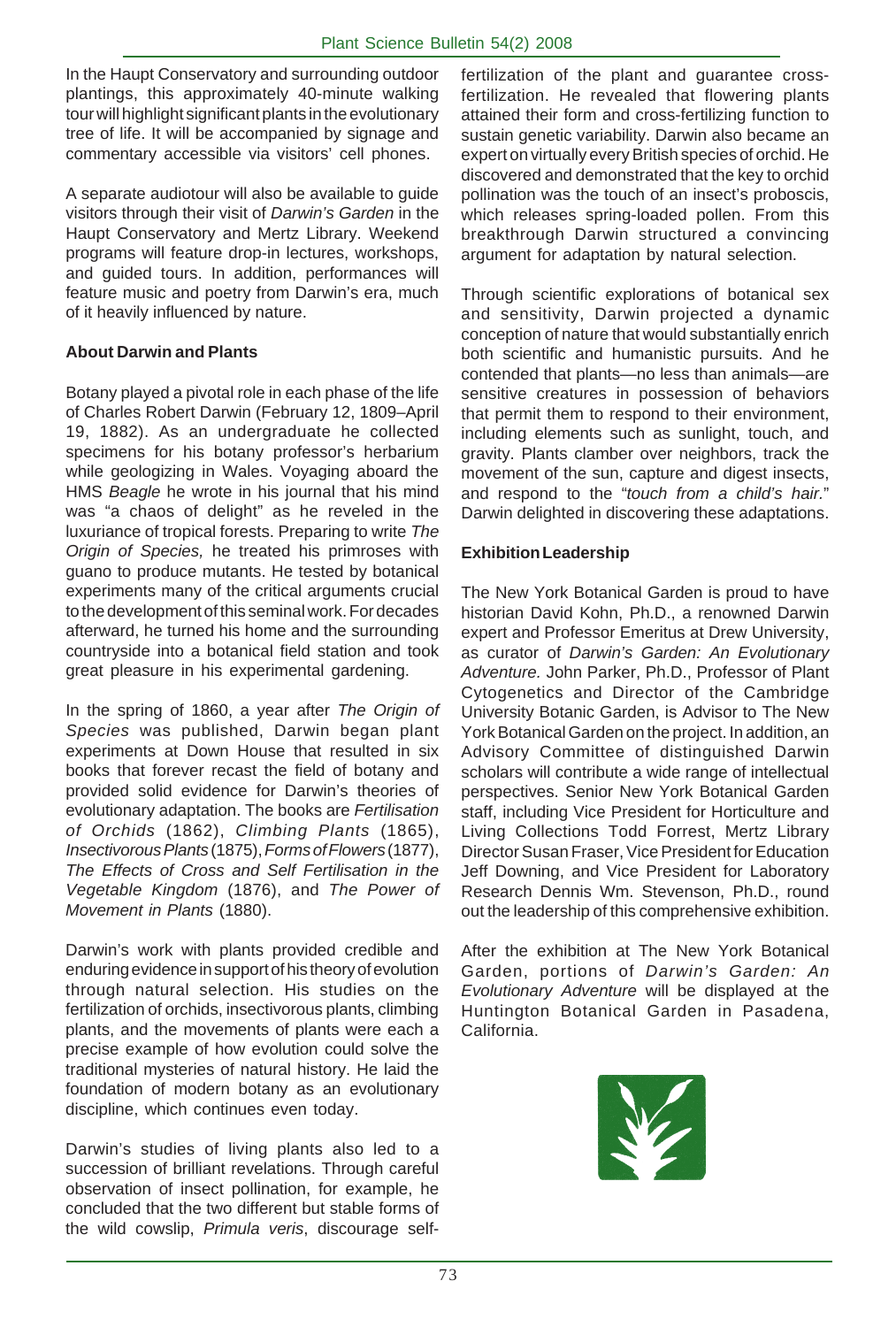# **New England Wild Flower Society's Garden in the Woods**

STANDING ATTRACTION: New England Wild Flower Society's Garden in the Woods open April 15- October 31, 2008 featuring 1,500 native plant species and cultivars, including 200 rare and endangered species. Select from 550 native plant species at the sales nursery. July 12-October 31: garden-wide exhibit, David Rogers' BIG BUGS, included with admission, with 13 giant sculptures and Web-of-Life Extravaganza events: April 15- September 1: Open daily 9-7. September 2-October 31: Open daily 9-5. Free parking. Tours weekdays at 10 a.m. and weekends at 2 p.m. included with admission, no reservations required. Admission \$8 for adults; \$6 for seniors and students with ID; \$4 for children 3-18. Free for members and children under 3. Purchases/memberships support the plant conservation programs of New England Wild Flower Society, 180 Hemenway Road, Framingham, MA. 508-877-7630. www.newenglandWILD.org

Resources of the Southern Fields and Forests, Medical, Economical, and Agricultural. Being also a Medical Botany of the Confederate States; with Practical Information on the Useful Properties of the Trees, Plants, and Shrubs: Electronic Edition. Porcher, Francis Peyre, 1825-1895

http://docsouth.unc.edu/imls/porcher/porcher.html

## **Priming Scientists for Successful Media Interviews**

New AIBS book provides tools and tips for effective science communication

Evolution, climate change, stem cell research - Scientists are frequently called upon to provide expert information on hot button issues that pervade the daily news headlines, yet most find themselves woefully unprepared for the bright lights of the television studio or leading questions from a

newspaper journalist. A new publication from the American Institute of Biological Sciences (AIBS), *Communicating Science: A Primer for Working with the Media*, by Holly Menninger and Robert Gropp, will prepare scientists for successful and effective media interviews.

Recognizing that many scientists are reluctant to engage in media outreach, the *Primer* outlines compelling reasons for scientists to interact with the media and describes key differences between journalism and science that may not be apparent to practicing scientists. Step-by-step, Menninger and Gropp walk scientists through the entire interview process-from appropriate questions to ask when a reporter calls to practical advice for looking and sounding one's best on-air or on-camera.

The information and advice in the *Primer* is presented in eight easy-to-read chapters that provide vital information for scientists new to media outreach, as well as a quick refresher for seasoned experts - an ideal text for a graduate course on science communication or a professional development course for students and faculty. The *Primer*'s authors speak from their own experiences as PhD scientists in the biological sciences with years of experience in media outreach.

The concise, user-friendly volume has several unique features that set it apart from other media guides for scientists. The *Primer* includes firstperson interviews with nearly a dozen scientists who have successfully navigated print, radio, and television interviews. The scientists - including the "Island Snake Lady," Kristin Stanford, recently featured on the Discovery Channel show, *Dirty Jobs* - share advice and experiences on a number of topics, including safely speaking on behalf of an organization, avoiding trouble when discussing socially or politically controversial topics, and reflections on first interviews.

The *Primer* also provides worksheets to assist readers with interview preparation: building a message framework with talking points and transition phrases, developing analogies, and using illustrative props or images. It includes pages for readers to organize contact information of journalists with whom they have worked directly and those who have reported on stories related to their own research to keep as potential contacts for future story pitches.

#### *Communicating Science: A Primer for Working with the Media* is available now at *www.aibs.org/ bookstore/*

The table of contents and cover image are also available at *www.aibs.org/bookstore/*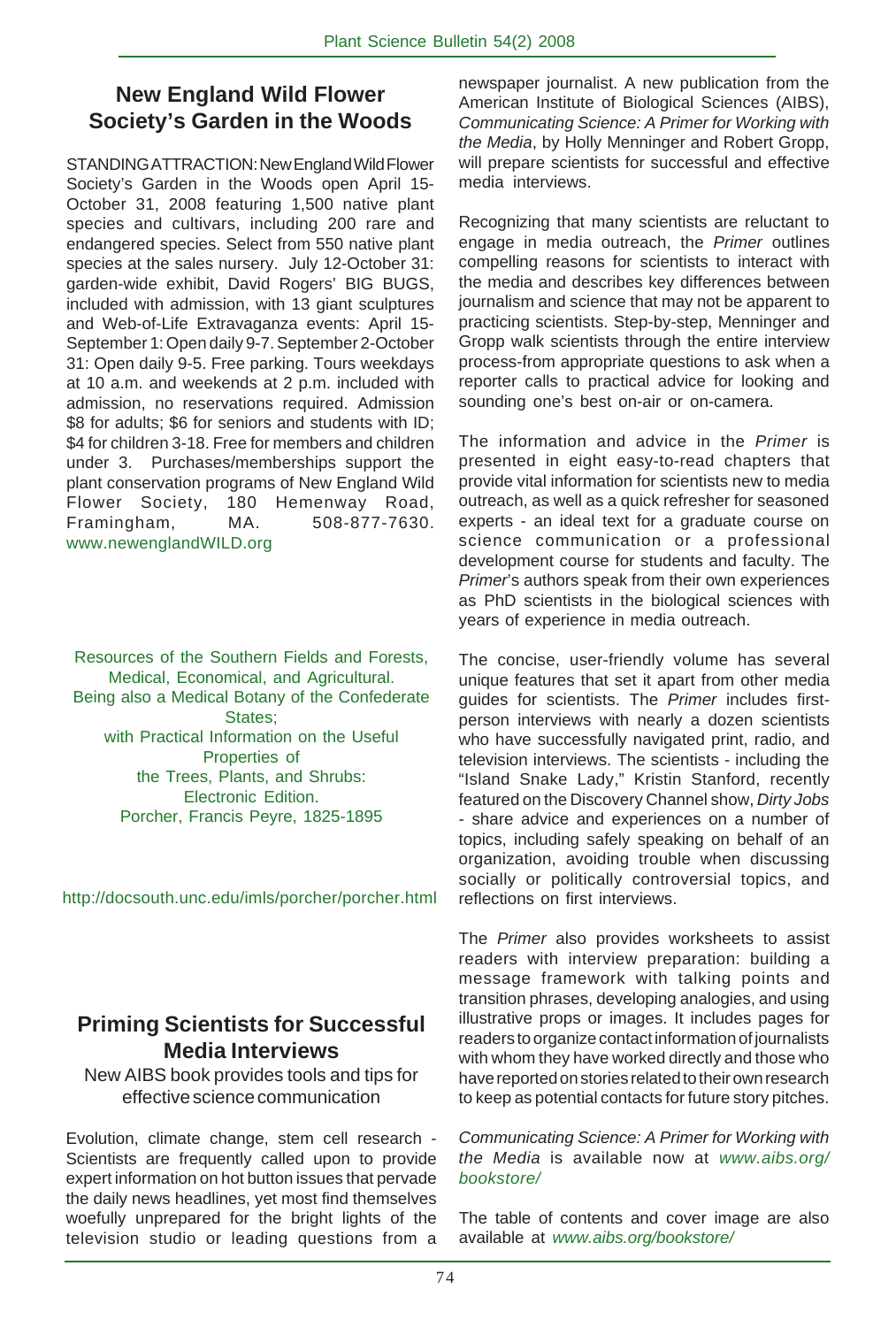# **"PARASITE LOST": BOTANIST DISCOVERS UNUSUAL PLANT MISSING SINCE 1985**

Intensive field research and herbarium study leads the Missouri Botanical Garden in St. Louis to describe as many as 100 plant species a year that are new to science. The discovery of an entirely new genus is significantly rarer. Dr. George Yatskievych, scientist and curator in the Garden's Science and Conservation Division, has successfully recovered and is studying such an undescribed genus: an unusual parasitic flowering plant that has lost its chlorophyll and depends entirely on its host tree for nutrients and water. Only one specimen of this "parasite lost" existed prior to Yatskievych's research, found over 20 years ago and not seen since.

In 1985, Dr. Wayt Thomas of the New York Botanical Garden had a chance encounter with a single specimen while collecting other plants in the Mexican state of Guerrero. The odd, orange-brown, fleshystemmed plant had a pinecone-shaped dense cluster of flowers. The late Dr. Larry Heckard of the University of California, a leading North American expert on parasitic plants, examined the specimen but was unable to identify even its plant family. Parasitic plants are extremely hard to study as pressed specimens, as they become brown and distorted during the drying process. Thus, the plant remained unidentified for more than 20 years, before eventually making its way through the scientific community to the Missouri Botanical Garden.

As a Garden botanist, Yatskievych has performed taxonomic research on families of parasitic plants for the Flora of Missouri Project and the Flora of North America. Among these, the unknown specimen appeared closest in floral features to others in the family Orobanchaceae. Orobanchaceae are all parasitic on the roots of host plants. Although some of the genera are green and appear "normal" until their root connections are revealed, others have completely lost their ability to photosynthesize and appear as fungus-like, nongreen plants with succulent stems and small, scalelike leaves.

"The Orobanchaceae that I have worked with are almost otherworldly in appearance," said Yatskievych. "I've always been interested in plants that don't fit the preconceived notion of what plants should be. The specimen collected by Dr. Thomas was so unusual that I had to see for myself what it looked like alive."

During June of 2006, Yatskievych traveled to the Sierra Madre del Sur of western Mexico, northwest of Acapulco, to return to the general area of the original collection. He and local researchers spent several days conducting intensive field searches before successfully rediscovering the plant, becoming the first botanists to see the species in more than two decades. They fully documented the plant for future scientific study through photographs and collection samples. Yatskievych's second visit to the area in 2007 added further information on the ecology of the new genus and the identity of its host species (*Hedyosmum mexicanum*, a species in the Chloranthaceae family of flowering plants). It also confirmed that the undescribed parasitic plant is rare and imperiled in nature.

"The region where the plant grows is changing rapidly, as the abundant forests gradually are being logged for timber and the slopes burned to become pastures and crop fields," observed Yatskievych. "In another decade or two, we might never have succeeded in relocating this undescribed genus in the field."

The "parasite lost" was not the only species found on the journey. The group also documented a number of other plant and animal species during the trip, including an unknown caterpillar that researchers in Mexico hope to study further.

Results of Yatskievych's research on the undescribed genus of the Orobanchaceae family are currently being compiled for publication in a scientific journal later this year, at which time the plant will be officially identified by its new name.

"In its use I would beg the teacher to bear in mind that the book [*The Essentials of Botany*] is intended to be merely *the guide,* and that a simple conning and recitation of its paes will give but a poor return indeed. Every effort should be made to have the pupil see things for himself. To aid him in this, numerous 'practical studies' are introduced after the principal topics, and it is urged upon teacher and pupil that as much use be made of them as possible. Indeed, it would be an excellent plan to use the 'studies' alone as a guide in a course of practical work."

> Charles E. Bessey Ames, Iowa, July 8, 1884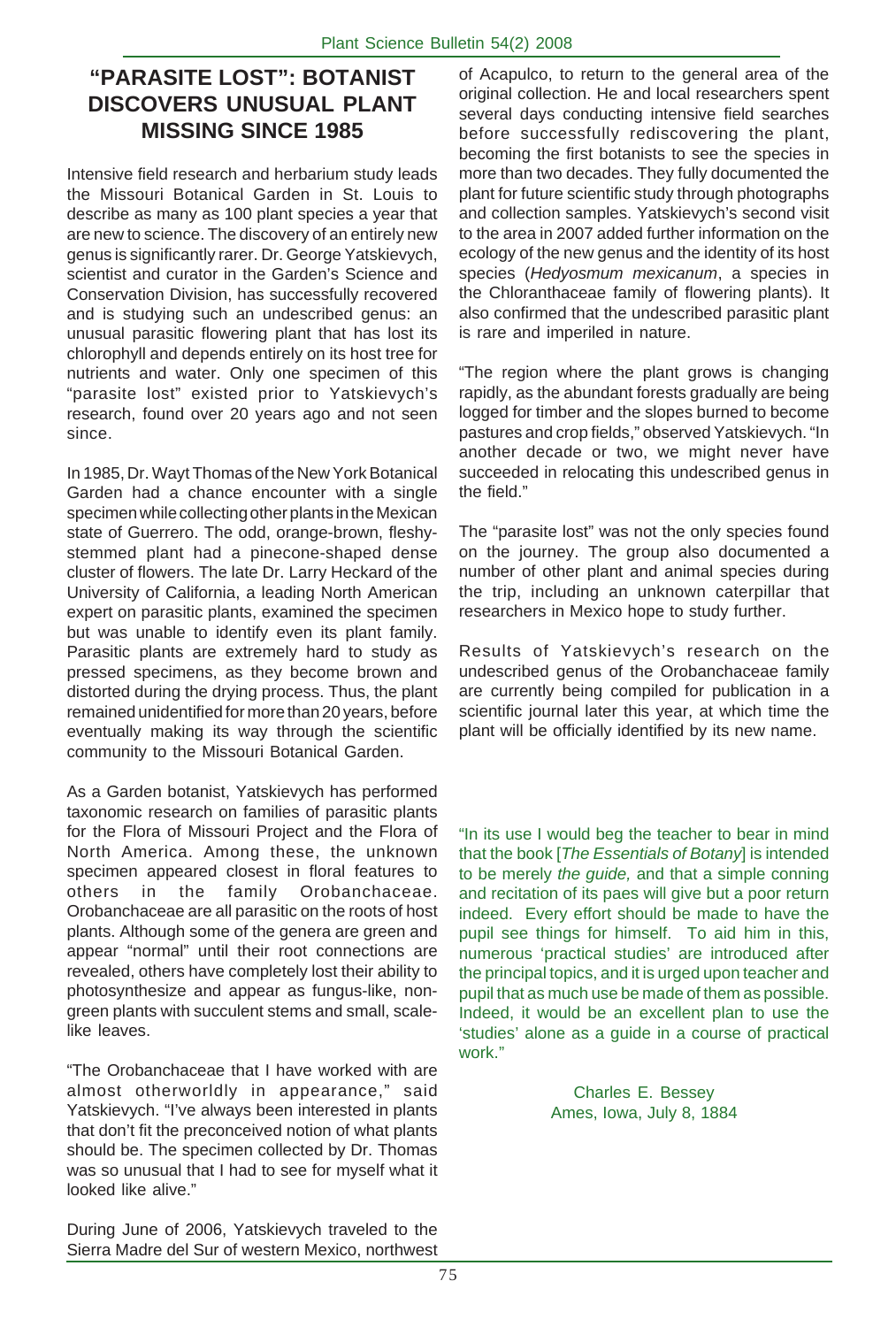# **Book Reviews**

#### **Developmental and Structural**

**Electron Microscopy, Methods and Protocols, Second Edition**. Kuo, John (ed) - Tobias Baskin......76

**Plant Cell Separation and Adhesion: Annual Plant Reviews, Volume 25.** Roberts, Jeremy A. and Zinnia Gonzalez-Carranza (eds) - Marshall D. Sundberg...........................................................................................77

#### **Ecological**

**The Ecology and Evolution of Ant-Plant Interactions**. Rico-Greay, Victor and Paulo S. Oliveira. - Aaron M. Ellison..................................................................................................................................................................78

#### **Economic Botany**

**Plants of Longevity - The Medicinal Flora of Vilcabamba. Plantas de Longevidad-La flora Curcandera de Vilcabamba.** Bussmann, Rainer W. and Douglas Sharon and **Plants of the Four Winds - The Magic and Medicinal Flora of Peru. Plantas de los Cuatro Vientos-Flora Mágica y Medicinal del Perú.** Bussmann, Rainer W. and Douglas Sharon. - James G. Graham.................................................................80

#### **Historical**

| Knowledge, Truth and Service: The New York Botanical Garden, 1891 to 1980. Dunkak, Harry M. - Joanne |  |
|------------------------------------------------------------------------------------------------------|--|
|                                                                                                      |  |

#### **Systematics**

| Cacti of Texas, A Field Guide: with Emphasis on the Trans-Pecos Species. Powell, A. Michael, James |  |
|----------------------------------------------------------------------------------------------------|--|
|                                                                                                    |  |

**Electron Microscopy, Methods and Protocols, Second Edition.** Edited by John Kuo. Volume 369 in Methods in Molecular Biology. Humana Press, Totowa, NJ. 608 pp. ISBN 13:978-1-58829-573-6

Who needs this book? Searching Amazon.com for "electron microscopy methods" returns 2,100 hits. If you are a person who suddenly decides to do a spot of ultrastructure, you won't turn to this book. Instead you would turn to your friendly neighborhood core facility for electron microscopy to be trained, possibly tormented, in the fine art of whatever subgenera is needed. On the other hand, if you are the director of said core facility and a customer, I mean a colleague, comes to you saying "Help, I need to look at xylem by cryoplaning" then you could pull *Electron Microscopy Methods and Protocols* off the shelf and turn to the chapter on cryoplaning and get a good start on figuring out what it was all about. Like all of the chapters, you would read an overview of the method but also find step-by-step instructions, complete with lists of materials and reagents, where to buy them, drawings and pictures of apparatus, representative images, and even references for further information. You would be well on your way

to helping your client cryoplane or urging him or her to go away.

Cryoplaning is a versatile but unusual method and is included quite possibly in no other book on electron microscopy methods. This reason alone may be enough to spur the insatiable collector to buy the book. But as that chapter is ten pages out of the book's 608, what about the other chapters? The first 150 or so pages (seven chapters) cover fairly well-trodden ground, namely conventional specimen preparation (i.e., fixation and embedding, including with microwaves), ultramicrotomy, and staining (both positive and negative). These are competent articles, but have little new and few citations after the year 2000. The ultramicrotomy article (by Herbert Hagler) fully describes that author's iconoclastic method for glass-knife making and anyone who uses a lot of these, particularly for fine work, might be game to try it. The next 14 chapters (the bulk of the book) aim at more specialized applications. Several of them include cryotechniques, with thorough chapters on highpressure freezing, cryoultramicrotomy, and immunostaining; other chapters deal with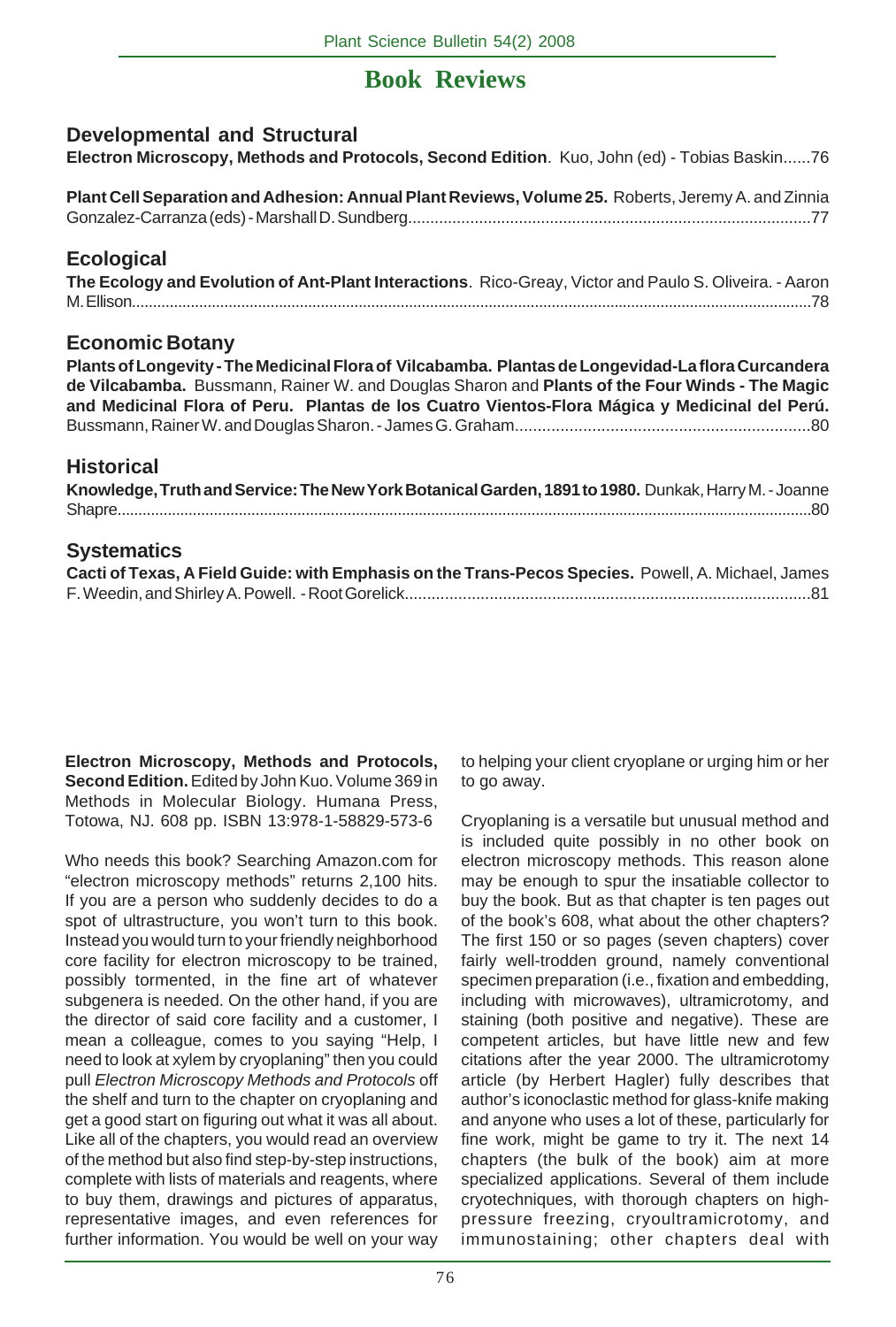quantitative immunostaining, tomography, crystallography, and even in situ hybridization (i.e., detecting nucleic acids based on hybridization). The final 150 pages (seven chapters) are devoted to scanning electron microscopy; PSB readers might be surprised to hear that four of them deal specifically with plants. Included here is a chapter by Brendan Griffin on variable pressure and environmental methods that is particularly up to date and well illustrated. Few electron microscopy labs will need to do all of these protocols and few labs will be without books covering some of them; but anyone lacking books on electron microscopy would find this volume a reasonable addition.

The publisher makes a few odd choices. This is emphatically a protocols book but because it is short and thick, you can't keep it open without a third hand or lead brick, hence working from it at the bench is all but impossible. Some of the articles lend themselves naturally to the protocol format (i.e., a numbered list of steps) but consider ultramicrotomy: this is a process, not an assay, and the articles on it feel shoehorned into the protocol boot. In some articles, there are single notes covering two pages, and many articles contain dozens of notes, grouped together before the references in each chapter. The book has micrographs of the results of protocols properly executed but of almost no failures; nevertheless, failures illuminate and it can be helpful to know what to avoid as well as what to seek. Finally, I am a great fan of "the book" but I wonder whether the goal of publishing *methods* would be better served by an Internet-based approach? Suppose each chapter were available for download at a cost of \$5.00 each? This number is roughly the price of the book divided by the number of chapters. Arguably, if the book weren't printed, the costs would be less and so perhaps each article could sell for a dollar or two? Our gut reaction is to demand anything on the internet be free but yet be willing to shell out \$150 for a book in which we will use a couple of protocols. With that in mind, why object to paying less than ten percent of of the whole book's cost for the articles you want, downloaded from the web?

Electron microscopy is a mix of high-wattage engineering and low-tech inventiveness. It is fascinating to see the ingenuity biologists have lavished on their samples, all for the sake of seeing the unseen. This ingenuity permeates *Electron Microscopy Methods and Protocols*, a book whose perusal will reward anyone interested in putting some of this cleverness to work for them or who wishes to compare their own practices to the devious devices of the community of electron microscopists.

-Tobias Baskin, Biology Department, University of Massachusetts, Amherst, MA, 01003

**Plant Cell Separation and Adhesion: Annual Plant Reviews, Volume 25.** Roberts, Jeremy A. and Zinnia Gonzalez-Carranza (eds.). 2007. ISBN 1- 4051-3892-0. (Cloth US\$199.99) 210 pp. Blackwell Publishing Ltd., 2121 State Avenue, Ames, Iowa 50014-8300.

While there is a considerable literature on the process of abscission and fruit detachment, particularly from a horticultural perspective, this is the first volume to examine the basic processes of both cell separation and cell adhesion from a molecular developmental perspective. The editors have enlisted two dozen authorities, from around the world, to collaborate on the nine chapters represented in this volume.

In the brief introductory chapter, the editors provide an abstract of what will be found in the succeeding chapters. In a single provocative sentence they refer to the potential role of the cuticle in regulating cell adhesion processes. Unfortunately there was no elaboration in subsequent chapters. It is quickly apparent that most of the focus is on cell separation. Not surprisingly, organ abscission, dehiscence and fruit ripening are three of the nine chapters covered in the book. These are certainly the first topics that come to mind when thinking about the role of cell separation in plants and they are the areas with the most extensive literature. The authors of these chapters summarize recent advances in our basic understanding of the physiological processes involved and their commercial applications. In the chapter on organ abscission, a general model is proposed which appears to be conserved across species, applicable to various organs and processes. The first stage, patterning/ differentiation, involves formation of an anatomically distinctive abscission zone. The second stage, activation, involves signaling and the activation of biosynthetic pathways. Stage three involves actual separation and the final stage involves scar formation. Most of the chapter details a variety of genes, from different plant models, involved with the first two stages. The chapter on dehiscence concentrates on regulation of cell wall dissolution associated with stage three of the previous chapter using *Arabidopsis* as the primary model. The chapter on fruit ripening concentrates on fleshy fruits, primarily the regulation of ripening in tomato. It is a good summary of our current understanding of the physiology of a process critically important to the food processing industry.

Though not so well known, interesting examples of cell separation associated with normal root growth are documented in their own small chapter. Most of the work focuses on border cell separation in the root cap involving enzymatic solubilization of cell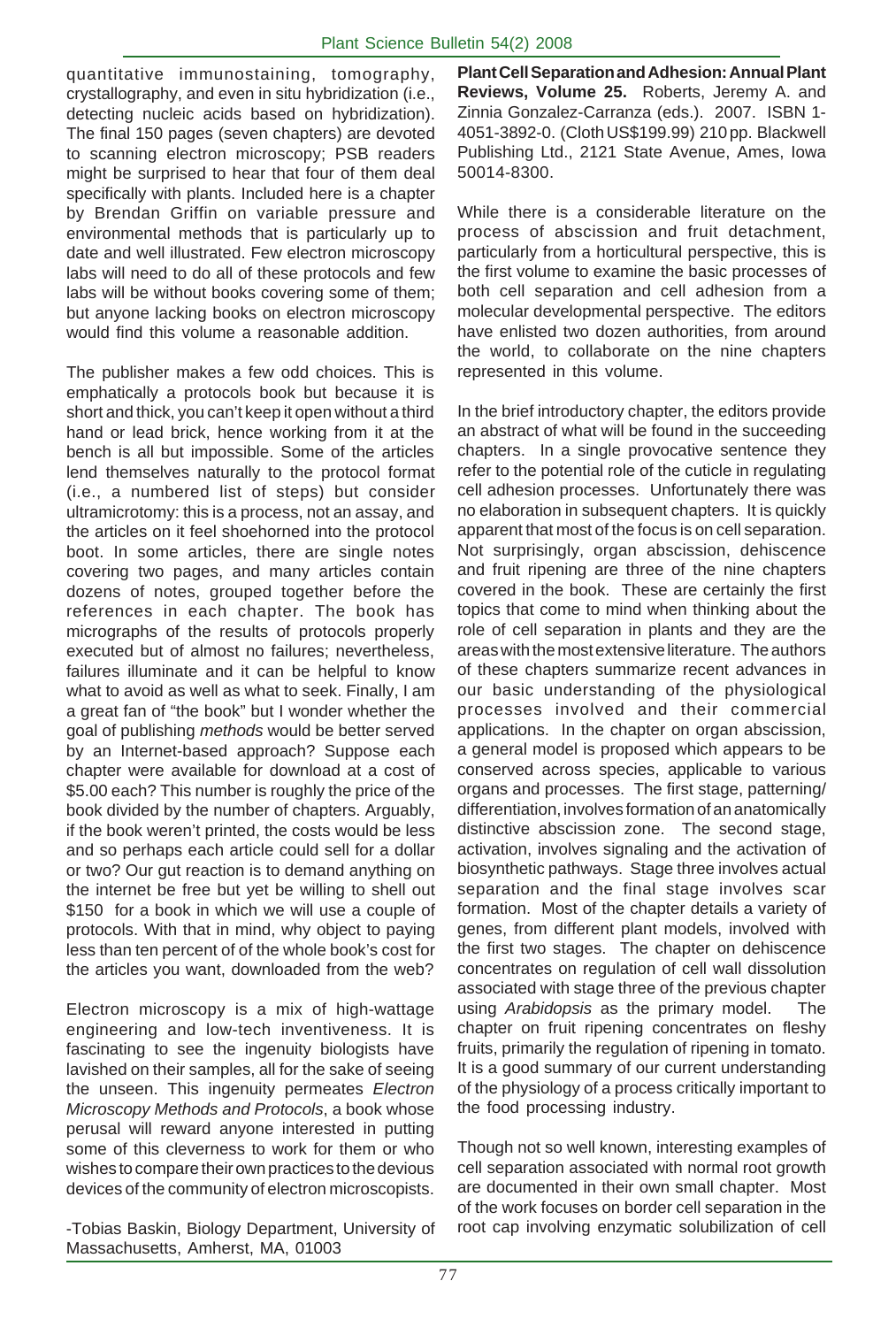walls. The second model, branch root emergence, involves many of the same enzymes produced by root cap cells but which now act on the cortical cells through which the branch root grows.

Only one chapter, on plant reproduction, focuses on cell adhesion processes and this was limited primarily to pollen/stigma interactions and pollen tube growth, particularly the latter. This is a complex pathway involving signaling molecules and production of adhesion molecules both by the carpellary tissue and the growing pollen tube and the authors do a good job of summarizing current understanding. I was disappointed, however, that no mention was made of other fusion processes involved with floral development such as postgenital fusion of carpels.

The chapter on vascular cell differentiation seemed out-of-place. Even the authors in their conclusion admit that the processes of vascular differentiation, particularly of tracheary elements, only "associate or implicate cell separation-related events."

I found the two chapters bookending the text to be most interesting. Chapter 2, "Cell wall structure, biosynthesis and assembly," provided a good review of the molecular construction of plant cell walls and included many references to current molecular studies. While providing a useful foundation for all of the following chapters, it was critical for interpreting the final chapter, "The role of polymer cross-linking in intercellular adhesion." The latter was written from an interesting perspective -- that of the role of cell adhesion in food quality and preparation. I was particularly intrigued by the details of the spatial patterning of cross links in the cell wall. I had always assumed that primary walls (except of collenchyma) and middle lamella were more-or-less homogeneous. In fact, cross linkages form a "rip-stop" pattern, particularly in areas of tricellular junctions that provide mechanical strength while permitting formation of new intercellular spaces.

This book fits well within the series of annual plant reviews written for researchers and graduate students in plant biology. While few individuals will want to purchase a personal copy, it belongs in the collection of every research library and the libraries of colleges with a faculty member researching problems involving plant cell-cell interactions.

-Marshall D. Sundberg, Department of Biological Sciences, Emporia State University.

**The Ecology and Evolution of Ant-Plant Interactions.** Rico-Gray, Victor and Paulo S. Oliveira. 2007. ISBN 9780226713472 (cloth US\$70.00); ISBN 9780226713489 (paper US\$28.00), xiii + 331 pp. University of Chicago Press, 1427 East 60th Street, Chicago, Illinois 60637, USA

Plants are the autotrophic basis of life on Earth, and ants -- in terms of abundance and biomass -- are, in E.O. Wilson's words, "the little things that run the world." Thus it should come as no surprise that the rich variety of interactions between ants and plants continues to captivate botanists and entomologists, ecologists and evolutionary biologists, and keen observers of natural history. For nearly fifty years, ecological and evolutionary approaches to the study and analysis of ant-plant interactions have been framed by Janzen's classic study of the mutualism between ants and acacias (Janzen 1966) and the subsequent elaboration of a general theory of coevolution by John Thompson (1982, 1994). In their new book, *The Ecology and Evolution of Ant-Plant Interactions*, Victor Rico-Gray and Paulo Oliveira provide a comprehensive and readable overview of the hundreds of studies of ant-plant interactions conducted since Janzen (1966) and illustrate clearly how well Thompson's framework for understanding coevolution has supported the field.

After a quick introduction to the evolutionary history of ants and plants, and a brief review of the fossil record of ants, Rico-Gray and Oliveira focus their monograph on the two best-studied types of interactions between ants and plants: antagonistic interactions and mutualistic interactions. In particular, they work within the conceptual framework in which mutualism evolvies from antagonistic interactions, and that places both within the context of relationships between consumers and their resources (Holland et al. 2005). This context serves Rico-Gray and Oliviera well, as they move seamlessly from a consideration of clear antagonistic interactions (leaf-cutting and seed harvesting by ants), through mutualisms as extensions of antagonism (ants as primary and secondary seed dispersers), to pure mutualisms in which plants feed and house ants that in return feed the plants and defend them from herbivores. In between, are the conditional mutualisms, both direct and indirect.

The directly conditional mutualisms are characterized by the broad range of associations found among ants and their host plants, including acacias, *Cecropia*, *Piper*, and *Macaranga*, to name only a few. Some of these ant-plant interactions are very elaborate, and include species-specific domatia and food bodies provided by the plant, which in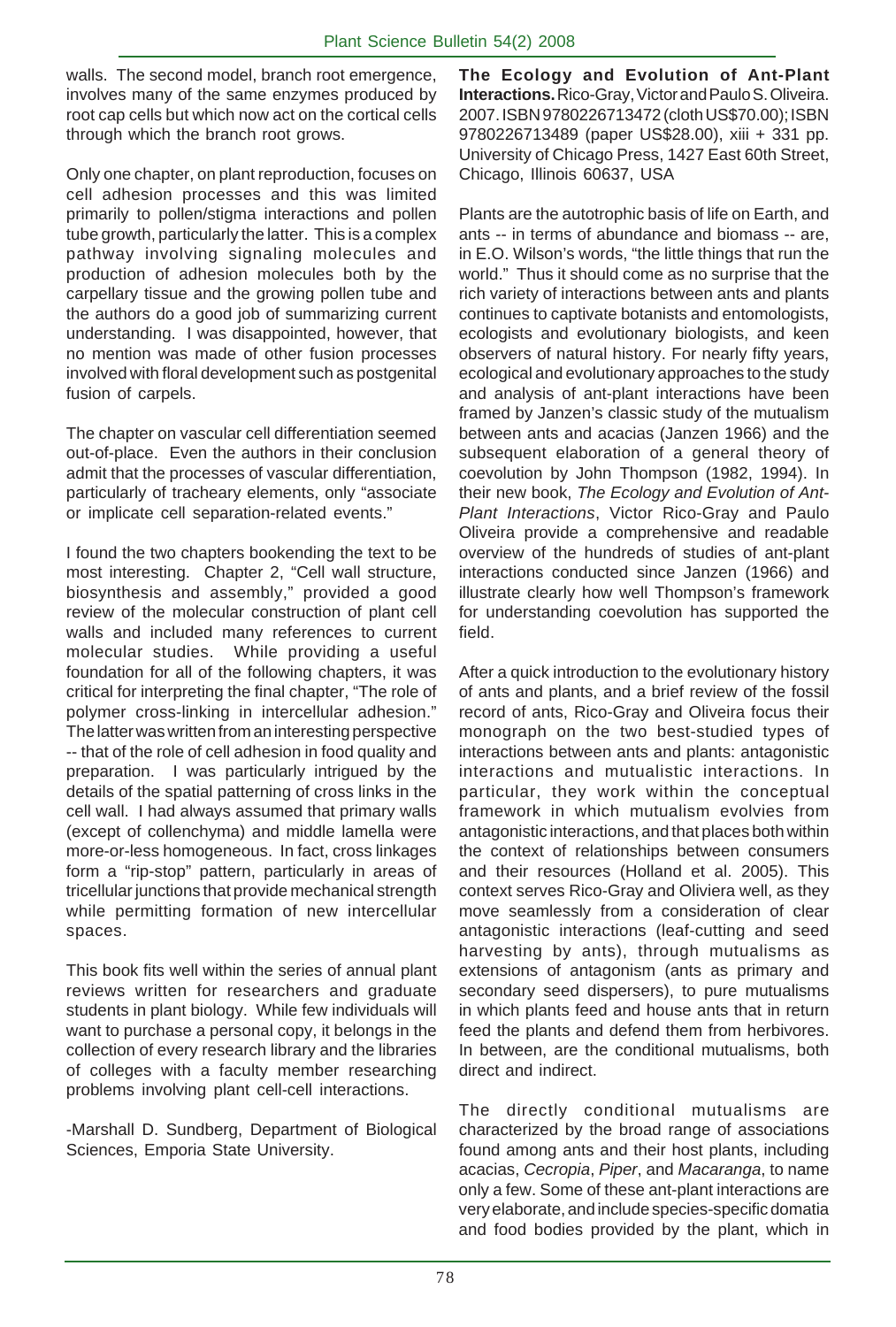# **Plant Science Bulletin 54(2) 2008**

return is strongly defended by the ants. Others are more general, and revolve around extrafloral nectaries or limited provisioning of food resources. Given the spatial scattering of many ant-plants, the heterogeneous spatial arrangement of ant nests and their foraging strategies, and the opportunistic and facultative nature of most associations between ants and plants, Rico-Gray and Oliveira conclude that species-specific coevolution between particular ants and particular plant species is likely to be the exception rather than the rule. This conclusion is supported by the preponderance of evidence presented in their book.

The indirect mutualisms are perhaps more interesting to community ecologists such as myself who are interested in complex webs of interacting species. These interactions involve plants, phloemfeeding herbivores (primarily hemipterans) or other honeydew-secreting insects (butterfly larvae and some gallmaking wasps), and the ants that tend these herbivores. Here the conditional nature of the net interaction between ants and plants is most evident. Ants that tend hemipterans (for example) increase the latter's abundance and survival rate, and since hemipterans can reduce plant growth and survival, there is the potential for insect-tending ants to indirectly and negatively affect the host plant. But, if the ants also provide protection to the plants, and if that benefit outweighs the negative impact of the herbivores, then the net result will be and indirect positive effect of ants on plants. A further twist is added by plants that bear extrafloral nectaries. In some cases, such nectaries may benefit herbivores by attracting ants to tend them whereas in others extrafloral nectaries are thought to have evolved as a defense against ant-herbivore mutualisms.

The existence of ant-plant mutualisms has suggested some strategies for biological control. Rico-Gray and Oliveira highlight work done by Perfecto (1991) on using ants to control pests in small-scale maize-based agroecosystems in Nicaragua, and by Vandermeer *et al.* (2002) in coffee plantations in Mexico. While these two examples are compelling, neither biological control nor chemical control of pests should be used indiscriminately.

Much remains to be learned about interactions between ants and plants, and in their concluding overview of the field, Rico-Gray and Oliveira highlight a broad range of open questions and research topics. These include additional focus on spatial and temporal variability (moving beyond studies of single species in single populations for short times); better assessment of alternative defense strategies by plants (are the ants really necessary?); stronger

quantification of indirect costs and benefits in ant – ant-tended-herbivore -- plant systems; more attention to direct feeding of plants by ants; detailed consideration of the other arthropods in the system and elaboration of networks of interactions; and better use of phylogenetic information. This book should successfully generate many undergraduate projects, masters' theses, and doctoral dissertation topics, and should be on the shelf of any botanist, entomologist, ecology, or evolutionary biologist interested in interactions between the organisms that have built the world and those that run it.

#### Literature Cited

Holland, J. N., J. H. Ness, A. Boyle, and J. Bronstein. 2005. Mutualisms as consumer resource interactions. Pp. 17-35 *in* P. Barbosa and I. Castellanos, editors. *Ecology of predator-prey interactions*. Oxford University Press, Oxford, UK. Janzen, D. H. 1966. Coevolution of mutualism between ants and acacias in Central America. *Evolution* 20: 249-275.

Perfecto, I. 1991. Ants (Hymenoptera: Formicidae) as natural control agents of pests in irrigated maize in Nicaragua. *Journal of Economic Entomology* 84: 65-70.

Thompson, J. N. 1982. *Interaction and coevolution*. John Wiley & Sons, New York, New York.

Thompson, J. N. 1994. *The coevolutionary process*. University of Chicago Press, Chicago, Illinois.

Vandermeer, J., I. Perfecto, G. Ibarra Nuñez, S. Philpott, and A. García Ballinas. 2002. Ants (*Azteca* sp.) as potential biological control agents in shade coffee production in Chiapas, Mexico. *Agroforestry Systems* 56: 271-276.

– Aaron M. Ellison, Harvard University, Harvard Forest, Petersham, Massachusetts 01366 USA (aellison@fas.harvard.edu)

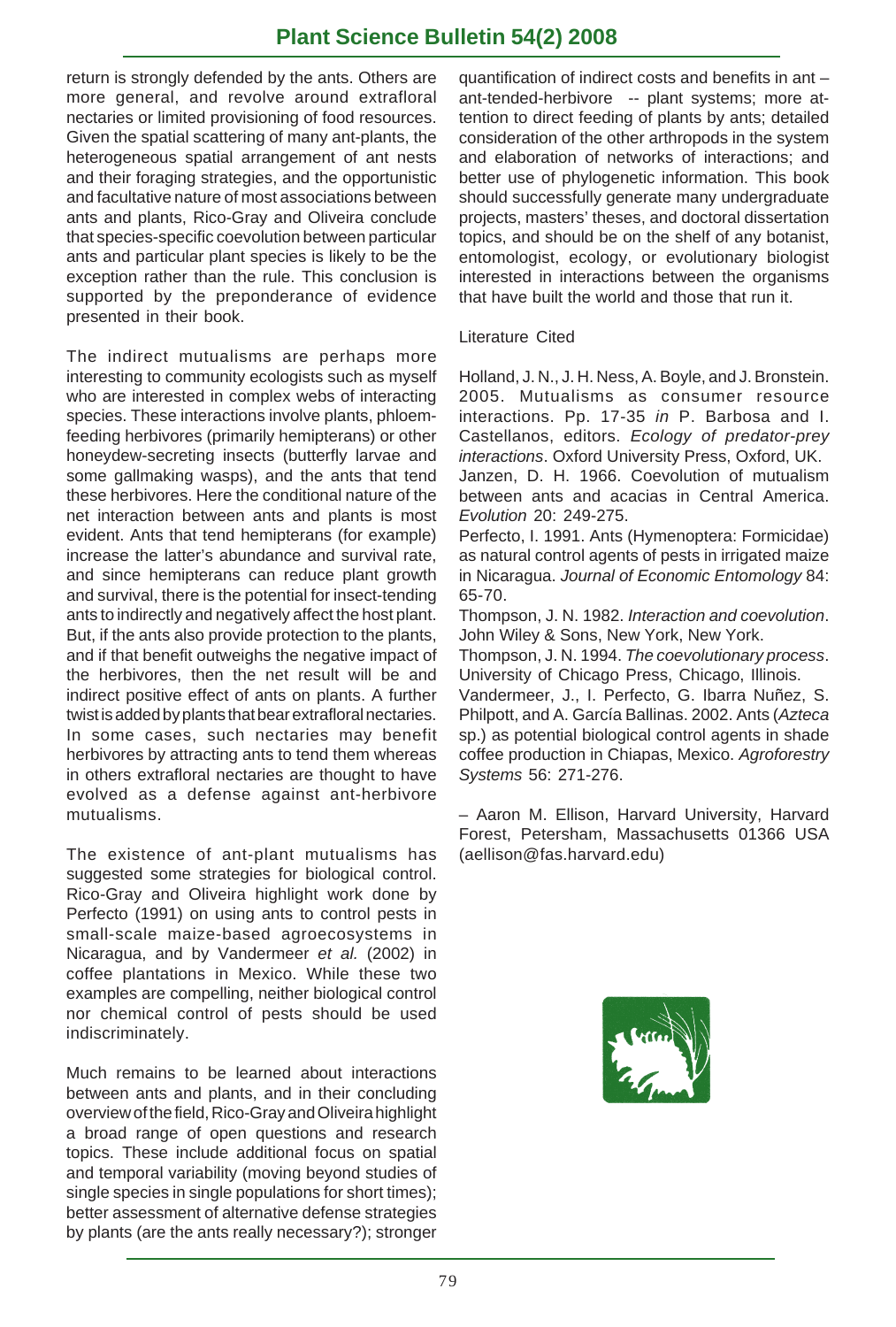**Plants of Longevity- The Medicinal Flora of Vilcabamba. Plantas de Longevidad- La flora Curcandera de Vilcabamba.** Bussmann, Rainer W. and Douglas Sharon. 2007. ISBN 0-9789962- 2-4 (Paper US\$ 14.95) 253 pp. Graficart, srl, Jiron San Martin 375, Trujillo, Peru.

**Plants of the Four Winds – The Magic and Medicinal Flora of Peru. Plantas de los Cuatro Vientos- Flora Mágica y Medicinal del Perú**.Bussmann, Rainer W. and Douglas Sharon. 2007. ISBN 0-9789962- 3-2 (Paper US\$29.95) 596 pp. Graficart, srl, Jiron San Martin 375, Trujillo, Peru.

These two books present the culmination of a number of years' worth of ethnobotanical research among herb vendors and traditional healers (curanderos) in Northwest Peru (Departments of Piura, Lambayeque, La Libertad, Cajamarca, and San Martin) and among curanderos and midwives of Southern Ecuador (Loja Province). Presented in a straightforward, bilingual (Spanish and English) format, both volumes are generously illustrated with black-and-white photographs and/or herbarium scans of nearly all of the plants they discuss, along with details of the preparation and uses of the medicinal flora of their respective regions. Introductory overviews of the historical and current status of traditional medicine in these regions as well as a list of the most commonly encountered medical conditions, including illnesses of supernatural origin, round out these volumes.

Plants of the Four Winds presents data on almost 500 plant species used in Northern Peru, and Plants of Longevity contains data for almost 200 plant species from Loja Province, Ecuador. Native species make up the majority of the plants presented in both volumes, although naturalized plants represent around 20% of the total. The regions covered in these two volumes are geographically contiguous, but the species that are presented differ substantially; even where there is species overlap, medicinal use can be significantly different. All of the plants under discussion have been vouchered in herbaria in their respective countries. Nomenclature of the Ecuadorean material follows that of the Catalog of the Vascular Plants of Ecuador, while nomenclature of the Peruvian material follows that of the Catalog of the Flowering Plants and Gymnosperms of Peru.

Ordered alphabetically by Family, Genus and species, vernacular names are presented for each species, along with plant part used, route of administration, preparation, medicinal use(s) and voucher numbers for each collection. These volumes take a decidedly plant-based approach to organization in the classical "cookbook" style of documentary ethnobotany. The inclusion of a disclaimer of liability by the authors for injury caused by use of the plants found in these books underscores this point.

Although the introductory sections of both volumes touch briefly on historical and social aspects of local and regional medicinal plant use, the broader significance of this rich and poorly-studied component of the Andean flora is only obliquely referred to. The value of this research, and these books, in this context is extremely high.

Unfortunately, referring to these works will be made somewhat difficult by the cryptic style of the publication data.

-James G. Graham, Department of Pharmacognosy, University of Illinois at Chicago and Department of Botany, The Field Museum, Chicago Illinois.

**Knowledge, Truth and Service: the New York Botanical Garden, 1891 to 1980.** Harry M. Dunkak. 2007. ISBN –13: 0-7618-3849-1. 122. University Press of America, Lanham Maryland.

This small volume is not only a history of the establishment and growth of the New York Botanical Garden; it also provides an interesting perspective on the parallel history of the New York City area and the nation throughout the 90 years that are described, thoroughly footnoted and indexed by historian Harry Dunkak. A corporation to manage a botanical garden was established by New York State law in 1891 and was mandated to share management duties with the New York City park system and Columbia University. The 250-acre site of spectacular woodland chosen for the new botanical garden was formerly the estate of the Lorillard tobacco heirs and had been incorporated into the much larger Bronx River parklands just north of Manhattan.

The impetus for the establishment of a botanical garden at this time came from renowned botanists Nathaniel Lord Britton and Elizabeth Gertrude Knight Britton who had visited botanical gardens throughout Europe. They came home determined that a botanical garden on a par with the Royal Botanical Gardens at Kew was not only possible but necessary if New York and the nation were to become scientifically respected throughout the world. The emphasis from the start was on science, research and education was well as providing park land for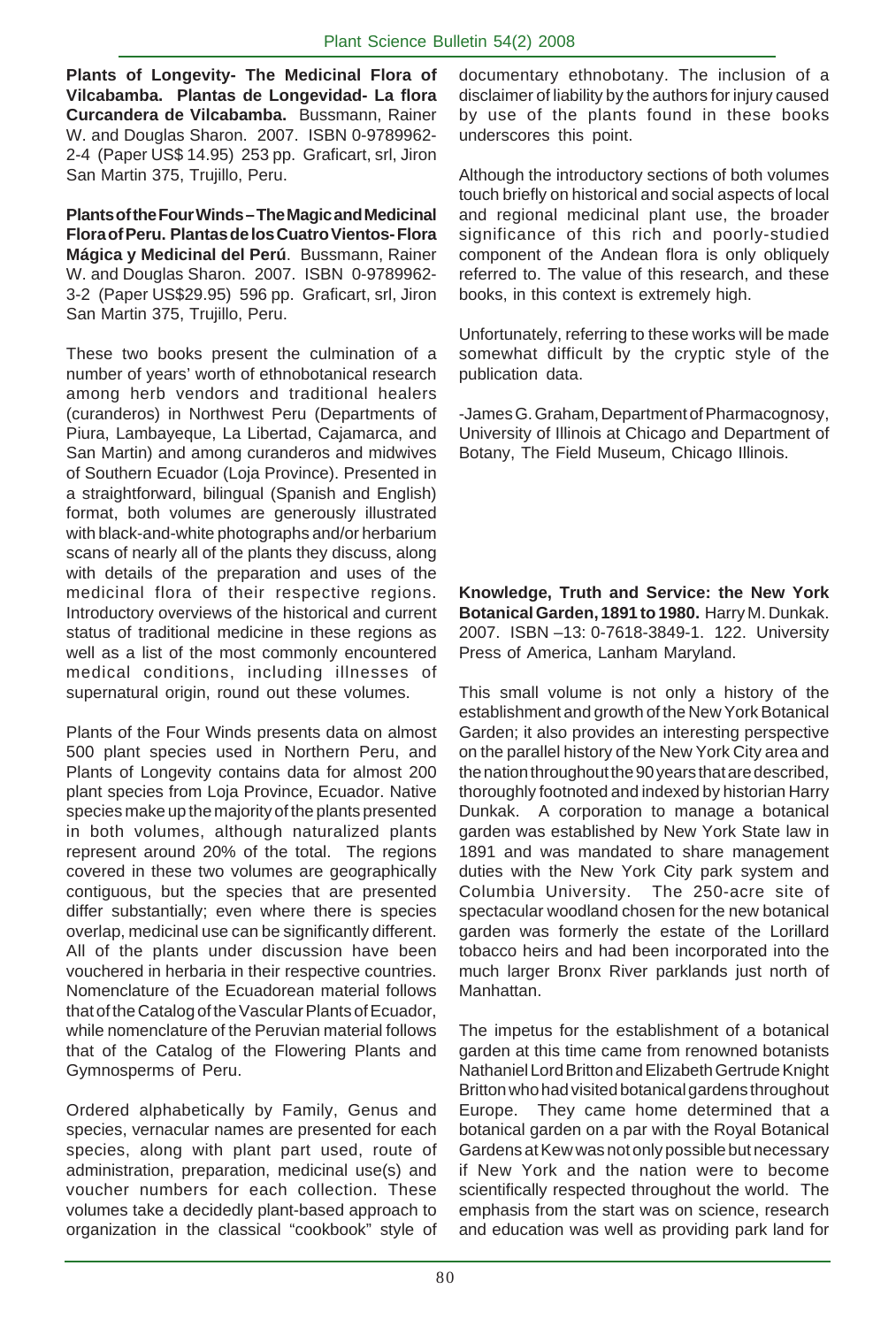the increasing numbers of people living in the area in more and more crowded conditions.

As with any botanical garden, funding challenges provide a common thread for the story from the beginning when funds from private sources had to be raised before the city would provide the money to build the buildings and conservatory. Fortunately, the late nineteenth century was a time of great philanthropy and the garden buildings and grounds were well established before World War I, the Depression, World War II and inflation began to take their toll on staffing and maintenance.

It is incredible to read how many herbarium specimens poured in during the early years, both through exchange and through expeditions by garden staff, with many rooms filled for years with unmounted specimens until time could be found for processing. Even more amazing is the huge and ornate 1-acre conservatory that is the symbol of the New York Botanical Garden. From the beginning it had been engineered with twelve climate-controlled biomes for display of plants from all over the world. The original building stood for about seventy years before deterioration finally forced its demolition and meticulous re-building through the incredible generosity of Enid Haupt in the 1970s.

In addition to a chronological presentation of the history of the administration, building and grounds, Dunkak focuses on three major themes: the library (and herbarium), research, and education. Intriguing research such as the invention of puffed rice, faster growing rubber trees, and monitoring of pollution along the Bronx River, emphasize how much a part of the times the garden was, not only in its waxing and waning funding sources, but also the subjects of interest to the large scientific staff over the years.

This is a book about the history of the founding and administration of the New York Botanical Garden, not a botany book. The only plant names in the index are *Tsuga canadensis* and *Gingko biloba*. As such it should be of interest to anyone who has ever worked at or visited a botanical garden and wondered how it came to be. For me this book was especially interesting as I grew up in the vicinity of the Bronx River. I also eventually took botany classes out in the Bronx after an office work day in Manhattan and there developed the confidence to pursue my botanical studies professionally. To me it was and still is a miracle that the staff, facilities and grounds of such a beautiful and world-renowned institution are so available to the non-botanical public. As Dunkak's book demonstrates, it was planned to be that way from the very beginning.

**Cacti of Texas, a field guide: with emphasis on the Trans-Pecos species** by A. Michael Powell, James F. Weedin, and Shirley A. Powell. 400 pages, 314 color photos, 124 maps, ISBN 978-0-89672-611-6 (paper \$24.95).

Powell & Weedin converted their extraordinary 2004 treatise *Cacti of the Trans-Pecos and Adjacent Areas* into an equally superb abridged version, a.k.a. field guide. See my review of their 2004 treatise in *PSB* 51(3): 110-112, which largely also applies to their 2008 field guide. In fact, due to some new photos, one additional co-author (Shirley Powell), and an especially seamless integration of figures with text, the field guide is better than expected. For each cactus taxon from Trans-Pecos Texas, the area between the Rio Grande and Rio Pecos, the authors not only include a relatively jargon-free description of the plant (so good that the glossary seems superfluous), habitat, and etymology, but also decent-sized photos of flowers and fruits, as well as a distribution map. All other cactus taxa in Texas are briefly described, including taxa native to the remainder of the state and introduced species. For any botanist traveling through west Texas, especially Big Bend, this is an invaluable field guide written by the true experts.

This volume is in a slightly larger format (6 x 9 inches, 15.25 x 22.75 cm) than many people would like to carry into the field. This could have been improved by moving the figure captions out of the margins, decreasing the spacing between lines of text, and shrinking the distribution maps.

Use of ploidy levels in the keys provides a difficult character for use in the field, unless you carry a microscope with you. On the other hand, while ploidy levels in the key of *Echinocereus* seem unnecessary, ploidy may provide the best or only way of keying out the confounding prickly pears, i.e. genus *Opuntia* s.s.

*Cacti of Texas*, *a field guide* is fairly error-free. I only spotted a few production errors, such as incorrect page reference to *Coryphantha minima* in the keys. Many combinations in this field guide supposedly will be published in a forthcoming chapter by Zimmerman *et al*. Unfortunately, one of Zimmerman's co-authors passed away over a decade ago, so these combinations may not be forthcoming any time soon. However, all in all, these are minor foibles in a beautiful field guide.

-Root Gorelich, Carleton University, Ottawa, Canada.

-Joanne Sharpe, Coastal Maine Botanical Gardens, Boothbay Maine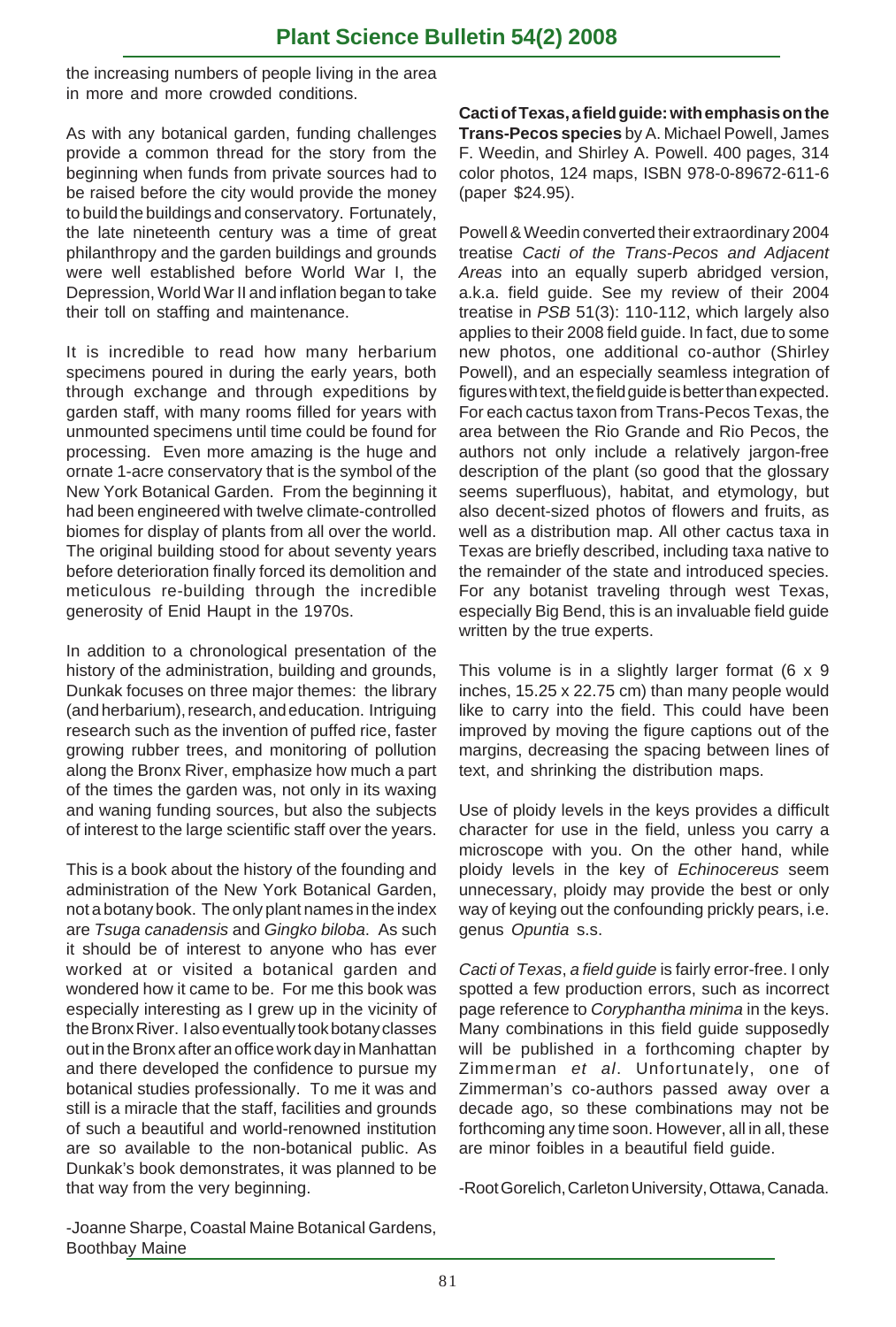#### **Books Received**

If you would like to review a book or books for PSB, contact the Editor, stating the book of interest and the date by which it would be reviewed (15 January, 15 April, 15 July or 15 October). E-mail

psb@botany.org, call, or write as soon as you notice the book of interest in this list because they go quickly! Note that books in green are already in review and no longer available. Books received are now posted on the web site as they become available and may be requested as soon as they are posted. - Editor

**Cacti of Texas: A Field Guide.** Powell, A. Michael, James F. Weedlin, and Shirley A. Powell. 2008. ISBN 0-89672-611-8 (Paper US\$24.95) 400 pp. Texas Tech University Press, Box 41037, Lubbock, TX 79409-1037. reviewed in this issue

**Carolus Clusius: Towards a Cultural History of a Renaissance Naturalist.** Egmond, Florike, Paul Hoftijzer and Robert Visser (eds). 2008. ISBN 90- 6984-506-7 (Cloth US\$75.00) 296 pp. The University of Chicago Press, 1427 East 60<sup>th</sup> Street, Chicago, IL 60637-2954. **in review**

**The Curious World of Carnivorous Plants: A comprehensive Guide to Their Biology and Cultivation.** Barthlott, Wilhelm, Stefan Porembski, Rüdiger Seine, and Inge Theisen. 2007. ISBN 978- 0-88192-792-4 (Cloth US\$39.95) 224 pp. Timber Press, 133 S.W. Second Avenue, Suite 450, Portland, OR 97204-3527.

**Duke's Handbook of Medicinal Plants of the Bible.** Duke, James A. with Peggy-Ann K. Duke and Judith L. duCellier. 2008. ISBN 978-0-8493-8202-4 (Cloth US\$89.95) 528 pp. CRC Press/Taylor & Francis Group, LLC. 6000 Broken Sound Parkway, NW, Suite 300, Boca Raton, FL 33487.

**Ecology.** Cain, Michael L., William D. Bowman, and Sally D. Hacker. 2008. ISBN 0-87893-083-3 (Cloth US\$107.95) 621 pp. Sinauer Associates, Inc. P.O. Box 407, Sunderland, MA 01375-0407.

**Edible Medicines: An Ethnopharmacology of Food.** Etkin, Nina L. 2008. ISBN 978-0-8165-2748-9 (Paper US\$24.95) 320 pp. The University of Arizona Press. 355 S. Euclid Avenue, Suite 103, Tucson, AZ 85719.

**Ending the Mendel-Fisher Controversy.** Franklin, Allan, A.W. F. Edwards, Daniel J. Fairbanks, Daniel L. Hartl, and Teddy Seidenfeld. 2008. ISBN 978-0- 8229-5986-1 (Paper US\$27.95) 330 pp. University of Pittsburgh Press, Eureka Building, Fifth Floor, 3400 Forbes Avenue, Pittsburgh, PA 15260.

**A Field Guide to Plants of Costa Rica.** Gargiullo, Margaret B., Barbara Magnuson, and Larry Kimball. 2008. ISBN 978-0-19-518825-7 (Paper £22.99) 494 pp. Oxford University Press, Great Clarendon Street, Oxford, OX2 6DP, United Kingdom

**Field Guide to the Wild Orchids of Texas.** Brown, Paul Martin. 2008. ISBN 978-0-8130-3159-0 (Flex US\$29.95.) 316 pp.

**Field guide to Wisconsin Sedges: An Introduction to the Genus** *Carex* **(Cyperaceae).** Hipp, Andrew L. 2008. ISBN 978-0-299-22594-0 (Paper US\$27.95) 280 pp. The University of Wisconsin Press, 1930 Monroe Street, 3rd Floor, Madison, Wisconsin 53711-2059.

**Flora of China Illustrations, Volume (22) Poaceae.** Flora of China Editorial Committee. 2007. ISBN 978-1-930723-61-0 (Cloth US\$125.00) 937 pp. Missouri Botanical Garden Press, P.O. Box 299, St. Louis, Missouri 63166-0299.

**Flora of China, Volume 12, Hippocastanaceae through Theaceae.** Flora of China Editorial Committee. 2007. ISBN 978-1-930723-64-1 (Cloth US\$125.00) 534 pp. Missouri Botanical Garden Press, P.O. Box 299, St. Louis, Missouri 63166- 0299.

**Flora of China, Volume 13, Clusiaceae through Araliaceae**. Flora of China Editorial Committee. 2007. ISBN 978-1-930723-59-7 (Cloth US\$125.00) 548 pp. Missouri Botanical Garden Press, P.O. Box 299, St. Louis, Missouri 63166-0299.

**Flora of the Northeast: A Manual of the Vascular Flora of New England and Adjacent New York. 2nd ed.** Magee, Dennis W. and Harry E. Ahles. 2007. ISBN 978-1-55849-577-7 (Cloth US\$95.00) 1264 pp. University of Massachusetts Press, East Experiment Station, 671 North Pleasant St., Amherst, MA 01003.

**Fluorescing World of Plant Secreting Cells.** Roshchina, Victoria V. 2008. ISBN 978-1-57808- 5156. (Cloth US\$88.00) 338 pp, Science Publishers, P.O. Box 699. Enfield, New Hampshire 03748.

**Fruits and Plains: The Horticultural Transformation of America.** Pauly, Philip J. 2008. ISBN 978-0-674- 02663-6 (Cloth US\$39.95) 336 pp. Harvard University Press, 79 Garden Street, Cambridge, MA 02138.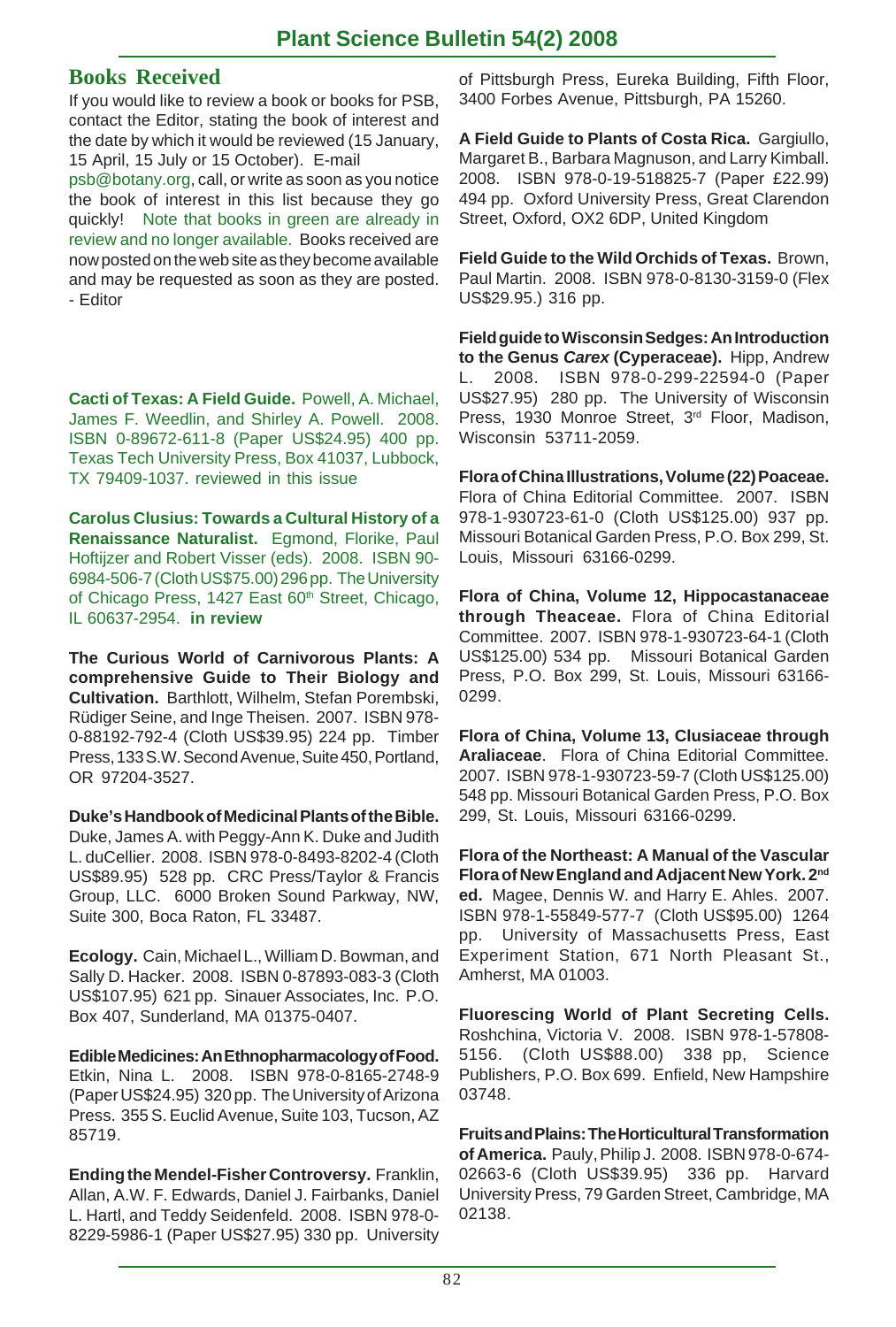# **Plant Science Bulletin 54(2) 2008**

**Fungal Pathogenesis in Plant and Crops: Molecular Biology and Host Defense Mechanisms, 2nd ed.** Vidhyasekaran, P. 2008. (Cloth US\$169.95) 509 pp. CRC Press, Taylor & Francis Group, 6000 Broken Sound Parkway NW, Suite 300, Boca Raton, FL 33487-2742.

**The Garden Primer, 2nd ed.** Damrosch, Barbara. 2008. ISBN 978-0-7611-2275-3 (Paper, US\$18.95) 832 pp. Workman Press, 225 Varick Street, New York, New York 10014.

**Gardens and Cultural Change: A Pan American Perspective.** Conan, Michel and Jeffrey Quilter (eds) 2008. ISBN 978-0-88402-330-2 (Paper US\$25.00) 110 pp. Dumbarton Oaks Research Library and Collection, distributed by Harvard University Press, 79.Garden Street, Cambridge, Massachusetts 02138.

**Genetic Glass Ceilings: Transgenics for Crop Biodiversity.** Gressel, Jonathan. 2008. ISBN 978- 0-8018-8719-2 (Cloth US\$65.00) 461 pp. The Johns Hopkins University Press. 2715 N. Charles Street, Baltimore, MD 21218.

**Gods and Goddesses in the Garden**. Bernhardt, Peter. 2008. ISBN 978-0-8135-4266-9 (Cloth US\$24.95) 240 pp. Rutgers University Press, 100 Joyce Kilmer Avenue, Piscataway, NJ 08854-8099.

**The Great Cacti: Ethnobotany and Biogeography.** Yetman, David. 2008. ISBN 978-0-8165-2431-0 (Cloth US\$59.95) 320 pp. The University of Arizona Press, 355 S. Euclid Avenue, Suite 103 Tucson, AZ 85719.

**An Introduction to Plant Breeding.** Brown, Jack and Peter Caligari. 2008. ISBN 978-1-4051-3344- 9 (Paper US\$80.00) 209 pp. Blackwell Publishing, 2121 State Avenue, Ames, Iowa 50014-8300.

**The Ladyslipper and I: The Autobiography of G. Ledyard Stebbins.** Stebbins, G. Ledyard. 2007. ISBN 978-1-930723-65-8 (Cloth US\$\$35.00) 173 pp. Missouri Botanical Garden Press, P.O. Box 299, St. Louis, Missouri 63166-0299.

**Little Big Bend: Common, Uncommon, and Rare Plants of Big Bend National Park**. Morey, Roy. 2008. ISBN 978-0-89672-613-0 (Paper US\$34.95) 336 pp. Texas Tech University Press, 2903 4th Street, Box 41037, Lubbock, TX 79409-4042.

**Middle East Garden Traditions: Unity and Diversity.** Conan, Michel (ed.) ISBN 978-0-88402-329-6 (Paper US\$40.00) 363 pp. Dumbarton Oaks Research Library and Collection, distributed by Harvard University Press, 79.Garden Street, Cambridge, Massachusetts 02138.

**Musa Cliffortiana: Clifford's Banana Plant.** Linnaeus, Carl (translated by Stephen Freer). 2007. ISBN 978-3-906166-63-6 (Cloth US\$124.00) 264 pp. A.R. G. Gantner Verlag K.G. Distributed by Koeltz Scientific Books, P.O. Box 1360, D-61453 Koenigstein, Germany.

**Nature's Palette: The Science of Plant Color.** Lee, David. 2007. ISBN 0-226-47052-0. (Cloth US\$35.00) 409pp. The University of Chicago Press, 1427 East 60<sup>th</sup> Street, Chicago, IL 60637-2954.

**Orchid Biology Reviews and Perspectives, IX**. Cameron, Kenneth M., Joseph Arditti, and Tiiu Kull (eds.). 2007. ISBN 0-89327-475-5. (Cloth US\$85.00) 562pp. The New York Botanical Garden Press, 200<sup>th</sup> Street and Kazimiroff Boulevard, Bronx, New York, 10458-5126.

**Plant Bioinformatics: Methods and Protocols.** Edwards, David (ed.) 2007. ISBN 978-1-588-29- 653-5 (Cloth US\$139.00) 552 pp. The Humana Press, Inc., 999 Riverview Drive, Suite 208, Totowa, New Jersey 07512.

**Seed to Elegance: Kentia Palms of Norfolk Island, South Pacific.** Williams, Kevin. 2007. ISBN 978- 0-9775121-1-9 (Paper US\$24.95) 72 pp. Studio Monarch, Norfolk Island, 2899 South Pacific.

**The Seaweeds of Florida.** Dawes, Clinton J. and Arthur C. Mathieson. 2007. ISBN 978-0-8130- 3148-4. (Cloth US\$100.00) 591pp University Press of Florida, 15 Northwest 15<sup>th</sup> Street. Gainesville, FL 32611-2079.

**Timber Press Pocket Guide to Palms**. Riffle, Robert Lee. 2008. ISBN 978-0-88192-776-4 (Flex US\$19.95) 244 pp. Timber Press, Inc. 133 S.W. Second Avenue, Suite 450. Portland, OR 97204- 3527.

**Trees, Truffles, and Beasts: How Forests Function.** Maser, Chris, Andrew W. Claridge, and James M. Trappe. 2008. ISBN 978-0-8135-4226-3 (Paper US\$26.95) 288 pp. Rutgers University Press, 100 Joyce Kilmer Avenue, Piscataway, NJ 08854-8099.

**Woody Plants of the Southeastern U.S.: A Field Botany Course on CD**. Kirchoff, Bruce. 2008. ISBN 13:978-1-930723-62-7. (CD US\$27.00) Missouri Botanical Garden Press, P.O. Box 299, St. Louis, Missouri 63166-0299.